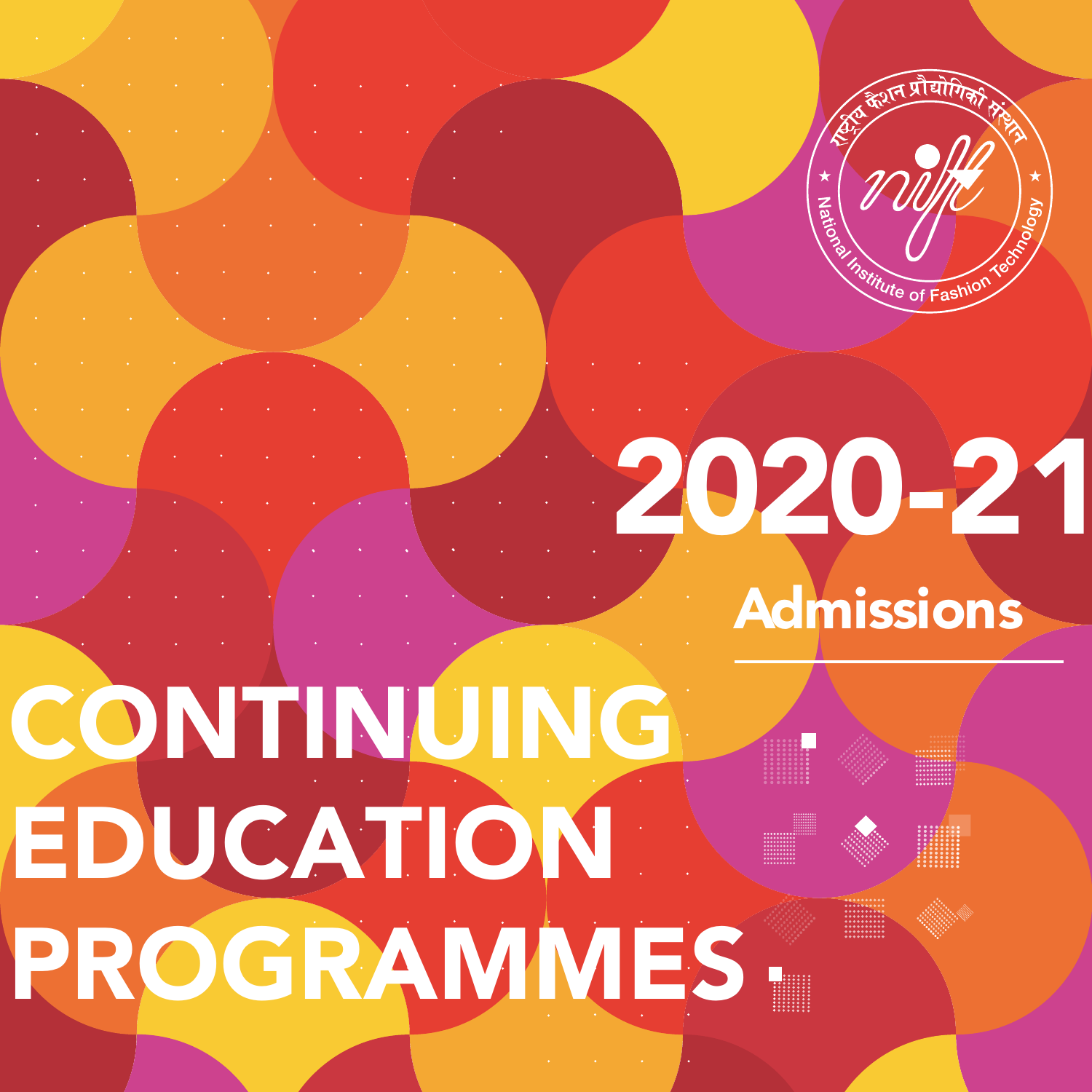# OUR VISION

We at NIFT shall offer, at all our campuses, a learning experience of the highest standards in fashion pertaining to design, technology and management and encourage our remarkably creative student body to draw inspiration from India's textiles and crafts while focusing on emerging global trends relevant to the industries we serve.

# $\overline{\phantom{a}}$  3

# OUR MISSION

We at the National Institute of Fashion Technology will:

- Provide a transformative educational environment for talented young men and women to nurture their inventive potential and to acquire distinctive skills valuable to self, industry and society
- Offer a stimulating, modernistic and evolving curriculum that spans the vast spectrum of India's artistic heritage yet remains firmly contemporary, incorporating disruptive technologies
- Value and celebrate cultural and individual diversity in our students, faculty and alumni, always emphasizing the power of fellowship
- Be a global leader in the dissemination of innovative and project based pedagogies in design, management and technology for all facets of the textile, apparel, retail and accessories industries, through the promotion of rigorous and cutting edge research
- Enable our faculty and students to have intensive interaction with educational institutions, fashion houses, start-up hubs and corporations relevant to our programmes
- Bring forth graduates who stay committed to exacting standards of professional excellence and personal integrity

. . . . . . . . . . . . . . . . . . . . . . . . . . ............... .................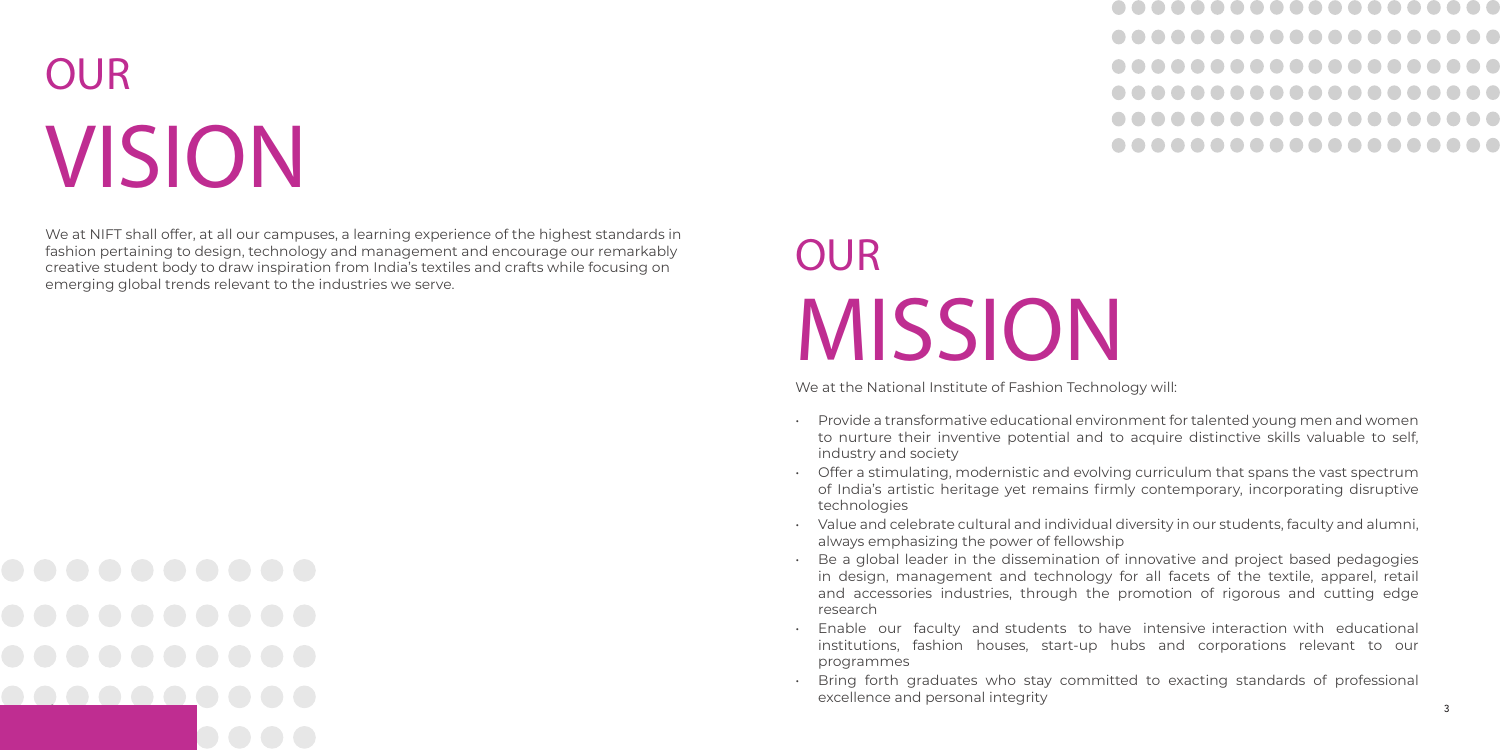# **CONTENTS**

| The Institute                                                                             | 5  |  |  |  |
|-------------------------------------------------------------------------------------------|----|--|--|--|
| <b>About Continuing Education Programmes (CEP)</b>                                        | 19 |  |  |  |
| NIFT Campuses offering Continuing Education Programmes 2020-21                            |    |  |  |  |
| <b>Continuing Education Programmes offered (2020-21)</b>                                  | 21 |  |  |  |
| One Year Programmes<br><b>Six Months Programmes</b><br><b>Below Six Months Programmes</b> |    |  |  |  |
| <b>Admission Guidelines</b>                                                               | 86 |  |  |  |
| <b>Continuing Education Programme Codes</b>                                               | 89 |  |  |  |
| <b>NIFT Study Centre Codes</b>                                                            | 90 |  |  |  |

# ADMISSION CALENDAR

Continuing Education Admission Form Available from 1st July 2020

Last Date of Submission of Admission form 30th September 2020

# **THE INSTITUTE**

Today, National Institute of Fashion Technology has emerged as a leader in fashion education with the ability to integrate knowledge, academic freedom, critical independence, creative thinking. A history of being in existence for three decades stands as a testimony to our fundamentals where academic excellence lies at the core. The institute has stood as a beacon of serious critical engagement, a key enabler in developing competent professionals. Through its journey, NIFT has achieved a strong academic strategy. Invigorating thought leadership, research stimulus, industry focus, creative enterprise and peer learning have reinforced the institute's academic bedrock. Fostering a new generation of creative thinkers, today, the institute is empowered to award Degrees in undergraduate, postgraduate and doctoral studies. Articulating the ideology of world-class learning practices, the institute has entered in to strategic alliances with leading international institutes.

Academic inclusiveness has been a catalyst in the expansion plans of the institute. Today, NIFT has spread wings across the length and breadth of the country. Through its 16 professionally managed campuses, NIFT provides a frame work to ensure that prospective students from different parts of the country achieve their highest potential through the programmes offered.

National Institute of Fashion Technology was set up under the aegis of Ministry of Textiles, Government of India. Bringing in a wide range of aesthetic & intellectual orientations, the early instructors included leading progressive scholars from Fashion Institute of Technology, New York, USA. The in-house faculty was drawn in from a distinguished group of intellectuals who put forth a sense of dynamism creating a pathway to effective learning. Pupul Jaykar Hall at the head quarters in New Delhi is reminiscence of many educational thinkers and visionaries who have been critical to the institute's road map to success. NIFT is committed to academic excellence in fashion education. The vision of the institute embraces challenges and provides the impetus in setting highest academic standards. NIFT continues to strive to be nothing but the best.

Since the early years of its inception, the institute has provided a firm foundation in fashion education in the domain of Design, Management and Technology. Since then, NIFT has scaled high academic standards. The faculty resource of the institute has grown in to a community of leading practitioners, education enthusiasts, entrepreneurs, creative thinkers, researchers &analysts.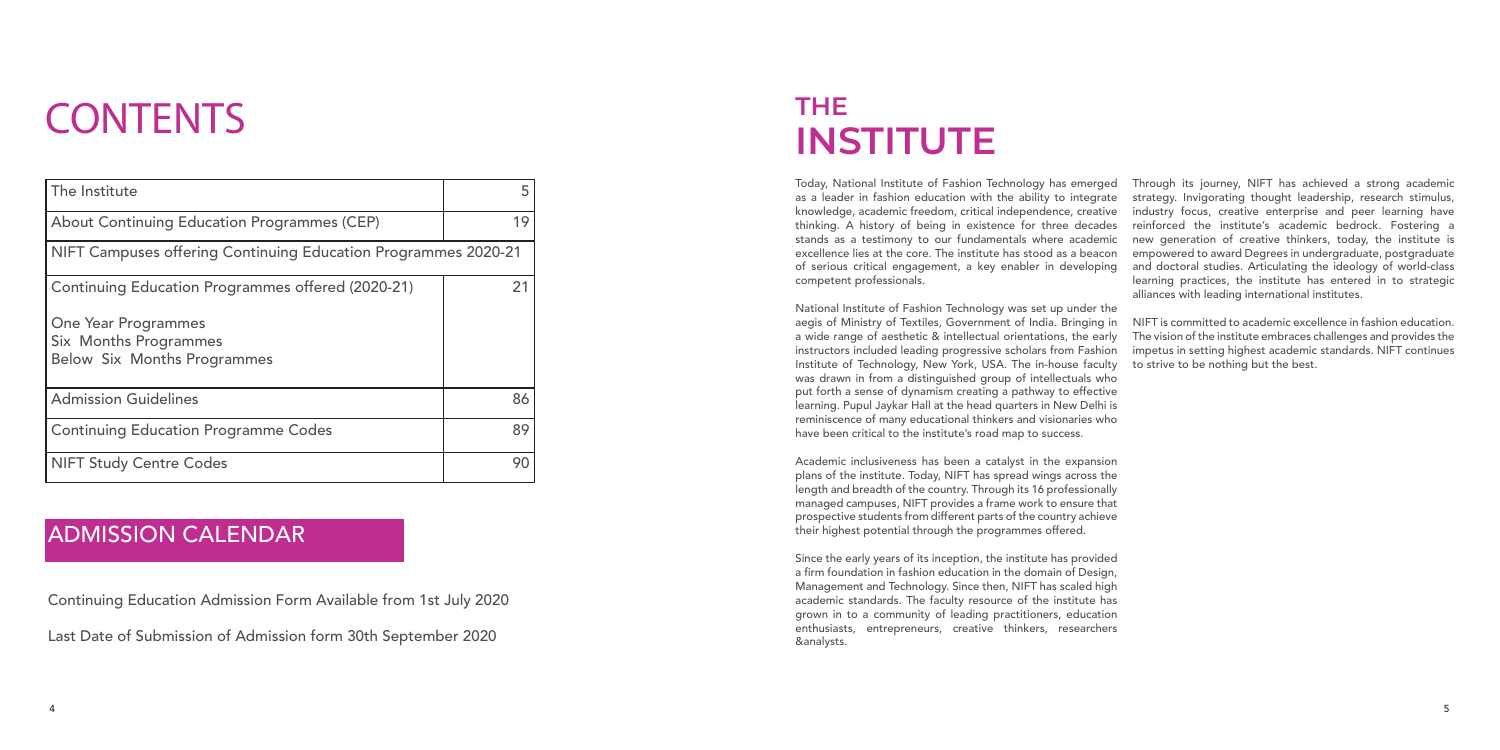# CAMPUS DETAILS

BENGALURU NIFT Campus, Site No. 21, 16th Cross Street 27th Main Road, Sector I HSR Layout, Bengaluru – 560102 Tel: 080-22552550 to 55

Programme Advisor: Mr. Thippeswamy C, Associate Professor Mob:+918792314033 Email id: ce.bengaluru@nift.ac.in

## CHENNAI

NIFT Campus, Rajiv Gandhi Salai Taramani, Chennai - 600113 Tel: 044-22542759 / 22542755

Programme Advisor: Mr. Beeraka Chalapathi, Associate Professor & UI – AA Mobile No. : +91 9841108773 Email id: beeraka.chalapathi@nift.ac.in academic.chennai@n fit.ac.in

GANDHINAGAR NIFT Campus, GH-O, Road, Behind Info City, Near DAIICT Gandhinagar - 382007 Gujarat Tel : +91-79-23265000/23240832

Programme Advisor: Mr. Nilesh Kumar Shidhpura, Assistant Professor Mob: +919978910058 Email id: nileshkumar.shidhpura@nift.ac.in

HYDERABAD NIFT Campus, Opposite Hi-tech City, Cyberabad, Madhapur, Hyderabad - 500 081, Telengana Tel: 040-23110630

Programme Advisor: Mr. K. K. Babu, Assistant Professor Mob: +918737892229 Email id: ce.hyderabad@nift.ac.in, kkbabu@nift.ac.in

## KOLKATA

NIFT Campus Plot No-3B, Block- LA, Sector- III, Salt Lake City Kolkata – 700106, West Bengal Tel: 033-23358872 / 233528351 /23357332

Programme Advisors: Mr. Sudip Bhattacharya & Mr. Sukumar Bose Mob: +919831594034 Email id: sudip.bhattacharya@nift.ac.in, sukumar.bose@nift.ac.in Mob: +91 9831478879

MUMBAI NIFT Campus Plot No.15, Sector-4, Kharghar, Navi Mumbai-410 210 Tel: + 91-22-27747000/7100 Fax: + 91-22-27745386

Programme Advisor: Dr. Ranjan Kumar Saha, Professor Mob: +919833663517 Email id: ranjan.saha@nift.ac.in

NEW DELHI NIFT Campus, Hauz Khas, Near Gulmohar Park, New Delhi - 110016 Tel: +91-11-26867704 / 26542149

Programme Advisor: Ms. Rachna Khatri, Associate Professor Mob: +919910013450 Email id: rachna.khatri@nift.ac.in

PANCHKULA NIFT Campus, Government Polytechnic-cum, Multi Skill Training Centre, Sector 26, Panchkula, Haryana – 134116

Programme Advisor: Dr. Vishu Arora, Associate Professor Mob: +91 9909941584 Email id: vishu.arora@nift.ac.in

## SURAT

(Sub Centre NIFT Gandhinagar) NIFT Campus, Above SVNIT Canteen, Sardar Vallabhbhai National Institute of Technology (SVNIT) Campus, Ichchanath Circle, Dumas Road, Surat - 395007, Gujarat. Tel: 0261 - 2259169

Programme Advisor: Ms. Kalpana Kabra, Assistant Professor Mob: +919374766603 Email id: kalpana.kabra@nift.ac.in

VARANASI (Sub Centre NIFT Raebareli) NIFT Campus, IIHT Premises, Chauka Ghat, Varanasi -221002 (UP)

Programme Advisor: Mr. Amitava Chowdhury, Associate Professor Mob: +919161641004 Email id: amitava.chowdhury@nift.ac.in

## OTHER NIFT CAMPUSES

BHUBANESWAR NIFT Campus, IDCO Plot No-24, Opp. KIIT School of Mgmt. Chandaka Industrial Estate, Bhubaneswar -751024, Odisha

BHOPAL NIFT Block MP Bhoj (Open) University Campus, Kolar Road, Bhopal-462016 (MP) Tel: 0755-2493636/3385

JODHPUR NIFT Campus, Karwar, Jodhpur-342037, Rajasthan

KANGRA NIFT Campus Chheb, Kangra – 176001, Himachal Pradesh

KANNUR NIFT Campus, Dharmasala Managattuparamba, Kannur – 670562 (Kerala)

PATNA NIFT Campus, Mithapur Farms, Patna 800001(Bihar) Tel: 0612-2340032/64/54

RAEBARELI NIFT Campus, Doorbhash Nagar, Sector II, Raebareli – 229010 (UP)

SHILLONG NIFT Campus Old NEIGRIHMS Campus 'C' Block, Pasteur Hills, Lawmali, Polo Shillong-793001, Meghalaya

SRINAGAR NIFT Campus, SIDCO Electronic Complex, Rangreth, Srinagar - 191132 (J&K)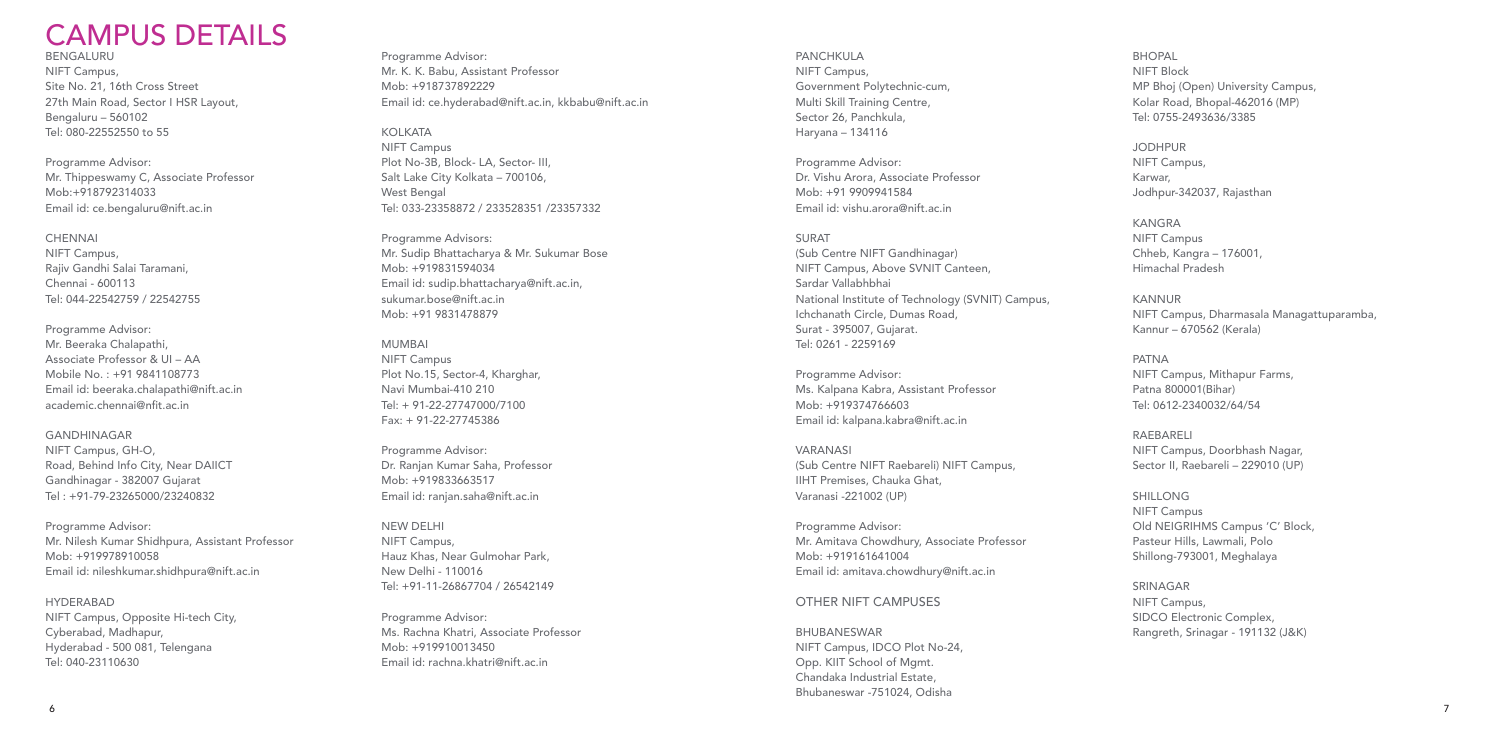# **ONE YEAR PROGRAMMES**

|    |           | S. No.   NIFT Campus   Programme Name                    | Dept.      | Eligibility                                                                                                                           | Days / week | Programme Fee<br>(in Rs) with GST | No. of<br>seats | Date of<br>commencement* | Date of<br>conclusion* |
|----|-----------|----------------------------------------------------------|------------|---------------------------------------------------------------------------------------------------------------------------------------|-------------|-----------------------------------|-----------------|--------------------------|------------------------|
|    | Bengaluru | Fashion & Clothing Technology (FCT)                      | <b>FD</b>  | Minimum 10+2                                                                                                                          | 5 days/week | 97,350                            | 30              | <b>Dec-20</b>            | Dec-21                 |
|    |           | Fashion Integration for Textiles (FIT)                   | TD         | Minimum of 10+2                                                                                                                       | 5 days/week | 1,00,300                          | 30              | <b>Nov-20</b>            | <b>Nov-21</b>          |
|    |           | Fashion Retail Management (FRM)                          | <b>FMS</b> | 10+2+3 (Degree or Diploma) +Experience /10+<br>Diploma with 1-2 years industry experience /10+2<br>with 3-4 years industry experience | 3 days/week | 1,03,840                          | 30              | Sep-20                   | Aug-21                 |
|    |           | <b>Garment Export Merchandising</b><br>Management (GEMM) | <b>FMS</b> | 10+2+ 3 with 0-1 year of experience/10+2 with 3-4<br>years of experience                                                              | 3 days/week | 1,03,840                          | 30              | Sep-20                   | Aug-21                 |
|    |           | Luxury Product Design (LPD)                              | F&LA       | Minimum of 10+2 with 1-2 years of Experience                                                                                          | 3 days/week | 1,03,840                          | 30              | Sep-20                   | Aug-21                 |
|    |           | Fashion Knitwear Production and Technology (FKPT)        | KD         | Minimum of 10+2                                                                                                                       | 5 days/week | 1,20,000                          | 30              | Oct-20                   | Sep-21                 |
| 2. | Chennai   | Footwear Design and Production Technology (FDPT)         | LD         | Minimum of 10+2 or 10 + Diploma Certificate                                                                                           | 5 days/week | 88,500/2,500<br>(USD)             | 30              | Sep-20                   | Aug-21                 |
| 3. | Hyderabad | Fashion Clothing Technology (FCT)                        | FD         | Minimum of 10+2                                                                                                                       | 5 days/week | 88,500                            | 30              | Oct-20                   | Sep-21                 |
| 4. | Kolkata   | Fashion Integration for Apparel Industry (FIAI)          | <b>FD</b>  | Minimum of 10+2                                                                                                                       | 5 days/week | 1,00,300                          | 30              | Sep-20                   | Aug-21                 |
|    |           | Design in Boutique Apparel & Accessory (DBAA)            | LD         | Minimum of $10+2$                                                                                                                     | 5 days/week | 1,00,300                          | 30              | Sep-20                   | Aug-21                 |
|    |           | Fashion & Clothing Technology (FCT)                      | <b>FD</b>  | Minimum of 10+2                                                                                                                       | 5 days/week | 1,00,300                          | 30              | Sep-20                   | Aug-21                 |
|    |           | Clothing Production Technology (CPT)                     | <b>DFT</b> | Minimum of 10+2                                                                                                                       | 5 days/week | 1,00,300                          | 35              | Sep-20                   | Aug-21                 |
|    |           | Fashion Knitwear Production and Technology (FKPT)        | KD         | Minimum of 10+2                                                                                                                       | 5 days/week | 1,00,300                          | 35              | Sep-20                   | Aug-21                 |
| 5. | Mumbai    | Design Development for Indian Ethnic Wear (DDIEW)        | KD         | Minimum of 10+2                                                                                                                       | 4 days/week | 1,18,000                          | 20              | Sep-20                   | Aug-21                 |
|    |           | Fashion Clothing Technology (FCT)                        | FD         | Minimum of $10+2$                                                                                                                     | 5 days/week | 1,18,000                          | 30              | Sep-20                   | Aug-21                 |
|    |           | Fashion Retail Management (FRM)                          | <b>FMS</b> | 10+2 with Diploma + 1-2 year of experience /<br>$10+2+3$ (Graduate)                                                                   | Weekends    | 1,29,800                          | 25              | Sep-20                   | Aug-21                 |
|    |           | Fashion Graphics & Product Modeling (FGPM)               | F&LA       | Minimum of 10+2                                                                                                                       | Weekends    | 1,18,000                          | 20              | Sep-20                   | Aug-21                 |
|    |           | Luxury Product Design (LPD)                              | F&LA       | Minimum of 10+2                                                                                                                       | Weekends    | 1,18,000                          | 20              | Sep-20                   | Aug-21                 |
|    |           | Garment Manufacturing & Fashion Merchandising (GMFM)     | <b>DFT</b> | Minimum of 10+2                                                                                                                       | 3 days/week | 1,06,200                          | 30              | Sep-20                   | Aug-21                 |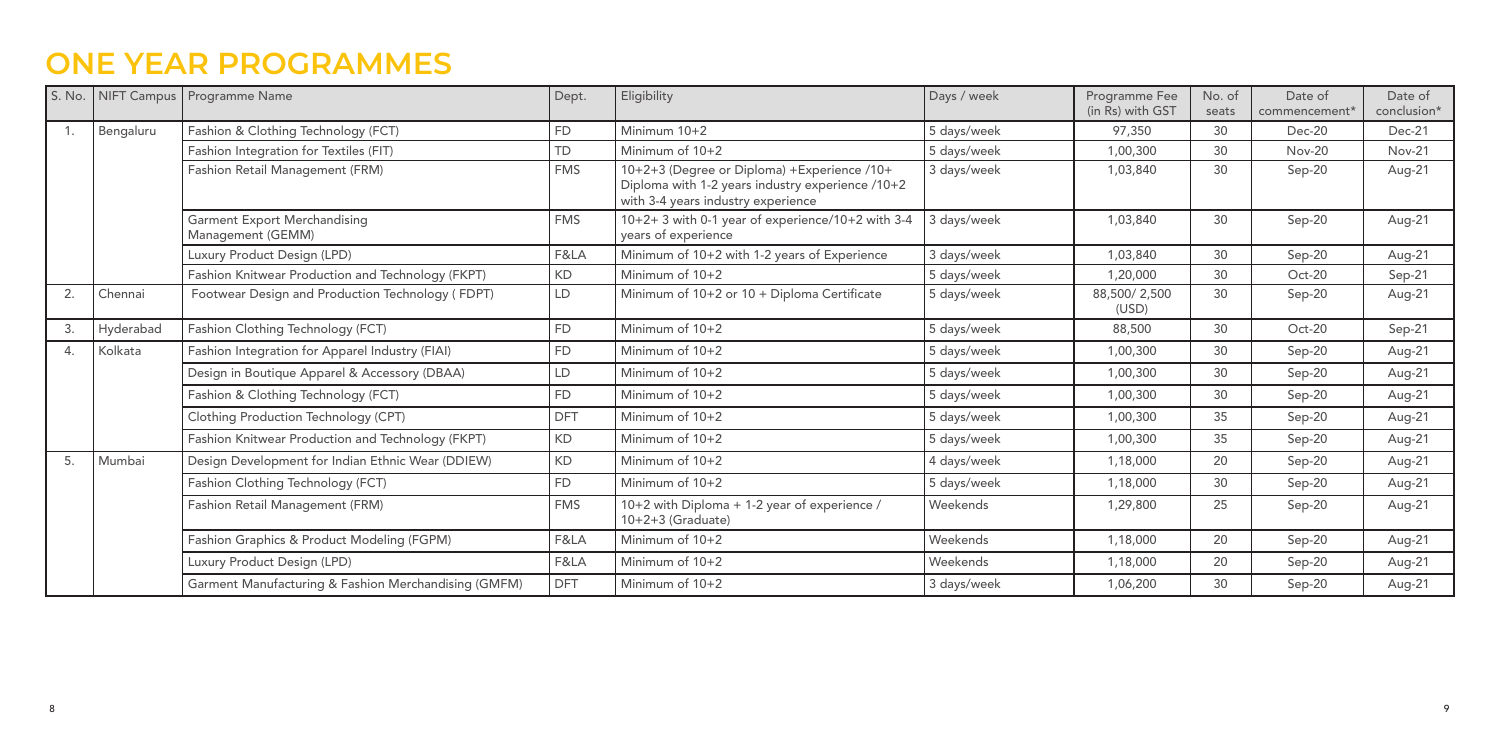| S. No. |                          | NIFT Campus   Programme Name                      | Dept.         | Eligibility                                                         | Days / week                         | Programme Fee<br>(in Rs) with GST | No. of<br>seats | Date of<br>commencement <sup>3</sup> | Date of<br>conclusion* |
|--------|--------------------------|---------------------------------------------------|---------------|---------------------------------------------------------------------|-------------------------------------|-----------------------------------|-----------------|--------------------------------------|------------------------|
| 6.     | New Delhi                | Graphic Design and Communication (GDC)            | FC            | Minimum of 10+2                                                     | 5 days/week                         | 1,20,000                          | 30              | $Sep-20$                             | Aug-21                 |
|        |                          | Fashion Retail Management (FRM)                   | <b>FMS</b>    | Minimum of 10+2                                                     | 3 days/week                         | 1,00,000                          | 30              | $Sep-20$                             | Aug-21                 |
|        |                          | Garment Export Merchandising Management (GEMM)    | <b>FMS</b>    | Minimum of 10+2                                                     | 3 days/week                         | 1,20,000                          | 30              | $Sep-20$                             | Aug-21                 |
|        |                          | Creative Thinking & Design Development (CTDD)     | LD            | 10+2/10+2 with or without 1-2 years of Experience                   | 4 days/week                         | 94,400                            | 40              | $Sep-20$                             | Aug-21                 |
|        |                          | Design in Boutique Apparel & Accessory (DBAA)     | LD            | Minimum of 10+2                                                     | 5 days/week                         | 1,18,000                          | 40              | $Sep-20$                             | Aug-21                 |
|        |                          | Fashion & Clothing Technology (FCT)               | FD            | Minimum of 10+2                                                     | 5 days/week                         | 1,40,000                          | 40              | $Sep-20$                             | Aug-21                 |
|        |                          | Fashion E- Business Management (FEBM)             | <b>FMS</b>    | 10+2+3 (diploma/graduation) preferably with IT<br>knowledge         | 3 days/week                         | 1,41,600                          | 30              | $Sep-20$                             | Aug-21                 |
|        |                          | Design Development for Indian Ethnic Wear (DDIEW) | <b>KD</b>     | 10+2/10+2 with or without 1-2 years of experi-<br>ence/10+2 diploma | 3 days/week                         | 1,23,900                          | 30              | $Sep-20$                             | Aug-21                 |
|        |                          | Clothing Production Technology (CPT)              | <b>DFT</b>    | Minimum of 10+2                                                     | 5 days/week                         | 1,06,200                          | 40              | $Sep-20$                             | Aug-21                 |
|        |                          | Interior Design & Exhibition (IDE)                | TD            | Minimum of 10+2                                                     | 3 days/week                         | 1,40,000                          | 30              | $Sep-20$                             | Aug-21                 |
|        |                          | Design Innovation in Fashion and Textile (DIFT)   | TD            | 10+2/10+2 with or without 1-2 years of Experience                   | 4 days/week                         | 1,23,900                          | 30              | $Sep-20$                             | Aug-21                 |
|        |                          | Management of Fashion Business (MFB)              | <b>FMS</b>    | Minimum of 10+2                                                     | 2 days/week                         | 1,20,000                          | 40              | $Sep-20$                             | Aug-21                 |
|        |                          | Creative Textile Design (CTD)                     | TD            | Minimum of 10+2                                                     | 4 days/week                         | 1,30,000                          | 35              | $Sep-20$                             | Aug-21                 |
|        |                          | Product Styling & Set Design (PSSD)               | F&LA          | Minimum of 10+2                                                     | 5 days/week                         | 1,47,500                          | 30              | $Sep-20$                             | Aug-21                 |
|        |                          | Designing & Styling for Indian Fashion (DSIF)     | FD            | Minimum of 10+2                                                     | 5 days/week                         | 1,41,600                          | 40              | $Sep-20$                             | Aug-21                 |
|        |                          | Handicraft Design & Entrepreneurship (HDE)        | F&LA          | Minimum of 10+2                                                     | 5 days/week                         | 1,47,500                          | 30              | Sep-20                               | Aug-21                 |
|        |                          | Visual Merchandising & Product Styling (VMPS)     | $\mathsf{FC}$ | 10+2 or above with interest in design & fashion                     | 3 days/week<br>[9 Months Programme] | 88,500                            | 30              | $Sep-20$                             | June-21                |
| 7.     | Panchkula                | Fashion & Clothing Technology (FCT)               | FD            | Minimum of 10+2                                                     | 5 days/week                         | 1,18,000                          | 30              | $Sep-20$                             | Aug-21                 |
|        |                          | Design Development for Indian Ethnic Wear (DDIEW) | KD            | Minimum of 10+2                                                     | 5 days/week                         | 1,18,000                          | 30              | Sep-20                               | Aug-21                 |
|        |                          | Fashion & Media Communication (FMC)               | FC            | Minimum of 10+2                                                     | 5 days/week                         | 1,06,200                          | 30              | $Sep-20$                             | Aug-21                 |
|        |                          | Textile for Interiors & Fashion (TIF)             | TD            | Minimum of 10+2                                                     | 5 days/week                         | 94,400                            | 30              | $Sep-20$                             | Aug-21                 |
| 8.     | Surat                    | Fashion Designing & Apparel Technology (FDAT)     | <b>FD</b>     | 10th pass + Industry Experience /Diploma                            | 5 days/week                         | 88,500                            | 25              | $Sep-20$                             | Aug-21                 |
|        | (Sub Centre)             | Fashion & Media Communication (FMC)               | $\mathsf{FC}$ | 10+2 + Industry Experience                                          | 5 days/week                         | 1,00,300                          | 20              | Sep-20                               | Aug-21                 |
| 9.     | Varanasi<br>(Sub Centre) | Fashion & Clothing Technology (FCT)               | <b>FD</b>     | Minimum of 10+2                                                     | 5 days/week                         | 65,000                            | 30              | $Sep-20$                             | Aug-21                 |

\* Dates may subject to change ,depending on the situation due to COVID-19 Pandemic.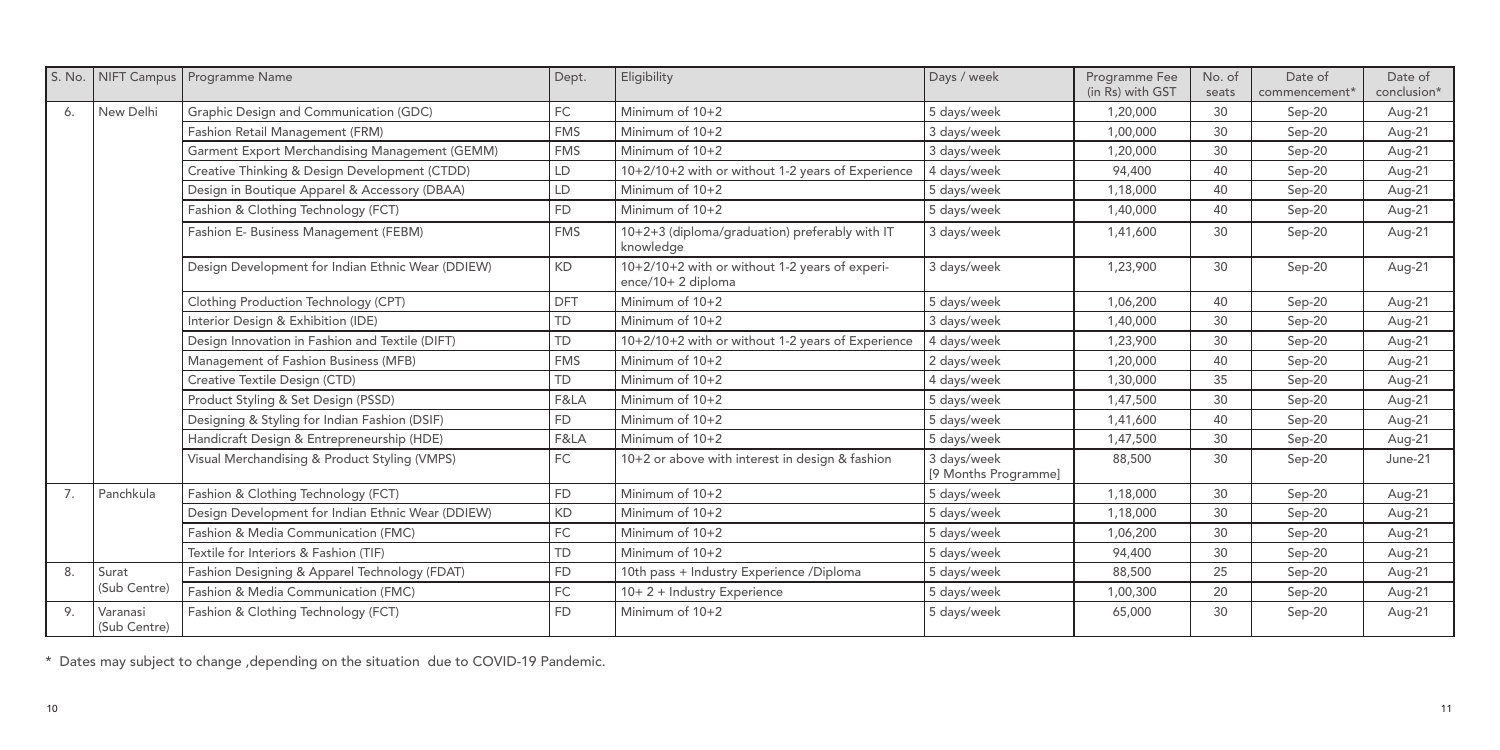# **SIX MONTH PROGRAMMES**

| S. No.         | <b>NIFT Campus</b>       | Programme Name                                                                 | Dept.         | Eligibility                                                                    | Days / week                 | Programme Fee (in Rs)<br>with GST | No. of<br>seats | Date of<br>commencement* | Date of<br>conclusion* |
|----------------|--------------------------|--------------------------------------------------------------------------------|---------------|--------------------------------------------------------------------------------|-----------------------------|-----------------------------------|-----------------|--------------------------|------------------------|
|                | Bengaluru                | Apparel Design and Development (ADD)                                           | <b>DFT</b>    | Minimum of 10+2                                                                | 5 days/week                 | 71,390                            | 30              | Sep-20                   | Apr-21                 |
|                |                          | Apparel Merchandising and Manufacturing Technology<br>(AMMT)                   | <b>DFT</b>    | Minimum of 10+2                                                                | 5 days/week                 | 71,390                            | 30              | Oct-20                   | Apr-21                 |
|                |                          | Design, Pattern Making & Design Studio Management<br>for Ethnic Apparel (DPDS) | <b>FD</b>     | Minimum 10+2                                                                   | 5 days/week                 | 71,390                            | 30              | Sep-20                   | Apr-21                 |
|                |                          | Digital Media & Visual Communication (DMVC)                                    | $\mathsf{FC}$ | Minimum of 10+2/10+2with or without 1-2 years of<br>experience                 | 3 days/week                 | 77,800                            | 30              | Sep-20                   | Apr-21                 |
|                |                          | Management of Family Run Fashion Business (MFFB)                               | <b>FMS</b>    | Minimum of 10+2+ Diploma Certificate / 10+2+3                                  | 5 days/week                 | 1,18,000                          | 30              | Sep-20                   | Apr-21                 |
| 2.             | Chennai                  | CAD for Footwear (CAD-FW)                                                      | LD            | Minimum of 10+2 or 10+Diploma Certificate                                      | 5 days/week                 | 59,000/2,000 (USD)                | 30              | Sep-20                   | Apr-21                 |
|                |                          | Fashion Boutique Management and Merchandising<br>(FBMM)                        | LD            | 10+2 or 10 + Diploma/Certificate                                               | 5 days/week                 | 70,800/2,500 (USD)                | 30              | Sep-20                   | Apr-21                 |
|                |                          | CAD for Fashion & Textiles (CAD-FT)                                            | TD            | Minimum 10+2                                                                   | 5 days/week                 | 59,000/2,000 (USD)                | 20              | Sep-20                   | Apr-21                 |
|                |                          | Fashion Bags and Wallets Design (FBWD)                                         | LD            | 10+2 or 10 + Diploma/ Certificate                                              | 5 days/week                 | 59,000 / 2,000 (USD)              | 30              | Sep-20                   | Apr-21                 |
| 3.             | Hyderabad                | Home Décor & Styling (HDS)                                                     | F&LA          | Minimum of 10+2                                                                | 5 days/week                 | 59,000                            | 35              | Sep-20                   | Apr-21                 |
|                |                          | Process Improvement in Garment Industry (PIGI)                                 | <b>DFT</b>    | 10+2 with 1-2 Years of experience or 10+2 with<br>Diploma or 10+2+3 (Graduate) | Weekends or 3<br>days/ week | 53,100                            | 30              | Sep-20                   | Apr-21                 |
| $\overline{4}$ | Mumbai                   | Apparel Costing & Fashion Merchandising Management   DFT<br>(ACFMM)            |               | Minimum of 10+2                                                                | Weekends                    | 82,600                            | 30              | Sep-20                   | Apr-21                 |
|                |                          | Contemporary Bridal Trousseau Design (CBTD)                                    | <b>FD</b>     | Minimum of 10+2                                                                | 3 days/week                 | 70,800                            | 20              | Sep-20                   | Apr-21                 |
|                |                          | <b>Creative Fashion Styling (CFS)</b>                                          | KD            | Minimum of 10+2                                                                | 3 days/week                 | 82,600                            | 25              | Sep-20                   | Apr-21                 |
|                |                          | Creative Pattern Making (CPM)                                                  | KD            | Minimum of 10+2                                                                | 2 days/week                 | 70,800                            | 20              | Sep-20                   | Apr-21                 |
|                |                          | Visual Merchandising (VM)                                                      | $\mathsf{FC}$ | Minimum of 10+2                                                                | 2 days/week                 | 59,000                            | 30              | Sep-20                   | Apr-21                 |
| -5.            | New Delhi                | <b>Creative Fashion Styling (CFS)</b>                                          | KD            | 10+2/10+2 with 1-2 years experience/ 10+2 with<br>diploma                      | 3 days/week                 | 94,400                            | 30              | $Sep-20$                 | Apr-21                 |
|                |                          | Illustration for Fashion Industry (IFI)                                        | KD            | Minimum 10+2                                                                   | 3 days/week                 | 70,800                            | 30              | Oct-20                   | Mar-21                 |
|                |                          | Pattern Making for Fashion Industry (PMFI)                                     | KD            | Minimum 10+2                                                                   | 3 days/week                 | 82,600                            | 30              | Sep-20                   | Apr-21                 |
|                |                          | The Arts & Aesthetics of Fashion Photography (TAAFP)                           | FC            | Minimum 10+2                                                                   | 3 days/week                 | 70,800                            | 30              | Sep-20                   | Apr-21                 |
| 6.             | Varanasi<br>(Sub Centre) | Textiles for Home and Interior (THI)                                           | TD            | Minimum of 10th                                                                | 3 days/week                 | 47,200                            | 30              | Aug-20                   | $Jan-21$               |

\* Dates may subject to change ,depending on the situation due to COVID-19 Pandemic .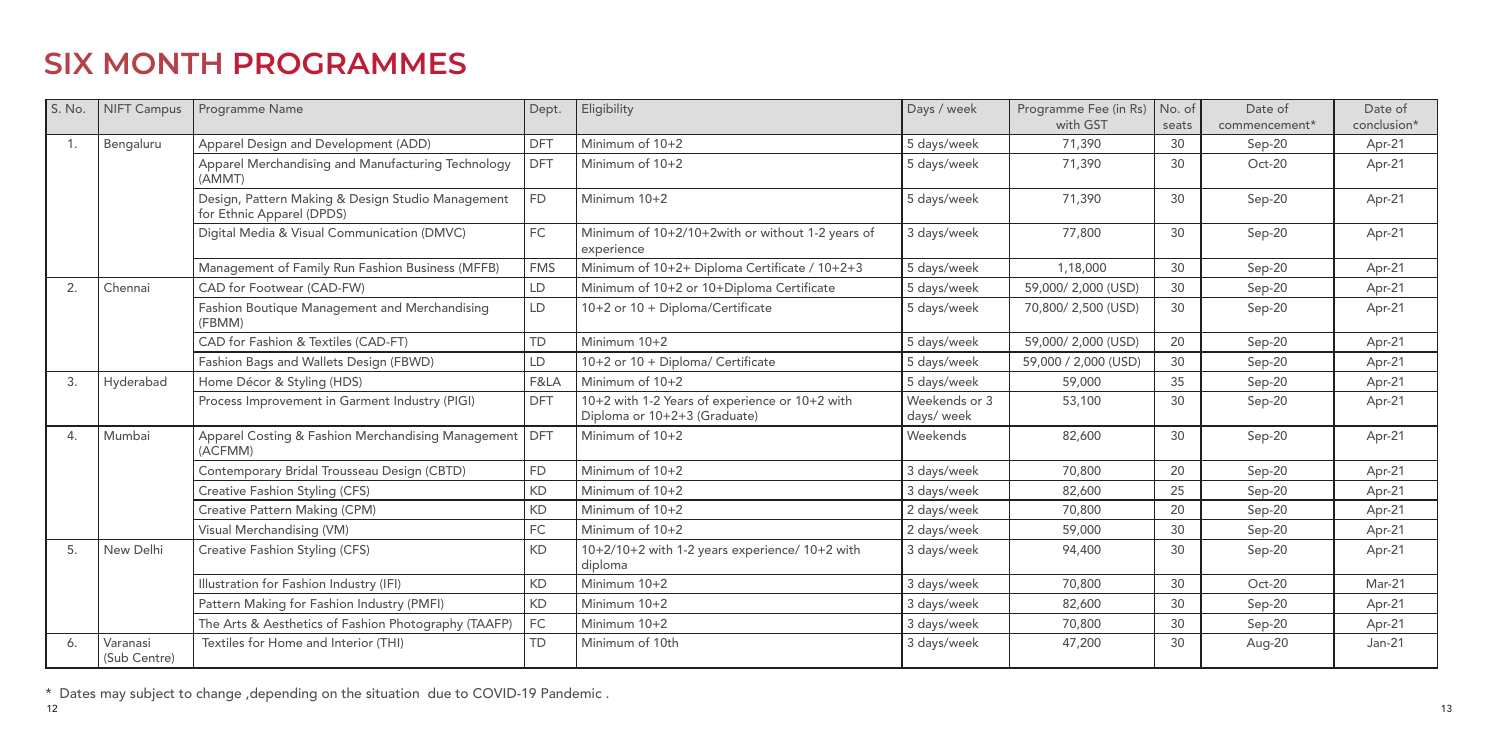# **BELOW SIX MONTH PROGRAMMES**

| S. No. | <b>NIFT Campus</b>       | Programme Name                                                             | Dept.      | Eligibility                                                                                                                                                             | Days / week  | Programme<br>Fee (in Rs)<br>with GST | No. of<br>seats | Date of<br>commencement* | Date of<br>conclusion* |
|--------|--------------------------|----------------------------------------------------------------------------|------------|-------------------------------------------------------------------------------------------------------------------------------------------------------------------------|--------------|--------------------------------------|-----------------|--------------------------|------------------------|
|        | Bengaluru                | Digital Business Branding & Promotion (DBB&P)                              | M Des.     | 10+2+Degree or equivalent/ 10+Diploma with 1-2<br>year of industry experience/ 10+2 with 3-4 years of<br>industry experience/ Entrepreneurs and Marketing<br>executives | 3 days /week | 47,200                               | 30              | Sep-20                   | <b>Nov-20</b>          |
| 2.     | Chennai                  | <b>Basic Photography (BP)</b>                                              | LD         | Anyone who is interested in photography                                                                                                                                 | 2 days /week | 14,160/<br>500(USD)                  | 30              | Sep-20                   | <b>Nov-20</b>          |
| 3.     | Hyderabad                | Apparel Retailing and Visual Merchandising (ARVM)                          | <b>FMS</b> | Minimum of 10+2                                                                                                                                                         | 5 days/week  | 35,400                               | 30              | Sep-20                   | <b>Dec-20</b>          |
|        |                          | Costume Jewellery & Fashion Accessories<br>Designing for Business (CJFADB) | F&LA       | Minimum of 10+2                                                                                                                                                         | 2 days/week  | 23,600                               | 30              | Sep-20                   | <b>Dec-20</b>          |
|        |                          | Fashion Branding & Supply Chain (FBSM)                                     | <b>FMS</b> | Minimum of 10+2                                                                                                                                                         | 5 days/week  | 35,400                               | 30              | Sep-20                   | <b>Dec-20</b>          |
|        | Mumbai                   | E- Commerce for Fashion Business (ECFB)                                    | <b>FMS</b> | Minimum of 10+2                                                                                                                                                         | Weekends     | 41,300                               | 20              | Sep-20                   | <b>Dec-20</b>          |
|        |                          | UI/UX Design (UI/UXD)                                                      | FC         | Minimum of 10+2                                                                                                                                                         | 2 days/week  | 41,300                               | 30              | Sep-20                   | <b>Dec-20</b>          |
| 5.     | New Delhi                | Ceramic and Studio Pottery (C&SP)                                          | F&LA       | Minimum 10+2                                                                                                                                                            | 5 days/week  | 70,800                               | 30              | Sep-20                   | Feb-21                 |
| 6.     | Surat<br>(Sub Centre)    | Designing for Home Furnishings (DHF)                                       | <b>TD</b>  | 10th pass with Industry Experience / Diploma                                                                                                                            | 4 days /week | 35,400                               | 25              | Sep-20                   | Feb-21                 |
| 7.     | Varanasi<br>(Sub Centre) | Design & Think Beyond (DTB)                                                | <b>TD</b>  | Minimum of 10th                                                                                                                                                         | 3 days/week  | 40,000                               | 30              | Sep-20                   | Feb-21                 |
|        |                          | <b>CAD</b> for Textiles (CADT)                                             | TD         | 10th Pass with knowledge of computer application                                                                                                                        | 3 days/week  | 35,400                               | 30              | Aug-20                   | $Jan-21$               |
|        |                          | Fashion Boutique and Dress Designing                                       | <b>FD</b>  | Minimum of 10+2                                                                                                                                                         | Weekends     | 20,000                               | 30              | Every 4 Months           |                        |

\* Dates may subject to change ,depending on the situation due to COVID-19 Pandemic .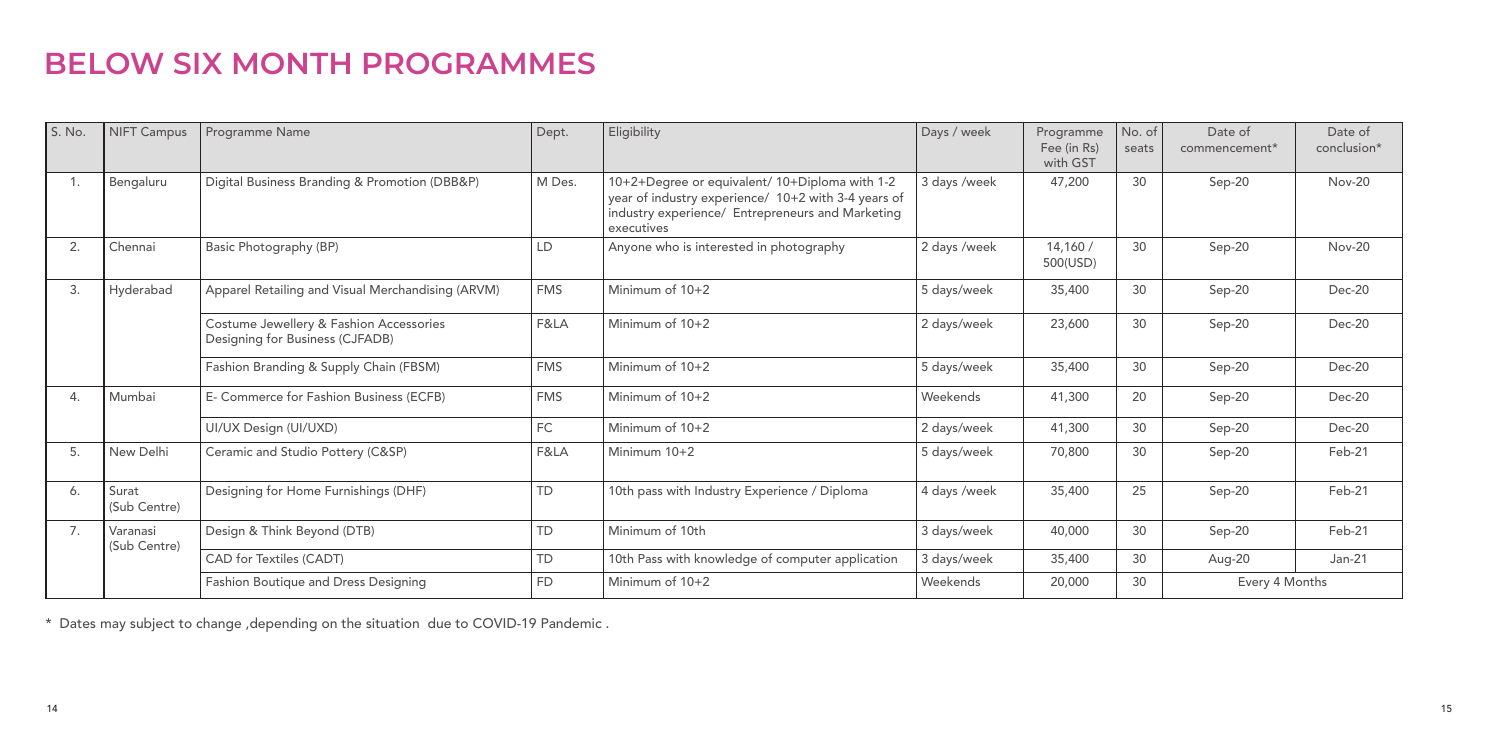# **DIPLOMA PROGRAMMES**

| S. No. |         | NIFT Campus   Programme Name             | Dept.           | Level | Eligibility                     | Days / week            | Programme<br>Fee (in Rs)<br>with GST | No. of<br>seats | Date of<br>commencement* | Date of<br>conclusion* |
|--------|---------|------------------------------------------|-----------------|-------|---------------------------------|------------------------|--------------------------------------|-----------------|--------------------------|------------------------|
|        | Chennai | Apparel Production & Merchandising (APM) | DF <sub>1</sub> | PG    | Minimum of 10+2 with any Degree | 5 days / week (1 Year) | 2,06,500 /<br>5833(USD)              | 30              | $Sep-20$                 | Aug-21                 |
|        |         | <b>Fashion Fit and Style (FFS)</b>       | ' FD            | ∣∪G   | $\blacksquare$ Minimum of 10+2  | 5 days / week (2 Year) | 2,06,500 /<br>5833(USD)<br>per annum | 30              | $Sep-20$                 | Aug-22                 |

\* Dates may subject to change ,depending on the situation due to COVID-19 Pandemic .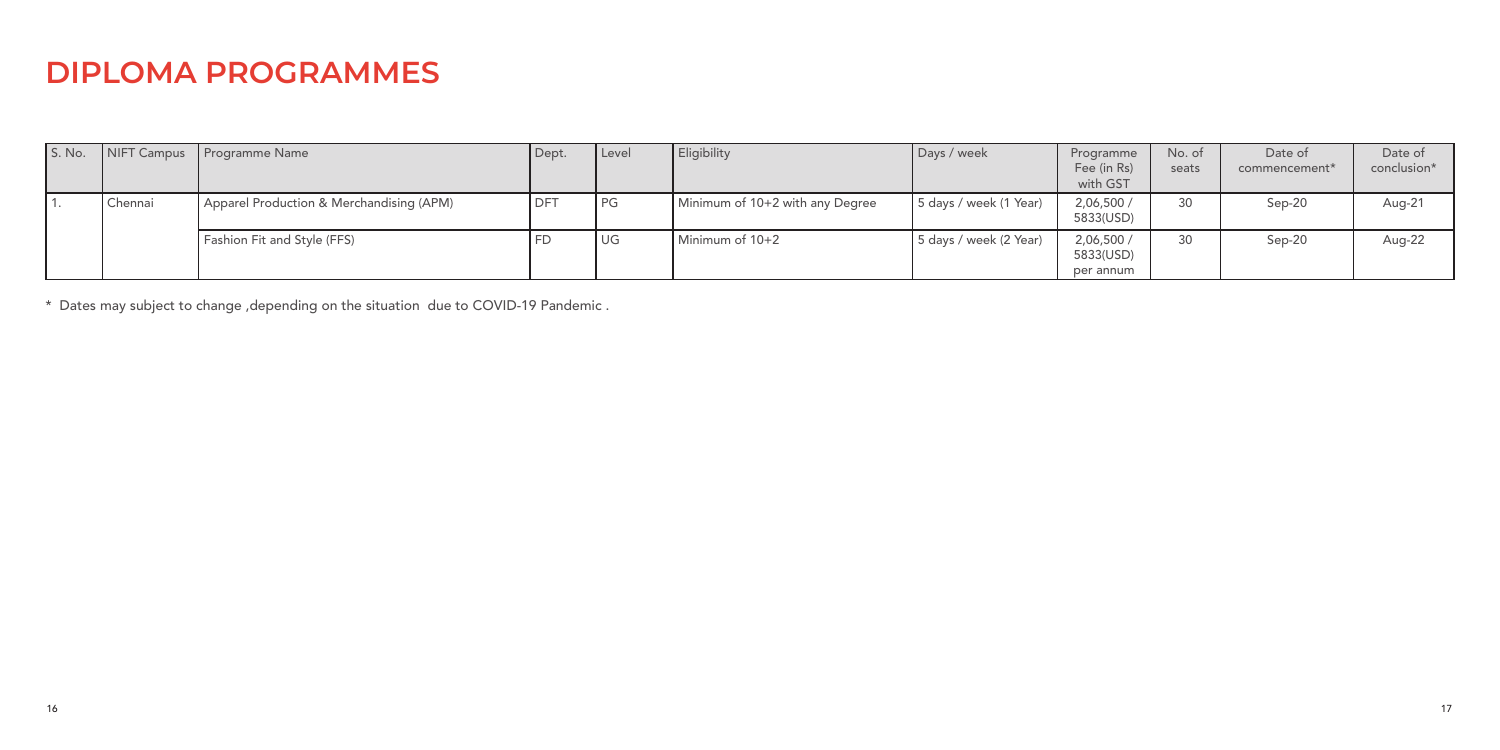# **NIFT**

# **Continuing Education Programme**

National Institute of Fashion Technology, besides conducting regular professional undergraduate and postgraduate programmes in Design, Management and Technology, also offers short duration part time evening / weekend courses under Continuing Education (CE).

NIFT has crafted a range of Continuing Education Programmes, which have been developed in consultation with reputed academicians and industry practitioners. These programmes reflect the requirements and concerns of the industry and have been carefully planned to spur professional growth, relevant to individuals at different stages of their careers, and also to those aspiring to

join the industry.

The Continuing Education Certificate Programmes are aimed at complementing the practical knowledge of industry professionals with formal technical education in the irrespective areas of work. The flexible schedule enables the participants to pursue the programme without interrupting their professional activities. With a focus on interactive learning, the programmes provide a congenial environment that integrates theory with practice.

The participants receive a NIFT certificate on successful completion of the

programme.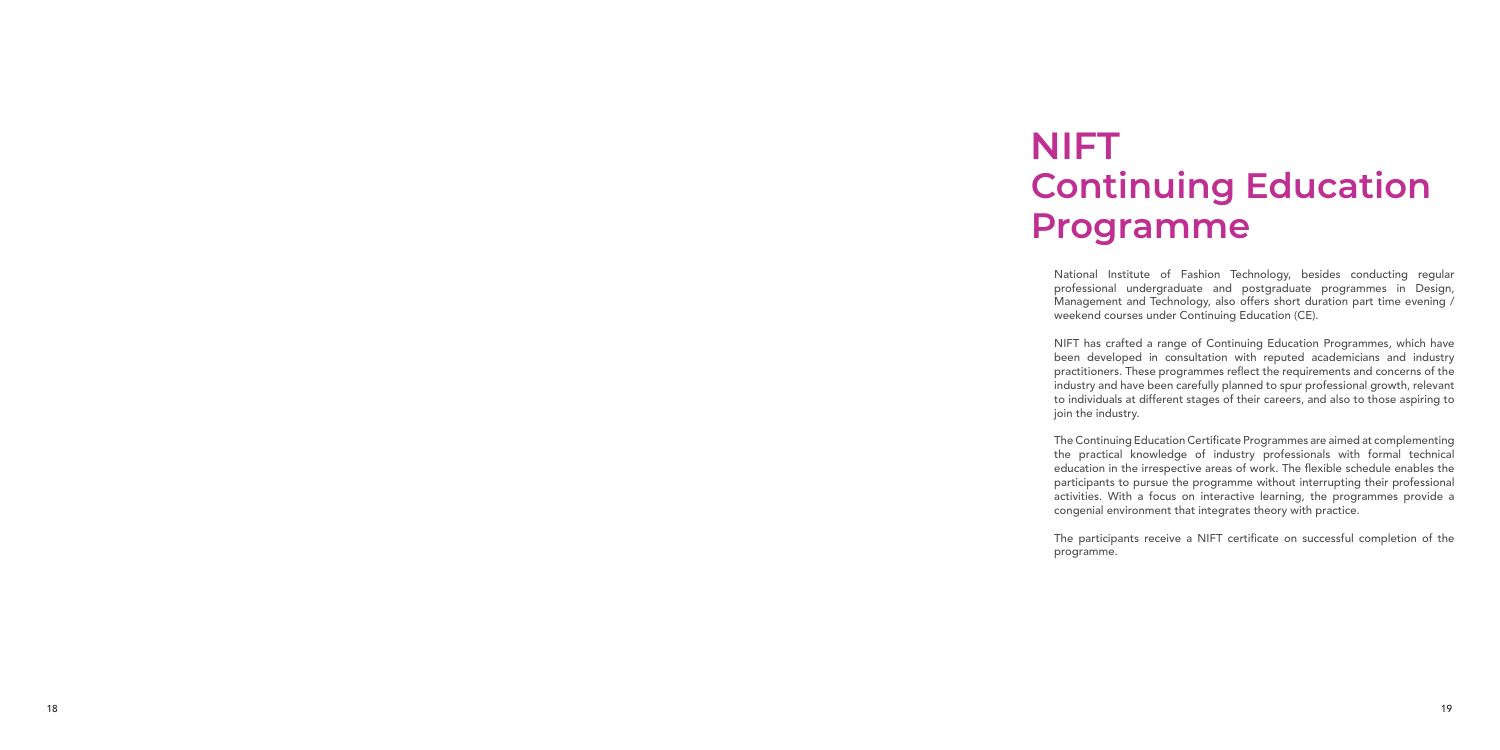# PROGRAMME DETAILS S ONE YEAR PROGRAMME

| <b>Award</b>        | Certificate                                                          |
|---------------------|----------------------------------------------------------------------|
| Eligibility         | Minimum of 10+2                                                      |
| Duration            | 1 year, 5 days/week                                                  |
| Campuses            | Kolkata, New Delhi                                                   |
| Seats               | Kolkata -35, New Delhi- 40                                           |
| Course Fee          | Kolkata Rs. 1,00,300/-, New Delhi I                                  |
| Course Coordinators | Kolkata- Prof. Bibekananda Banerje<br>New Delhi- Ms. Suman Verma & M |

# **CLOTHING PRODUCTION TECHNOLOGY**



Rs. 1,06,200/-

ee, Mr. S.S. Ray & Md. S. Ashrafi ls. Riju Jakhar

### COURSE CONTENT

The programme conducted by the Department of Fashion Technology (Apparel Production) is designed to fulfill the specific training requirements of working professionals in clothing and manufacturing organizations, focusing on interactive education to promote quality workmanship and best business practices. **CAREERS** The programme prepares professionals to work as production executives, production assistants, quality control executives and merchandisers in apparel and home furnishing manufacturing companies in India and abroad.

Areas of study include garment construction, pattern making, textile science, garment machinery and equipment, production planning and control, quality assurance, product development and costing.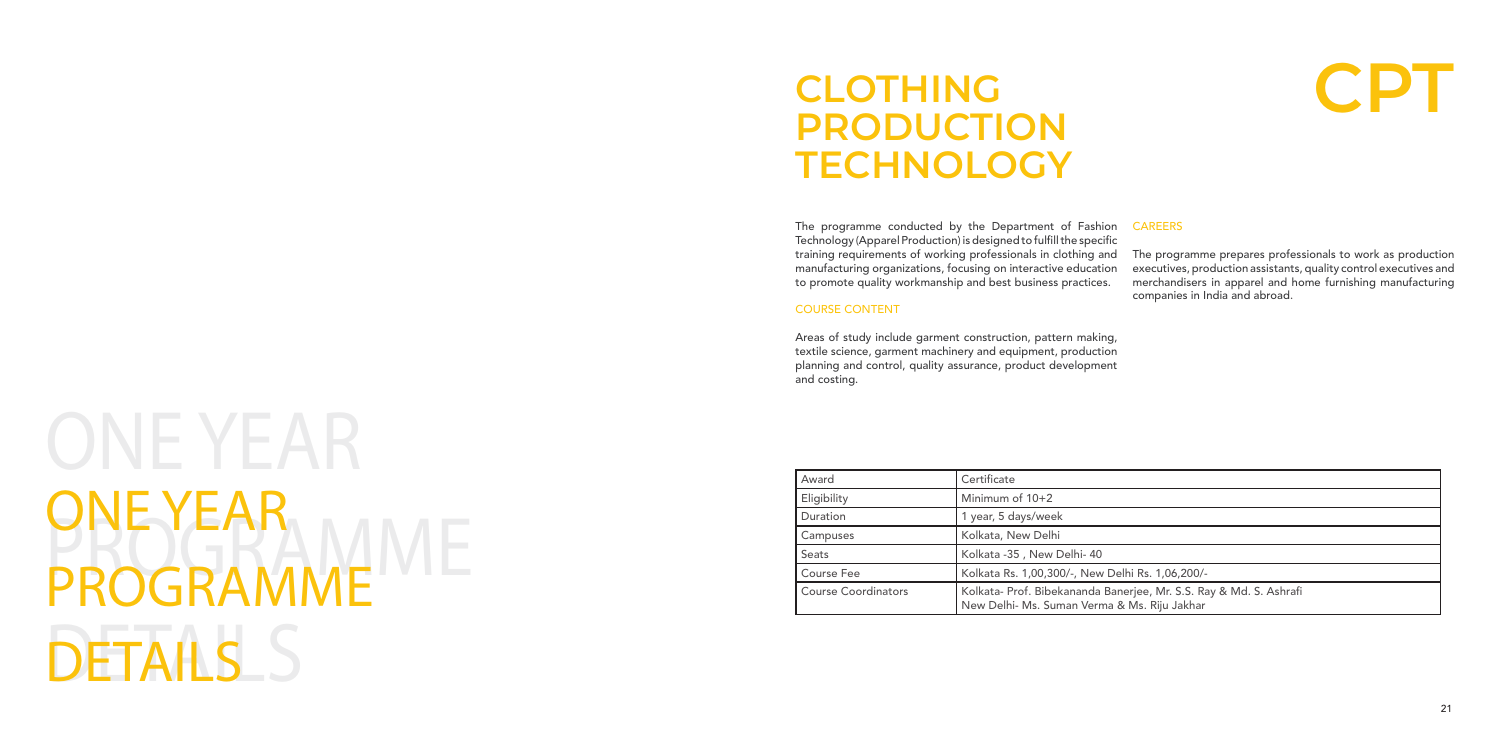| Award                      | Certificate                                       |  |
|----------------------------|---------------------------------------------------|--|
| Eligibility                | 10+2/10+2 with or without 1-2 years of Experience |  |
| Duration                   | 1 year, 4 days/week                               |  |
| Campus                     | New Delhi                                         |  |
| <b>Seats</b>               | 40                                                |  |
| <b>Course Fee</b>          | Rs. 94,400/-                                      |  |
| <b>Course Coordinators</b> | Ms. Dolly Kumar & Ms. Tulika Mahanty              |  |

# **CREATIVE THINKING AND DESIGN DEVELOPMENT CTDD**

The course aims at developing design awareness required in the Fashion Industry by synthesizing the design abilities of the budding professionals in the area of creative thinking, research and planning to develop a concept design that can connect to a society, contributing to the renewal ideas necessary for communication in a global world.

## COURSE CONTENT

Area of study includes design skills & development, fashion drawing, digital design, pattern development with special emphasis on design process from generation, flat pattern design & construction techniques.

## CAREERS

The programme is designed to train the budding professionals to equip them with the knowledge of design process and develop design skills required for designers, fashion coordinators and product developers.

| Award                      | Certificate                          |
|----------------------------|--------------------------------------|
| Eligibility                | Minimum of $10+2$                    |
| Duration                   | 1 year, 4 days/week                  |
| Campus                     | New Delhi                            |
| Seats                      | 35                                   |
| Course Fee                 | Rs. 1,30,000/-                       |
| <b>Course Coordinators</b> | Ms. Rachna Khatri & Ms. Ananya Mitra |

# **CREATIVE TEXTILE DESIGN**

# **CTD**

### COURSE CONTENT

The program conducted by the Textile Design aims at providing training in the area of textile designs created for high end/ boutique garments. It will provide inputs on design original, ground breaking and practical textiles for export & domestic market. To be able to hold private textile art exhibitions, to design sustainable products using suitable techniques, develop, select and source appropriate textiles as per client specifications, manage in house production, costing sheets and vendor selection. And to be able to communicate and exhibit the designed products to the buyers (exporters). value addition of fabric by using techniques like fabric and yam manipulation, printing, dyeing, embroidery, creative weaving knotting, crochet, knitting etc. Understanding of sample development as per specifications. The course is very practically oriented towards given students hands on of all the tactile techniques used for export & domestic market. **CAREERS** To work as creative head, sample coordinator, sustainable

Area of study includes understanding, appreciation and application of textile design techniques. The course inculcates creativity and enables tactile expressions. This programme aims at delivering knowledge of surface embellishments and

business developer, enterpreneurs, merchandisers, assistant designers etc.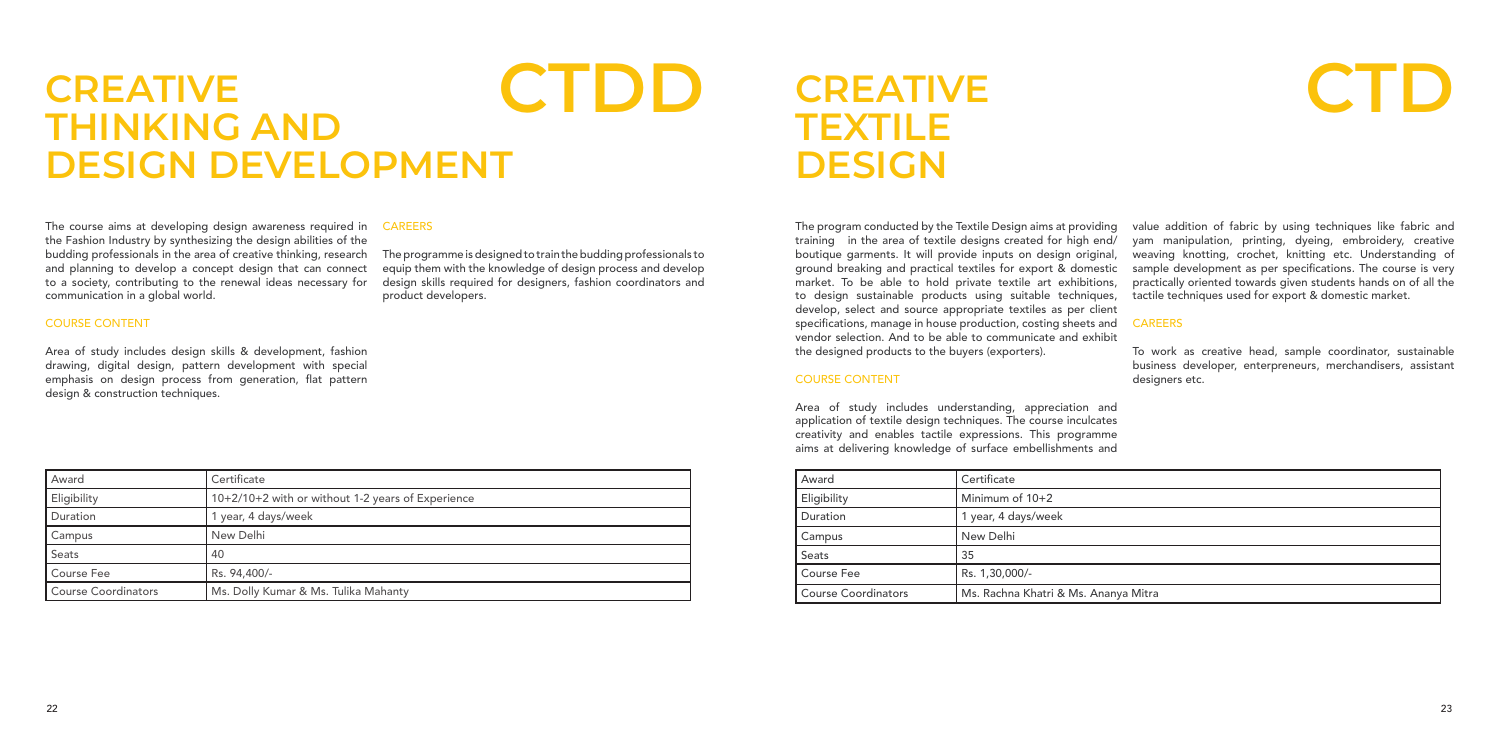| Award               | Certificate                                                                                                                                                |  |  |  |  |
|---------------------|------------------------------------------------------------------------------------------------------------------------------------------------------------|--|--|--|--|
| Eligibility         | 10+2/10+2 with or without 1-2 years of experience/10+ 2 diploma                                                                                            |  |  |  |  |
| Duration            | Mumbai & New Delhi - 1 year, 4 days/ week<br>Panchkula - 1 year, 5 days/week                                                                               |  |  |  |  |
| Campuses            | Mumbai, New Delhi, Panchkula                                                                                                                               |  |  |  |  |
| <b>Seats</b>        | New Delhi & Panchkula - 30, Mumbai -20                                                                                                                     |  |  |  |  |
| Course Fee          | Mumbai - Rs. 1,18,000/-<br>New Delhi - Rs. 1,23,900/-<br>Panchkula - Rs. 1,18,000/-                                                                        |  |  |  |  |
| Course Coordinators | Mumbai - Ms. Bhawana Dubey & Mr. Abhishek Bajaj<br>New Delhi - Prof. Dr. Vandana Bhandari & Ms. Smita Som<br>Panchkula – Dr. Vishu Arora, Mr. Pramod Kumar |  |  |  |  |

Area of study includes design skills & development, fashion drawing, digital design, pattern development with special emphasis on design process, flat pattern design & construction techniques.

# **DESIGN DEVELOPMENT FOR INDIAN ETHNIC WEAR DDIEW**

The course aims at developing design awareness required in the Fashion Industry by synthesizing the design abilities of the budding professionals in the area of creative thinking, research and planning to develop a concept design that can connect to a society, contributing to the renewal ideas necessary for communication in a global world.

## COURSE CONTENT

### CAREERS

The programme is designed to train the budding professionals to equip them with the knowledge of design process and develop design skills required for designers, fashion coordinators and product developers.

| Award                      | Certificate                                                             |
|----------------------------|-------------------------------------------------------------------------|
| Eligibility                | Minimum 10+2                                                            |
| Duration                   | 1 year, 5 days/week                                                     |
| Campuses                   | Kolkata, New Delhi                                                      |
| Seats                      | Kolkata - 30, New Delhi - 40                                            |
| Course Fee                 | Kolkata – Rs. 1,00,300/-,<br>New Delhi - Rs. 1,18,000/-                 |
| <b>Course Coordinators</b> | Kolkata - Mr. Rahul Sethi & Mr. Sal<br>New Delhi - Ms. Tulika Mahanty & |

# **DESIGN IN BOUTIQUE APPAREL & ACCESSORY**



## **CAREERS**

byasachi Sengupta Ms. Dolly Kumar

The course provides great exposure to variety of dress making skills relevant to Indian fashion industry. It is exclusively designed to acquaint students with skills related to modern boutique, latest fashion practices and idealistic clothing articles and accessories. It is has been intended to provide entrepreneurial guidelines to enhance the basic skills for setting a modern boutique.. Fashion designer, boutique owner, fashion merchandiser, illustrator.

### COURSE CONTENT

Area of study includes garment & accessory designing for boutique. It includes knowledge from fibre to fabric, pattern making, draping, fashion boutique management, garment construction, fashion illustrations, design development, extensive surface ornamentation and embroidery, costing & sourcing.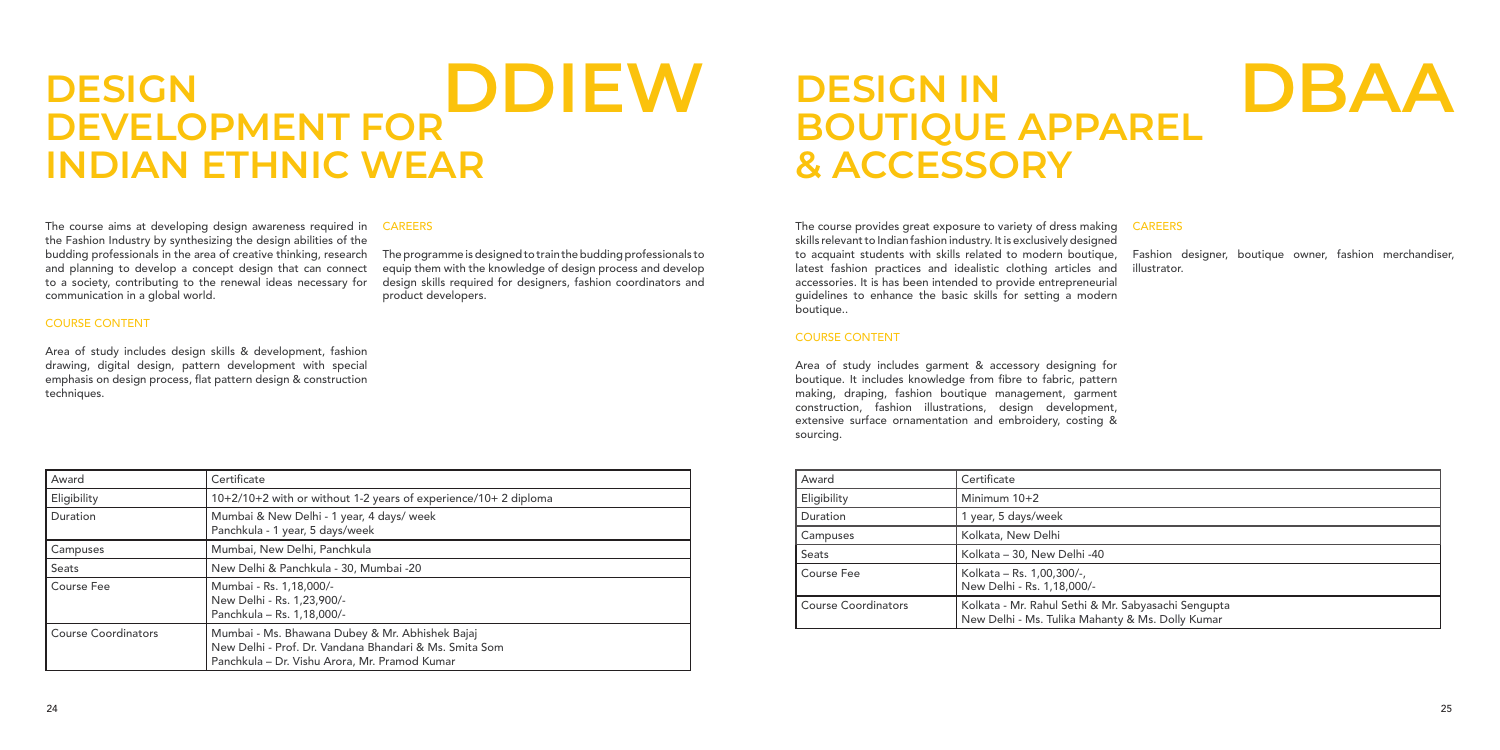| Award                      | Certificate                                       |
|----------------------------|---------------------------------------------------|
| Eligibility                | 10+2/10+2 with or without 1-2 years of Experience |
| Duration                   | 1 year, 4 days/week                               |
| Campus                     | New Delhi                                         |
| <b>Seats</b>               | 30                                                |
| <b>Course Fee</b>          | Rs. 1,23,900/-                                    |
| <b>Course Coordinators</b> | Mr. Ashutosh Sahi & Dr. Anu Sharma                |

# **DESIGN INNOVATION IN FASHION AND TEXTILES DIFT**

The programme offered by Department of Textile Design is to impart in depth manual and digital knowledge for creating innovative and experimental designs for specific end use in fashion & textile industry. The curriculum is designed to upgrade the understanding of software, fabric design and creating innovative portfolio.

## COURSE CONTENT

The programme is structured to enable youth & industry professionals to enhance their knowledge of innovative fashion textile design and its creative application for home, space & fashion sector. Area of study includes basics of textiles, design techniques with its innovative and experimental value addition, design development using digital medium for home, space & apparel industry.

### CAREERS

With the growing market potential and trends for innovative fashion & textile products, there is a wide range of career options as a style consultant, textile material designer, design coordinator, design consultant, freelance designer and entrepreneurs. It also helps aspiring entrepreneur who are eager to enter in fashion & textile industry.

| Award               | Certificate                       |
|---------------------|-----------------------------------|
| Eligibility         | Minimum of 10+2                   |
| Duration            | 1 year, 5 days/week               |
| Campus              | New Delhi                         |
| Seats               | 40                                |
| Course Fee          | Rs. 1,41,600/-                    |
| Course Coordinators | Prof. Dr. Monika Gupta & Ms. Naya |
|                     |                                   |

# **DESIGNING & STYLING FOR INDIAN FASHION**

# **DSIF**

anika Thakur Mehta

## COURSE CONTENT

The programme is conducted by the department of Fashion Design and is a tailor made course is equip budding professions with skills of apparel design and construction along with styling and image creation. The course shall train the participant with the skill required to design and style fora modern Indian consumer. **CAREERS** The course shall enable the participants to persue a career as a fashion designer, fashion stylist, an image consultant or open their own design studio as an entrepreneur.

Area of study includes fashion styling, pattern development, garment construction, designing for draping, fashion orientation, fashion photography, hair and makeup, image appreciation, fashion illustration, surface orientation, merchandising and design process.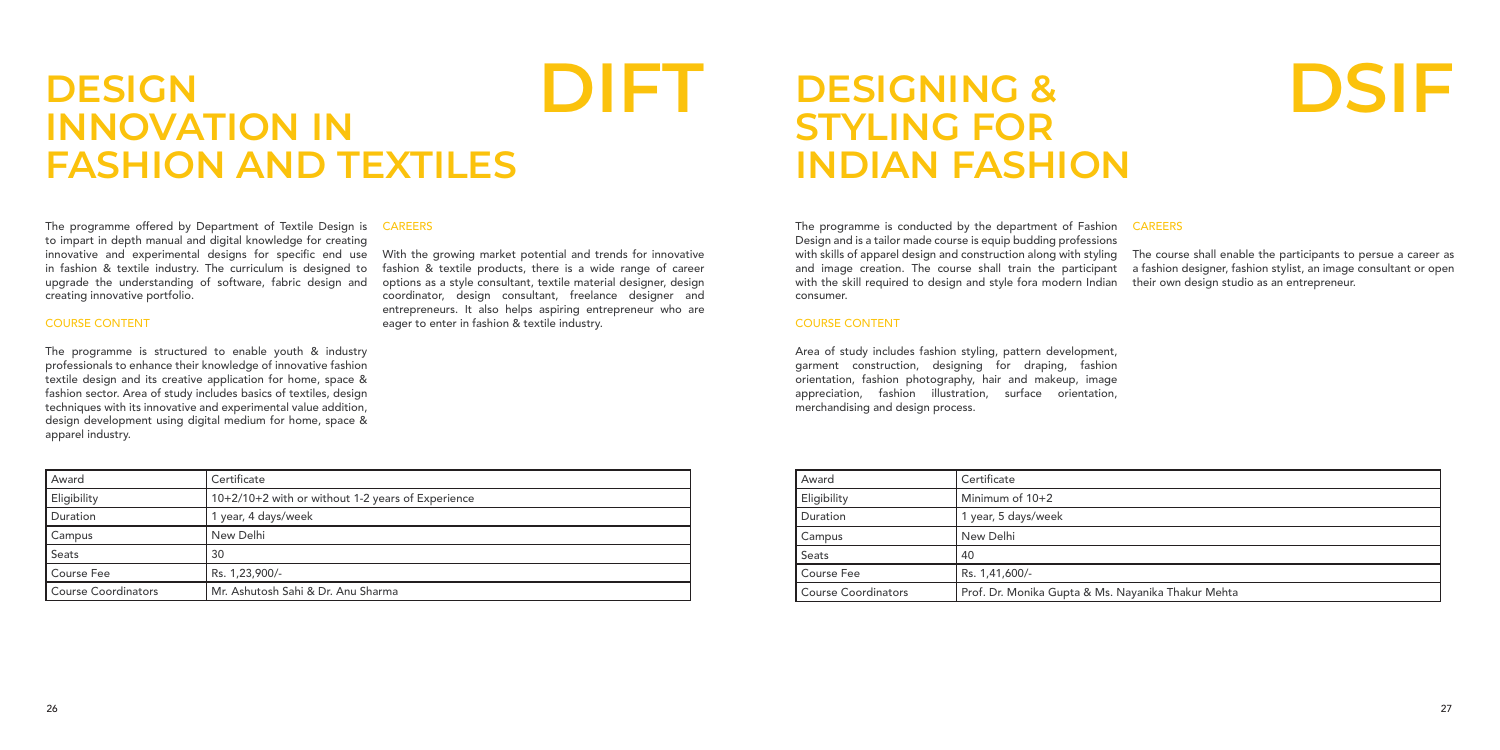| Award               | Certificate                                                                                                                                                                                                                                                                                                                                                           |
|---------------------|-----------------------------------------------------------------------------------------------------------------------------------------------------------------------------------------------------------------------------------------------------------------------------------------------------------------------------------------------------------------------|
| Eligibility         | Minimum $10+2$                                                                                                                                                                                                                                                                                                                                                        |
| Duration            | 1 year, 5 days/week                                                                                                                                                                                                                                                                                                                                                   |
| Campuses            | Bengaluru, Hyderabad, Kolkata, Mumbai, New Delhi, Panchkula & Varanasi                                                                                                                                                                                                                                                                                                |
| <b>Seats</b>        | Bengaluru, Hyderabad, Kolkata, Mumbai & Panchkula & Varanasi - 30 & New Delhi-40                                                                                                                                                                                                                                                                                      |
| Course Fee          | Bengaluru – 97,350/- Hyderabad – 88,500/-, Kolkata - Rs. 1,00,300/-, Mumbai – 1,18,000/,<br>New Delhi - Rs. 1,40,000/-, Panchkula - Rs 1,18,000/- & Varanasi- Rs. 65,000/-                                                                                                                                                                                            |
| Course Coordinators | Bengaluru – Mr. C. A. Rayan & Mr. Suresh Babu V.<br>Hyderabad - Ms. Fatima Bilgrami & Mr. G. M. Reddy<br>Kolkata - Prof. Reenit Singh & Mr. Rahul Sethi<br>Mumbai - Prof. Patricia Sumod & Ms. Kundlata Mishra<br>New Delhi - Sr. Prof. Dr. Banhi Jha & Prof. Dr. Purva Khurana<br>Panchkula - Dr. Vishu Arora & Mr. Pramod Kumar<br>Varanasi – Mr. Amitava Chowdhury |

# **FASHION & CLOTHING TECHNOLOGY**

**FCT**

The programme conducted by the department of Fashion Design is tailor made for the garment industry professionals The curriculum of the course has been structured to meet the requirements of the industry (under the designer & exports) and has been specially designed with a view to help aspirants who would like to join the fashion industry as well as for those who already working in the industry.

## COURSE CONTENT

form areas of apparel design, construction and technology. Fashion designer, boutique owner, fashion merchandiser, illustrator.

With a view to develop knowledge and skill required in fashion the curriculum includes practical subjects such as illustration and technical drawing, pattern development and sewing skills with focus on Western and Indo-Western apparel supplemented with visits for market survey and sourcing. Theory inputs in textile science and merchandising are also included.

## CAREERS

| Award                      | Certificate                                 |
|----------------------------|---------------------------------------------|
| Eligibility                | Minimum 10+2 or 10 + Diploma/Certificate    |
| Duration                   | 1 year, 5 days / week                       |
| Campus                     | Chennai                                     |
| Seats                      | 30                                          |
| Course Fee                 | Rs. 88,500/- / 2500 (USD)                   |
| <b>Course Coordinators</b> | Prof. Dr. M. Aravendan & Mr. T.P. Balachand |

# **CAREERS**

# **FOOTWEAR DESIGN & PRODUCTION TECHNOLOGY FDPT**

This programme aims to prepare professionals in the areas of footwear design, pattern making and production technology as well as to develop entrepreneurs for the Footwear Industry.

## COURSE CONTENT

Area of study includes basic principles of footwear making, footwear design & product development. Design methods & processes, fashion studies, sketching & model drawing, machinery & materials, pattern making & construction of footwear, production planning, product communication marketing and merchandising. This programme culminates with a footwear design collection project.

.

The programme prepares the participants to pursue professional careers as footwear product designers, footwear developers, sample makers, footwear stylists, pattern engineers, production coordinators and quality controllers.

Balachandar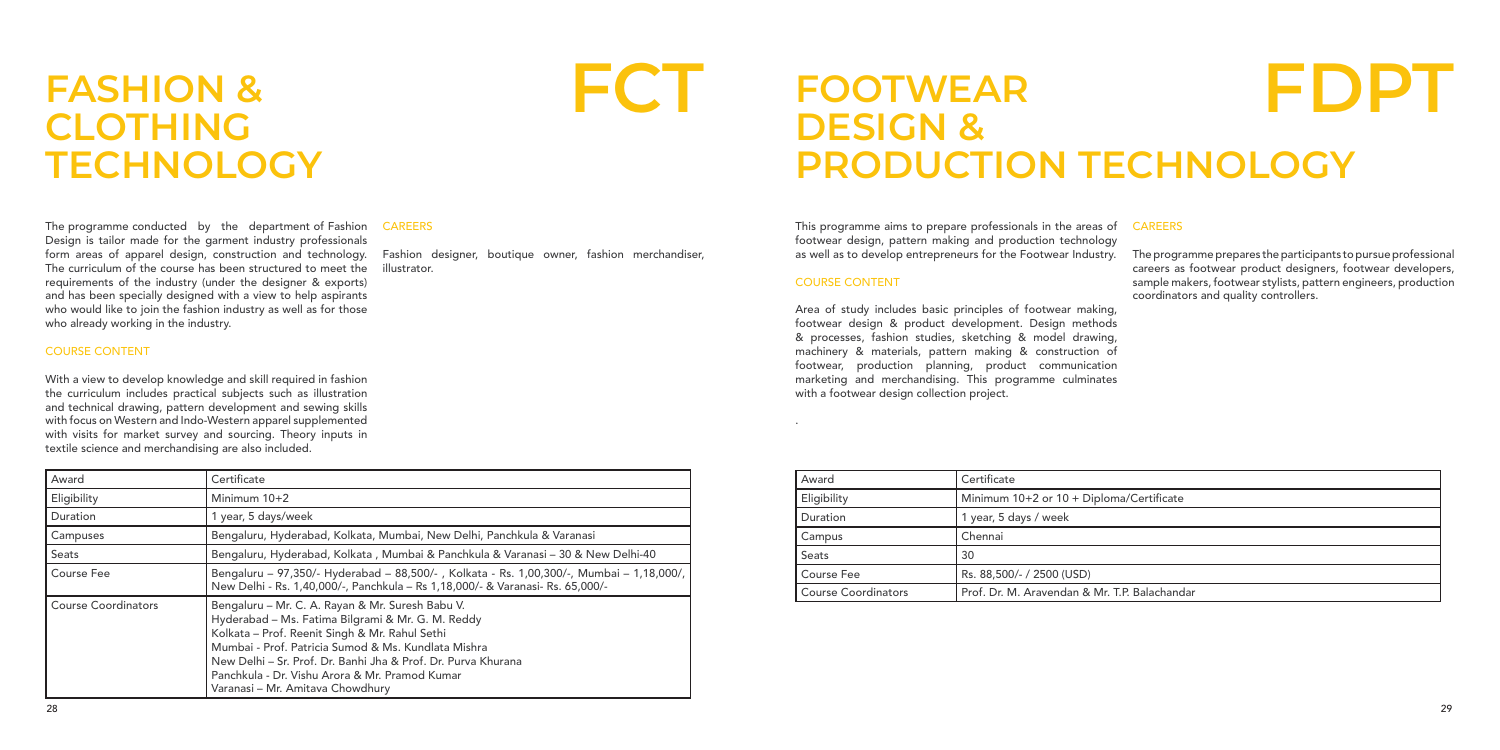| Award                      | Certificate                              |
|----------------------------|------------------------------------------|
| Eligibility                | 10th pass+ industry experience / diploma |
| Duration                   | 1 year, 5 day/week                       |
| Campus                     | Surat (Sub Centre)                       |
| <b>Seats</b>               | 25                                       |
| Course Fee                 | Rs. 88,500/-                             |
| <b>Course Coordinators</b> | Ms. Kalpana Kabra                        |

# **FASHION DESIGNING AND APPAREL TECHNOLOGY FDAT**

The programme aims to prepare candidates aspiring to enter the Apparel or Fashion Industry. Curriculum has been designed keeping in mind the needs of the Surat Industry as well as the markets and manufacturing capabilities in and around Surat.

## COURSE CONTENT

Area of study includes elements of design, fashion studies, presentation techniques, pattern development, garment construction, textile science, traditional Indian textiles, production planning and control, surface commendation, embroidery techniques, application of computers, embroidery machine detail & motif creation, saree draping and placement of designs, marketing & merchandising and design collection.

### CAREERS

It prepares the candidates to get absorbed in the industry in the areas of sampling, designing, embroidery, printing, production coordination as well as it success all the basics for a student to be able to open his own boutique / venture.

| <b>Award</b>        | Certificate                        |
|---------------------|------------------------------------|
| Eligibility         | 10+2+3 (diploma/graduation) pref   |
| Duration            | 1 year, 3 days/week                |
| Campus              | New Delhi                          |
| l Seats             | 30                                 |
| Course Fee          | Rs. 1,41,600/-                     |
| Course Coordinators | Prof. Dr. Sibichan K. Mathew & Dr. |

# **FASHION E-BUSINESS MANAGEMENT**

# **FEBM**

erably with IT knowledge

Deepak Joshi

### COURSE CONTENT

The programme conducted by the Department of Fashion Management Studies is designed to provide with the knowledge and skill sets to carry out specific job tasks of the e-business firms in the fashion and lifestyle space. It equips young aspirants to become entrepreneurs. It thorough understanding of e-business fundamentals including e-retailing develops professionals. It also prepares to confidently address the changes brought in by constant changes in the way fashion business is transacted. **CAREERS** Brand / product sourcing executive, online promotion including social media marketing executive, online chacommunication executives, logistics and customer service executive, data analyst, content developers entrepreneur, knowledge worker and creative executive.

Area of study includes fashion marketing, marketing analytic, internet marketing, small business entrepreneurship, emerging company finance, fashion products and production, e-retail logistics and customer service, brand sourcing, multimedia content creation and presentation.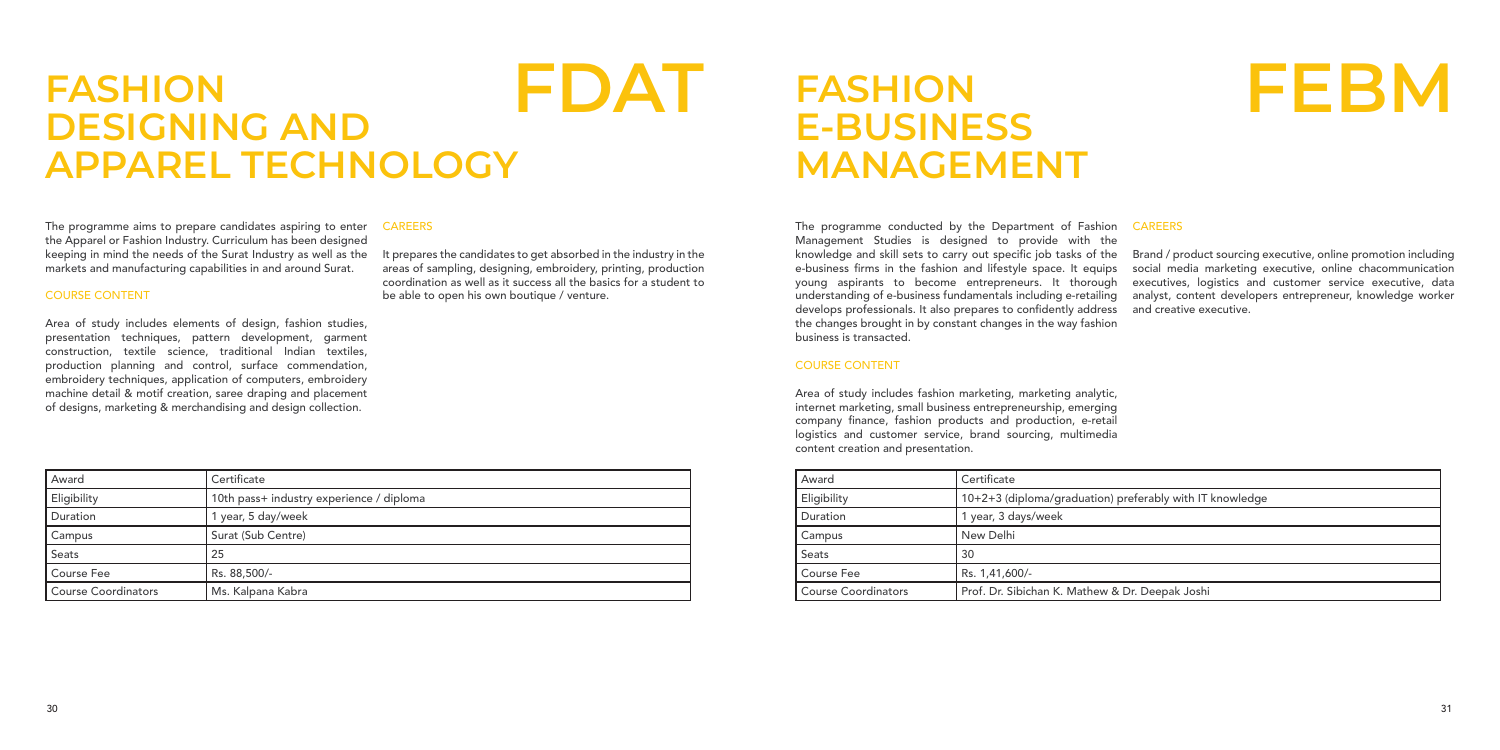| Award                      | Certificate                          |
|----------------------------|--------------------------------------|
| Eligibility                | Minimum of $10+2$                    |
| Duration                   | 1 year, Weekends                     |
| Campus                     | Mumbai                               |
| <b>Seats</b>               | 20                                   |
| <b>Course Fee</b>          | Rs. 1,18,000/-                       |
| <b>Course Coordinators</b> | Ms. Pallabi Palit & Ms. Pallavi Rani |

# **FASHION GRAPHICS AND PRODUCT MODELLING FGPM**

Fashion Graphics and Product Modelling will provide the opportunity for practice-based study in the creation of innovative visual communication and imagery for fashion end use. Learning could be related to print and pattern design, packaging design, promotion, marketing, branding, visual merchandising, illustration or pursuing further study. The emphasis is to engage with contemporary fashion audiences and businesses through the creation of work that explores original approaches to fashion products, concept and/ or communication. The program builds on the importance of digital articulation and the students will be able to combine this with design thinking and design processes. Collaborative, interdisciplinary approaches will bring the program and the industry needs closer.

## COURSE CONTENT

Area of study includes principles of design such as design thinking, design pattern development, illustration and technical drawing, considering different components of western and Indian garments. Students also get inputs in surface ornamentation, production planning & control and market sourcing.

### CAREERS

The programme targets to upgrade the skills of professionals working in the garment industry. The course prepares candidates to get absorbed in the industry in the areas of sample coordination, merchandising and production.

| Award               | Certificate                       |
|---------------------|-----------------------------------|
| Eligibility         | Minimum of 10+2                   |
| Duration            | 1 year, 5 days/week               |
| Campus              | Kolkata                           |
| l Seats             | 30                                |
| Course Fee          | Rs.1,00,300/-                     |
| Course Coordinators | Prof. Dr. Sandip Mukherjee, Ms. R |

# **FASHION INTEGRATION FOR APPAREL INDUSTRY**





uhee Das & Mr. Montu Basak

## COURSE CONTENT

The programme conducted by the Department of Fashion Design is tailor made for the garment industry professionals from the areas of apparel design, Garment construction and textile technology. The curriculum of the course has been structured to meet the requirements of the industry and has been specially designed with a view to help aspirants who would like to join the fashion industry as well as for those who are already working in the industry and want to update their skills. **CAREERS** The programme targets to upgrade the skills of professionals working in the garment industry. The course prepares candidates to get absorbed in the industry in the areas of sample coordination, merchandising and production.

The curriculum is structured with a view to instill practical solving ability within the students. The primary subjects are pattern development, illustration and technical drawing, considering different components of western and Indian garments. Students also get inputs in surface ornamentation, production planning & control and marketsourcing.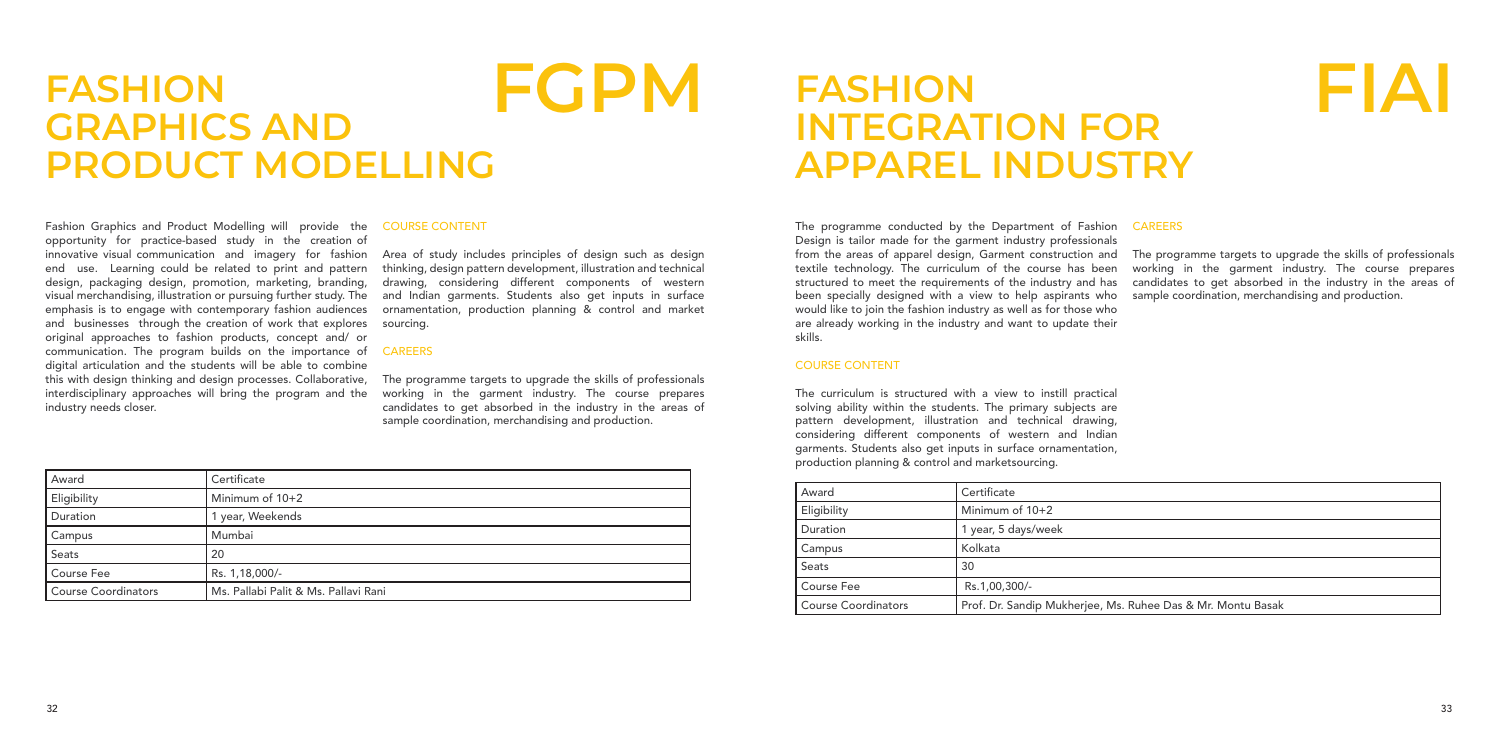| Award                      | Certificate                     |
|----------------------------|---------------------------------|
| Eligibility                | Minimum of 10+2                 |
| Duration                   | 1 year, 5 days/week             |
| Campus                     | Bengaluru                       |
| <b>Seats</b>               | 30                              |
| <b>Course Fee</b>          | Rs.1,00,300/-                   |
| <b>Course Coordinators</b> | Ms. Monica A N & Ms. Kakoli Das |

# **FASHION INTEGRATION FOR TEXTILES**

**FIT**

The programme is conducted by Fashion and Textiles department with focus on design, production development on apparel and home fashion for domestic and export market segment. It also focuses on digital designing of printed, woven and value addition for textiles. The course will provide inputs on the technical aspects of textiles and apparel production and the design process needed to give a complete understanding of the field. It also elaborates on the concepts of fashion trends and forecast, export merchandising and visual merchandising needs closer.

## COURSE CONTENT

Area of study includes element of fashion textiles/ apparel industries, foundation for design and design process, graphic design software and digital application for textiles, CAD– woven design & print design, weaving practical, fashion trends

for apparel and home furnishing, material and process textiles, apparels and home furnishing, product development and marketing application for apparel and home furnishing, textiles and apparel quality assurance, fabric and apparel costing, export merchandising and management, visual merchandising.

## CAREERS

The course prepares candidates to get absorbed in the apparel and home furnishing industries in the areas of fashion coordinator, merchandising and product development manager, CAD operators and for those who want to start their own Boutique.

| l Award                    | Certificate                                                             |
|----------------------------|-------------------------------------------------------------------------|
| Eligibility                | Minimum of 10+2                                                         |
| Duration                   | 1 year, 5 days/week                                                     |
| Campuses                   | Bengaluru, Kolkata                                                      |
| Seats                      | Bengaluru - 30 & Kolkata - 35                                           |
| Course Fee                 | Bengaluru - Rs. 1,20,000/- & Kolka                                      |
| <b>Course Coordinators</b> | Bengaluru - Ms. Nithya Venkatara<br>Kolkata - Mr. Partha Seal & Dr. Sur |

| <b>FASHION KNITWEAR</b> |
|-------------------------|
| <b>PRODUCTION &amp;</b> |
| <b>TECHNOLOGY</b>       |



ata - Rs. 1,00,300/-

man & Ms. Shelly Jain Bhandari mantra Bakshi

## COURSE CONTENT

The programme to be conducted by the Knitwear Design Department aims to impart intensive training to knitwear professionals for the garment industry, especially in the area of knitwear fashion coordination, merchandising and production. **CAREERS** Knitwear production executive, quality controller, product development executives, fashion merchandiser and packaging executive.

Area of study includes knitting, pattern making, garment construction, knitwear production and planning, surface technique, costing, quality, merchandising and marketing, to equip the candidate for professional responsibilities of fashion industry.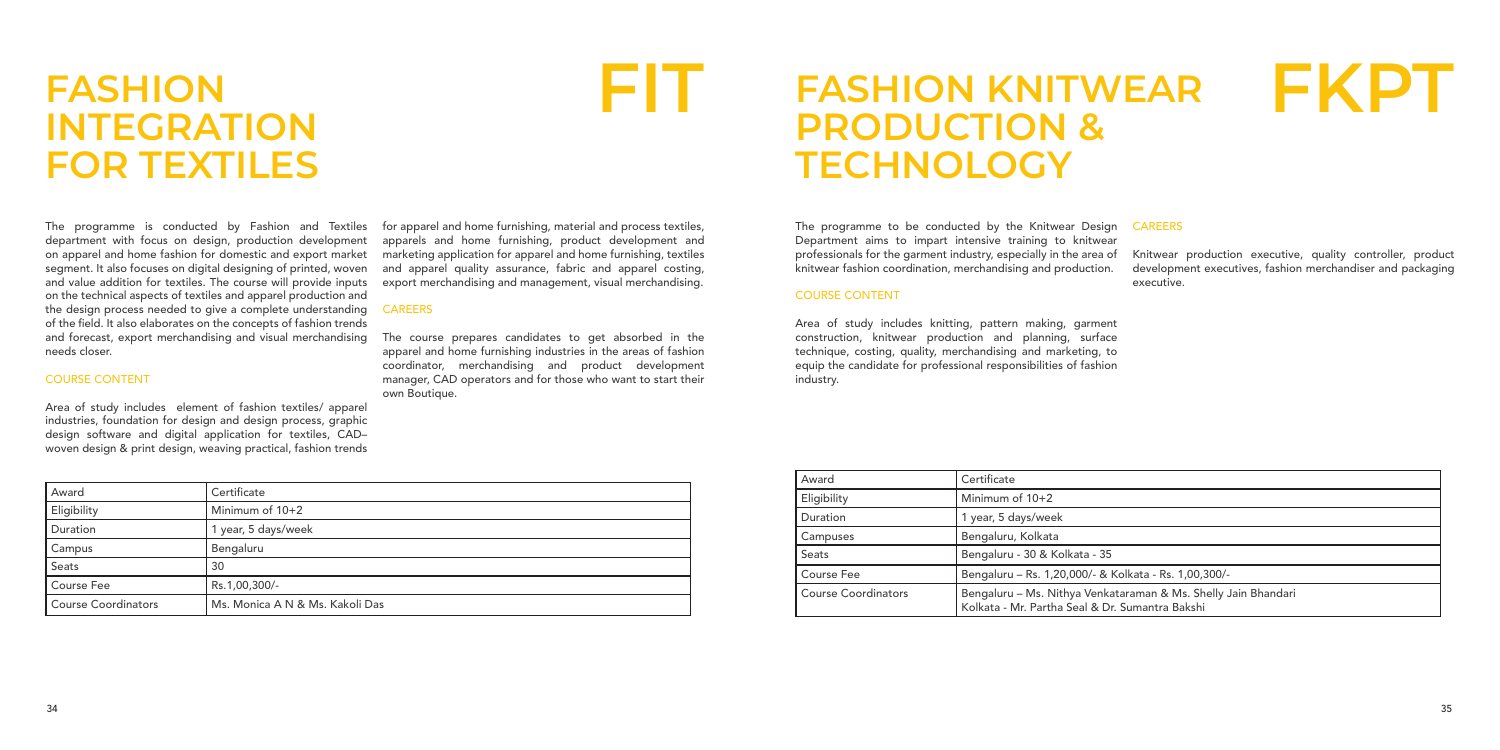| Award               | Certificate                                                                               |
|---------------------|-------------------------------------------------------------------------------------------|
| Eligibility         | Panchkula - Minimum of 10+2<br>Surat (Sub Center) - 10+2 + Industry Experience            |
| Duration            | 1 year, 5 days/Week                                                                       |
| Campuses            | Panchkula & Surat (Sub Center)                                                            |
| <b>Seats</b>        | Panchkula - 30<br>Surat (Sub Center) - 20                                                 |
| Course Fee          | Panchkula - Rs. 1,06,200/-<br>Surat (Sub Center) - Rs. 1,00,300/-                         |
| Course Coordinators | Panchakula - Dr. Vishu Arora & Mr. Pramod Kumar<br>Surat (Sub Center) – Ms. Kalpana Kabra |

# **FASHION AND MEDIA COMMUNICATION**

**FMC**

The course aims at bringing students at a level where they can easily realize their ideas related to the advertisement business, which is directly related to fashion. It also aims at Business prospects like catalogue designing, editing of giving knowledge in editing fashion, fashion terminologies, fashion ethics but along with this it also aims at providing a user friendly way for bring all the above said principles in their attempt through various software's, computer aided designing and animation techniques.

## COURSE CONTENT

Area of study includes overview of fashion, visual studies, elements of design, geometry, visual merchandising, photography, styling, illustration, adobe photoshop, adobe illustrator, adobe flash professional, adobe after effects, adobe media encoder, field visits, trainings etc.

CAREERS

magazines, columns in newspaper, editorial work, fashion communication, catalogue designer, graphic designer, stylist, shoot coordinator, fashion photographer, motion graphic designer, working in various departments of animation and

motion graphics world, advertisement, films etc.

| Award                      | Certificate                                                                                                                                                  |
|----------------------------|--------------------------------------------------------------------------------------------------------------------------------------------------------------|
| Eligibility                | Bengaluru - 10+2+3 (Degree or Diploma)<br>experience /10+2 with 3-4 years industry<br>Mumbai - 10+2 with Diploma + 1-2 year o<br>New Delhi - Minimum of 10+2 |
| Duration                   | Bengaluru & New Delhi - 1 year, 3 days/w<br>Mumbai - Weekends                                                                                                |
| Campuses                   | Bengaluru, Mumbai & New Delhi                                                                                                                                |
| <b>Seats</b>               | Bengaluru & New Delhi - 30, Mumbai-25                                                                                                                        |
| <b>Course Fee</b>          | Bengaluru - Rs. 1,03,840/-, Mumbai - Rs. 1                                                                                                                   |
| <b>Course Coordinators</b> | Bengaluru – Prof. Dr. Sanjeev Malage & M<br>Mumbai - Ms. Lipi Choudhary & Ms. Sona<br>New Delhi - Dr. Deepak Joshi & Prof. Ama                               |

# **FASHION RETAIL MANAGEMENT**

# **FRM**

iploma) + Experience /10+Diploma with 1-2 years industry ndustry experience 2 year of experience/10+2+3 (Graduate)

days/week

ai - Rs. 1,29,800/-, New Delhi - Rs. 1,00,000/-

age & Mr. Pratik Ghosh  $\overline{\mathsf{A}}$ s. Sonali Saldanha rof. Amandeep Singh Grover

## COURSE CONTENT

The programme conducted by Department of Fashion Management Studies is designed to fulfil the specific training requirements of apparel retail organizations. It aims to develop fashion industry oriented retail professionals specialized in the areas of retail buying and merchandising, store operations, supply chain management and visual merchandising. **CAREERS** The programme equips the students to pursue careers in apparel retail organizations as merchandisers, store managers, visual display experts, brand managers, customer care executives and image promoters.

The programme gives insight into the principles of fashion marketing, retail buying and merchandising and imparts basic fabric knowledge - from fiber to fabric and fabric to garment. It gives an overview of the concept of visual merchandising and lays emphasis on customer relationship management, brand management and sales management.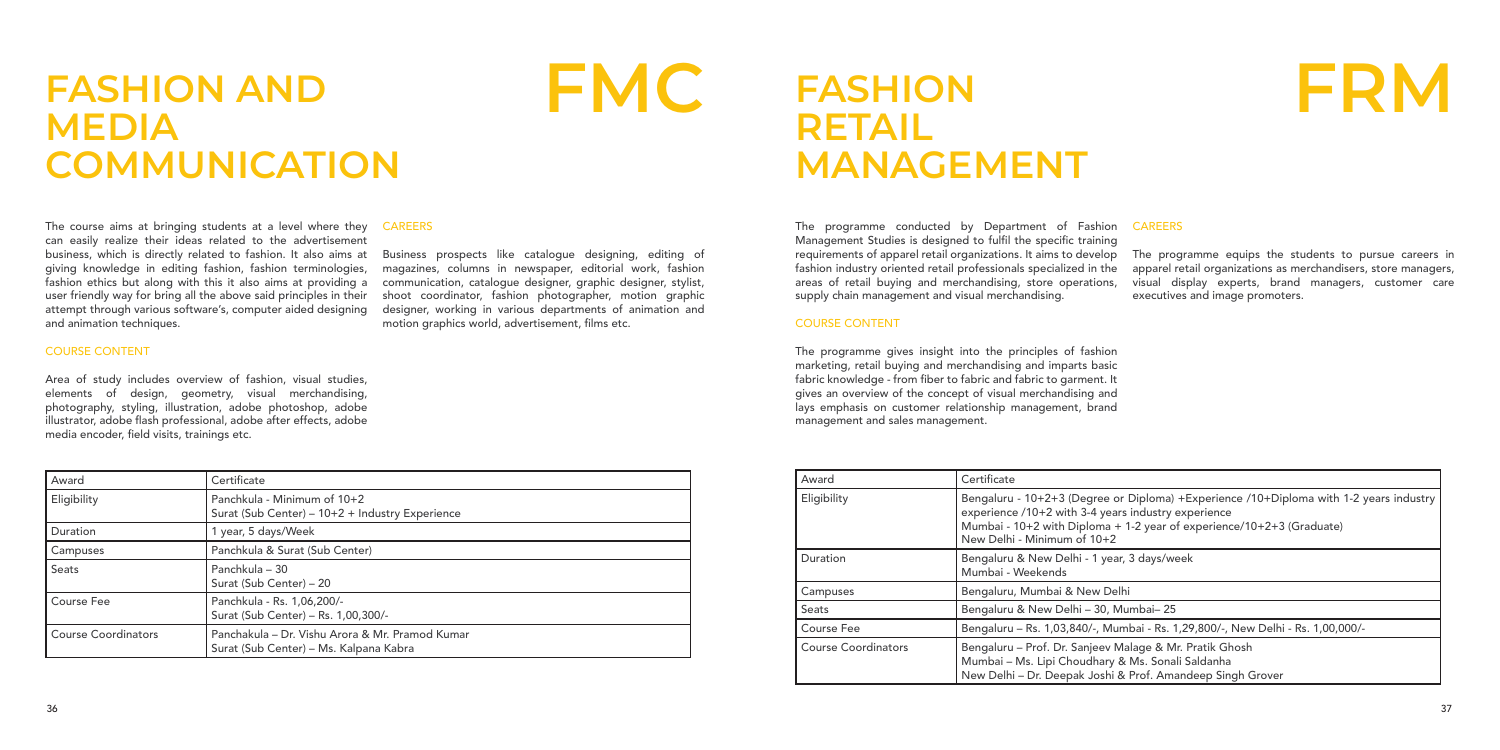| Award               | Certificate                                    |
|---------------------|------------------------------------------------|
| Eligibility         | Minimum of $10+2$                              |
| Duration            | l year, 5 days/week                            |
| Campus              | New Delhi                                      |
| <b>Seats</b>        | 30                                             |
| <b>Course Fee</b>   | Rs. 1,20,000/-                                 |
| Course Coordinators | Prof. Dr. Vijay Kumar Dua & Ms. Lavina Bhaskar |

# **GRAPHIC DESIGN AND COMMUNICATION**

**GDC**

The program conducted by the Fashion Communication aims at CAREERS providing training in the area of graphics, publication design and communication design. An exciting upcoming area, it leads An exciting upcoming area, it leads to opportunities in print to opportunities in print and web- based media.

## COURSE CONTENT

Area of study includes elements of design, history of communication design, graphics, copywriting, publication design, typography, corporate graphics, poster brochure design, printing techniques, appreciation of photography, presentation techniques, web graphic, digital portfolio and communication design management.

The programme conducted by Department of Fashion Management Studies is designed to fulfil the specific training needs of garment export establishments. The curriculum is planned as a series of interrelated modules that gradually upgrade garment export management and merchandising capabilities of the students. This course prepares professionals for the garment industry to pursue careers as merchandisers, sampling coordinators, quality controllers and sourcing agents.

and web-based media like Graphic, Publication Design and Communication Design.

| Award                      | Certificate                                                            |
|----------------------------|------------------------------------------------------------------------|
| Eligibility                | Bengaluru - $10+2+3$ with 0-1 year<br>New Delhi - Minimum 10+2         |
| Duration                   | 1 year, 3 days/week                                                    |
| Campuses                   | Bengaluru & New Delhi                                                  |
| <b>Seats</b>               | 30                                                                     |
| Course Fee                 | Bengaluru - Rs.1,03,840/-<br>New Delhi - Rs.1,20,000/-                 |
| <b>Course Coordinators</b> | Bengaluru - Ms. Nethravathi T. S 8<br>New Delhi - Mr. Sanjay Kumar & N |

# **GARMENT EXPORT MERCHANDISING AND MANAGEMENT GEMM**

### COURSE CONTENT

Area of study includes multifunctional areas like merchandising, principles and techniques of exports merchandising, fashion materials: fabric and trims, garment production and quality assurance and international trade practices, procedures and management.

## CAREERS

 $\epsilon$  of experience/10+2 with 3-4 years of experience

k Prof. Dr. Gulnaz Banu 1s. Jasmine S Dixit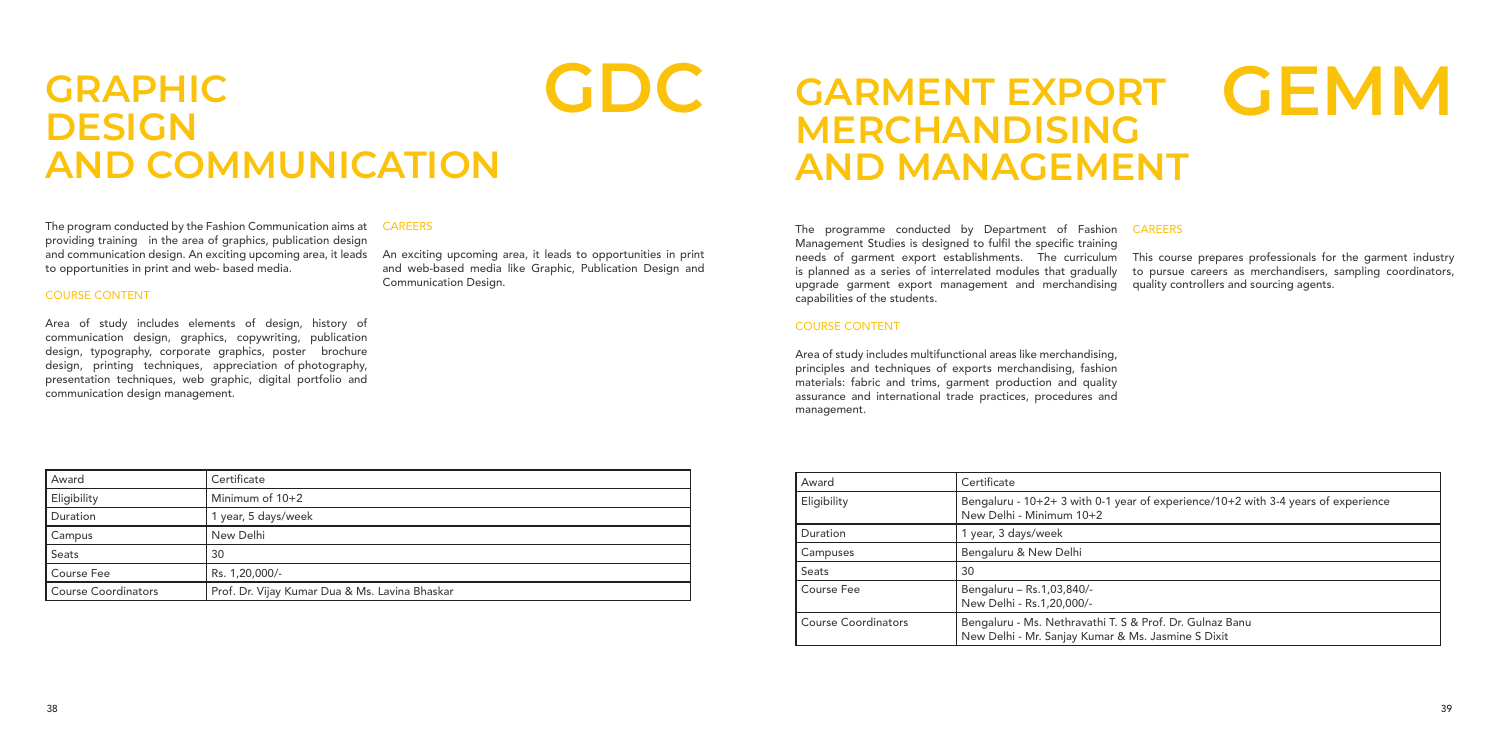| Award                      | Certificate                               |
|----------------------------|-------------------------------------------|
| Eligibility                | Minimum $10+2$                            |
| Duration                   | 1 year, 3 days/week                       |
| Campus                     | Mumbai                                    |
| <b>Seats</b>               | 30                                        |
| <b>Course Fee</b>          | Rs. 1,06,200/-                            |
| <b>Course Coordinators</b> | Prof. Jamichan S. P. & Ms. Kavita Pathare |

# **GARMENT MANUFACTURING AND FASHION MERCHANDISING GMFM**

The programme conducted by the Department of Fashion Technology is designed to fulfill the specific training requirements of working professionals in clothing and manufacturing organizations, focusing on interactive education to promote quality workmanship and best business practices.

## COURSE CONTENT

Area of study includes garment construction, pattern making, textile science, garment machinery and equipment, production planning and control, merchandising, quality assurance, product development and costing.

### CAREERS

The programme prepares professionals to work as production executives, production assistants, quality control executives and merchandisers in apparel and home furnishing manufacturing companies in India and abroad.

| Award                      | Certificate                       |
|----------------------------|-----------------------------------|
| Eligibility                | Minimum of $10+2$                 |
| Duration                   | 1 year, 5 days/week               |
| Campus                     | New Delhi                         |
| Seats                      | 30                                |
| Course Fee                 | Rs. 1,47,500/-                    |
| <b>Course Coordinators</b> | Prof. Dr. Sanjeev Kumar & Ms. Sha |

# **HANDICRAFT DESIGN & ENTREPRENEURSHIP**

# **HDE**

# **CAREERS**

akti Sagar Katre

## COURSE CONTENT

Program is designed to explore cultural heritage and traditional craftsmanship of India and innovative application of available and emerging technologies to meet the requirement of emerging luxury market in personal accessories and lifestyle products. design project along with prototyping The methodology includes Lectures, workshops & seminars, museum & cluster visits. Along with hands on experience of materials, tools and techniques, exposure to various aspects of craft sector through case studies & surveys are integral to the program. Craft Documentation for 2 weeks during the course and Internship in craft sector for 2 weeks during winter break are planned.

Training includes understanding of consumer, trends and dynamics of ever evolving craft heritage and design. Program is designed to explore cultural heritage and traditional craftsmanship of India and innovative application of available and emerging technologies to meet the requirement of emerging luxury market in personal accessories and lifestyle products. Practice, Research, hands-on experience, guided tour to different establishment pertaining to art, design, culture, and extensive training of one year to the student aims at making of dynamic professional for Handicraft Design & Entrepreneurship.

Relevance of crafts in local and global socio-cultural and commercial contexts. Production management, Trade and legal practices in the craft sector. Craft Design Development, Production & consumption process. Research & Documentation methods. Research, project planning, besides a craft based Course for duration of 12 month provides the different avenue in the business of luxury goods as entrepreneurship, design manger, retail executive, brand manager etc.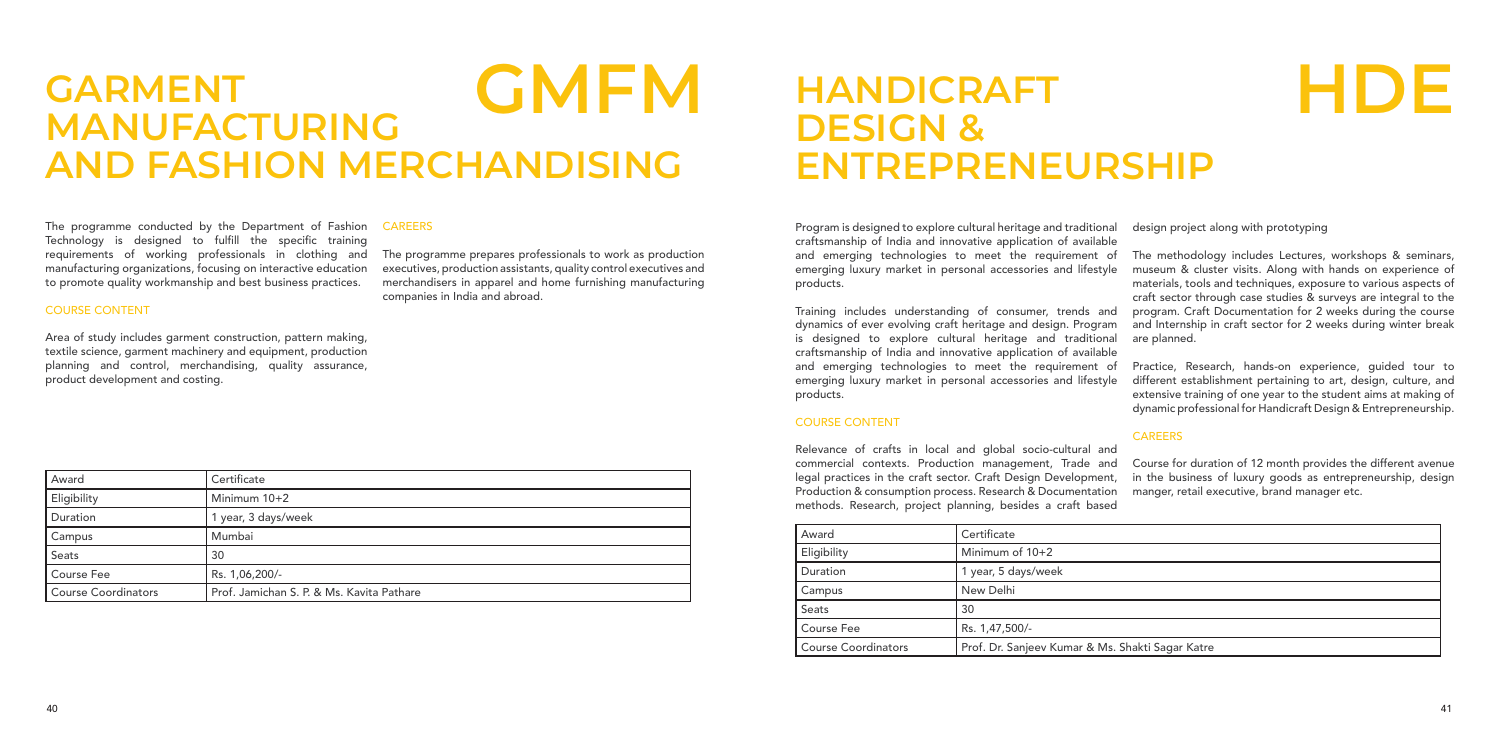# Award Certificate Eligibility Minimum of 10+2 Duration 1 year, 3 days/week Campus **New Delhi** Seats 30  $\Gamma$ Course Fee Rs. 1,40,000/-Course Coordinators Ms. Ananya Mitra & Prof. Savita S. Rana

# **INTERIOR DESIGN & EXHIBITION**

**IDE**

## The program conducted by the Textile Design Department is designed to train professionals for the new emerging areas in exhibition & display as well as for interior designing of exhibition areas & booths, home interiors, offices, hotels, restaurants, resorts, shops, window displays of showroom and others.

## COURSE CONTENT

Area of study included an amalgamation of design thinking, technical knowledge and design skills, elements & principles of design, design process, trend & forecast, visual merchandising, historic styles and design movements, material sourcing, basic and perspective drawing, measurement drawings at site/field, auto cad, technical drawings for plans, elevations & sections, presentation techniques and drawing stools, materials & finishes, basic services like lighting, heating and ventilation, professionals practices.

## CAREERS

The course prepares candidates to work as freelance interior designers, work as team members with senior architects and exhibition designers.

| Award                      | Certificate                                                           |
|----------------------------|-----------------------------------------------------------------------|
| Eligibility                | Bengaluru - Minimum of 10+2 & 1-<br>Mumbai - Minimum of 10+2          |
| Duration                   | Bengaluru - 1 year, 3 days/week<br>Mumbai - 1 year, Weekends          |
| Campuses                   | Bengaluru & Mumbai                                                    |
| Seats                      | Bengaluru - 30 & Mumbai – 20                                          |
| Course Fee                 | Bengaluru - Rs. 1,03,840<br>Mumbai - Rs. 1,18,000/-                   |
| <b>Course Coordinators</b> | Bengaluru - Ms. Shipra Roy & Prof.<br>Mumbai - Mr. Kumar Sudeepta & N |

# **LUXURY PRODUCT DESIGN**

# **LPD**

# **CAREERS**

This programme conducted by the Department of Fashion and Lifestyle Accessory introduces the students to various possibilities in the area of luxury goods. Given the scope of the field and the growing market, it provides new avenues for product design.

### COURSE CONTENT

Area of study includes understanding of dynamics, principles & techniques of product design, awareness of market-specific consumer and brands, new dimensions and perspectives for jewellery design, hard goods and fashion accessories. Practice, research, hands-on experience, guided tours pertaining to art, design, culture and extensive training of one year goes into the making of a dynamic professional for luxury goods industry.

Luxury product designers, design managers, CAD/CAM experts, product stylists, experts in sustainable design processes: green design, packaging designers, design researchers and analysts, communication designers, product merchandiser, visual merchandiser, brand manager, user experience designers, design entrepreneurs and retail executives.

-2 years of experience

Dr. Yathindra L Mr. Shripati Bhat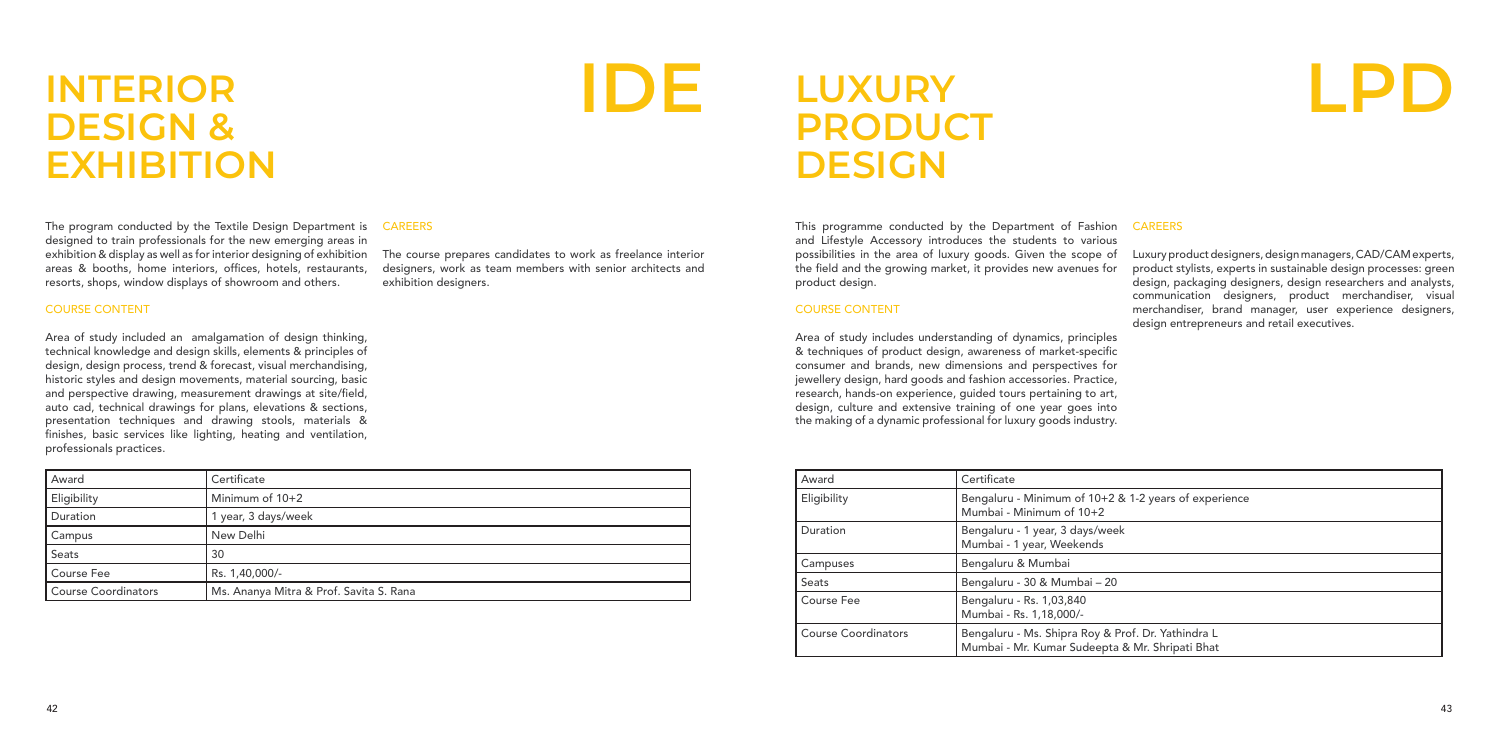| Award                      | Certificate                              |
|----------------------------|------------------------------------------|
| Eligibility                | Minimum of 10+2                          |
| Duration                   | year, 2 days /week                       |
| Campus                     | New Delhi                                |
| <b>Seats</b>               | 40                                       |
| <b>Course Fee</b>          | Rs. 1,20,000/-                           |
| <b>Course Coordinators</b> | Prof. Dr. Rajiv Malik & Ms. Pritika Bawa |

# **MANAGEMENT OF FASHION BUSINESS**

**MFB**

The course provides an overview of the Fashion Business to the potential workforce and equipping them with the basic tools and knowledge to understand Business Management Entry level executives: the program trains the candidate to specific to the Apparel Industry. It also touches upon the finer details of the production processes of the apparel industry while understanding the organizational skills required for the successful business.

# **PRODUCT STYLING & SET DESIGN**

## COURSE CONTENT

Areas of study include, the Introduction to Fashion, Understanding Fabrics Understanding the Marketing Mix, Organizational skills, Retail Science, Production Management.

CAREERS

pursue a career in the Fashion business with careers like store executives, merchandisers, sampling coordinators, etc.

| Award               | Certificate                          |
|---------------------|--------------------------------------|
| Eligibility         | Minimum of 10+2                      |
| Duration            | 1 year, 5 days/week                  |
| Campus              | New Delhi                            |
| Seats               | 30                                   |
| <b>Course Fee</b>   | Rs. 1,47,500/-                       |
| Course Coordinators | Mr. Shakti Sagar Katre & Prof. Dr. S |

# **PSSD**

### COURSE CONTENT

This programme conducted by the Department of Fashion and Lifestyle Accessory and it is designed to address the finer details of product styling from commercial and brand driven perspective in order to present and desirably elevate the mood, feel and look of the product in contemporary scenario. at making of dynamic professional for Product styling and Set Design. CAREERS

The programme will address physical and virtual spaces to promote brands and products for retail, exhibition, hospitality, Home, fashion & lifestyle industry. i.e. Show Window display, exhibition and online platforms will provide the new perspective to undertake different project for the prestigious brands or conceive the idea. Practice, Research, hands-on experience, guided tour to different establishment pertaining to art, design, culture, and extensive training of one year to the student aims

Course provides the different avenue in the business of luxury goods as entrepreneurship, design manger, retail executive, brand manager etc.

Sanjeev Kumar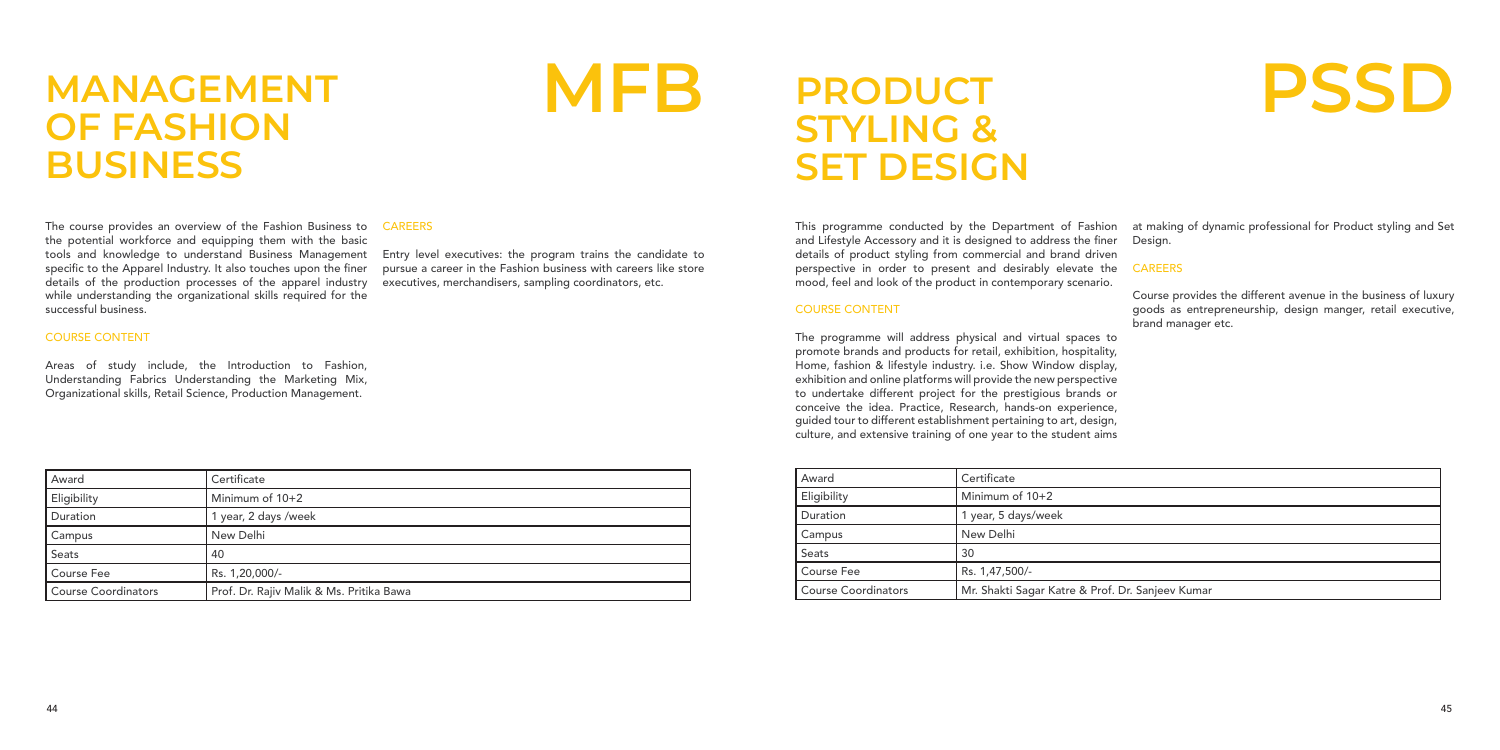| Award               | Certificate                                     |
|---------------------|-------------------------------------------------|
| Eligibility         | 10+2 or above with interest in design & fashion |
| Duration            | 9 months, 3 days/week                           |
| Campus              | New Delhi                                       |
| <b>Seats</b>        | 30                                              |
| Course Fee          | Rs. 88,500/-                                    |
| Course Coordinators | Prof. Dr. Anupam Jain & Ms. Lavina Bhaskar      |

# **VISUAL MERCHANDISING & PRODUCT STYLING**

**VMPS**

A custom-made programme to prepare young aspirants of develop the understanding of role of design in 'Visual Merchandising & Product Styling' (VMPS) using appropriate design methods and techniques to enhance the window, display of merchandise and styling.

## COURSE CONTENT

This programme intent to offer an insight into the basics of VM design. The components include, design fundamentals, understanding the relation of form and space, lighting, material, props and execution. Visual research in areas of styling, types of styling and role of styling in fashion industry to emphases products, merchandise and personalities. Role of trends & forecast, followed by market surveys, visit to exhibition galleries, museums and exhibitions.

### CAREERS

The aspirants may able to pursue a career as a Visual Merchandising designer and Stylist or an Installation designer with national/international retail brands/ stores to boutiques to exhibition displays. Work as Stylist for fashion/product shoots/ settings or and for fashion journals /media.

| Award               | Certificate                        |
|---------------------|------------------------------------|
| Eligibility         | Minimum of 10+2                    |
| Duration            | 1 year, 5 days/week                |
| Campus              | Panchkula                          |
| Seats               | 30                                 |
| Course Fee          | Rs. 94,400/-                       |
| Course Coordinators | Dr. Vishu Arora & Mr. Pramod Kumar |

# **TEXTILE FOR INTERIORS & FASHION**



## **CAREERS**

The programme conducted by Department of Textile Design aims to train professionals and young enthusiasts to pursue careers in interiors and apparel industry.

## COURSE CONTENT

The course is structured to enable participants to understand and enhance their knowledge of textile usage of the home furnishing and garment sector. This course will include basic of fabric and its value addition, and design development for textiles and apparel in the fashion industry.

The programme mainly targets aspiring entrepreneurs as well as coordinators and managers working in the textile and fashion industry

| <b>ar</b> |  |
|-----------|--|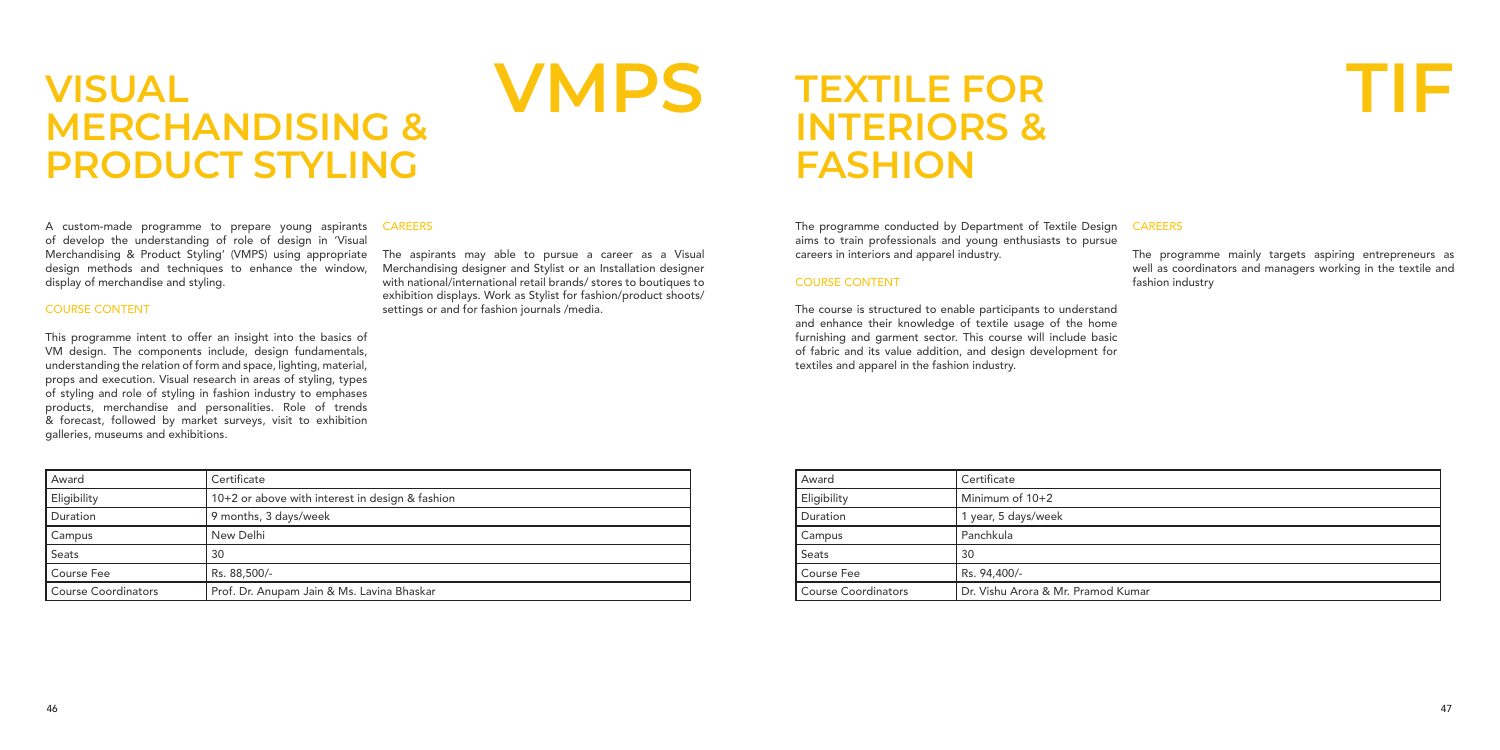# PROGRAMMES<sup>S</sup> DETAILS DETAILS SIX MONTHS PROGRAMMES

| Award               | Certificate                                   |
|---------------------|-----------------------------------------------|
| Eligibility         | Minimum of $10+2$                             |
| Duration            | 6 months, weekends                            |
| Campus              | Mumbai                                        |
| <b>Seats</b>        | 30                                            |
| Course Fee          | Rs. 82,600/-                                  |
| Course Coordinators | Prof. Dr. Ranjan Kumar Saha & Mr. Nitin Salve |

# **APPAREL COSTING AND FASHION MERCHANDISING MANAGEMENT ACFMM**

COURSE CONTENT

This programme conducted by Department of Fashion Technology aims to impart knowledge in the areas of apparel costing, fashion marketing, retail management, apparel production, merchandising and export operation procedures for professionals in domestic & export fashion business as well as for entrepreneurs. The course prepares professionals for the garment industry in domestic market, fashion retail industry and garment export industry to pursue careers as merchandising manager, production manager, sampling manager, quality control manager, buying agent and entrepreneur.

Areas of study includes overview of fashion, apparel & textile industry, fashion marketing, garment costing & consumption, garment manufacturing technology, production planning, retail management and import & export procedures.

## CAREERS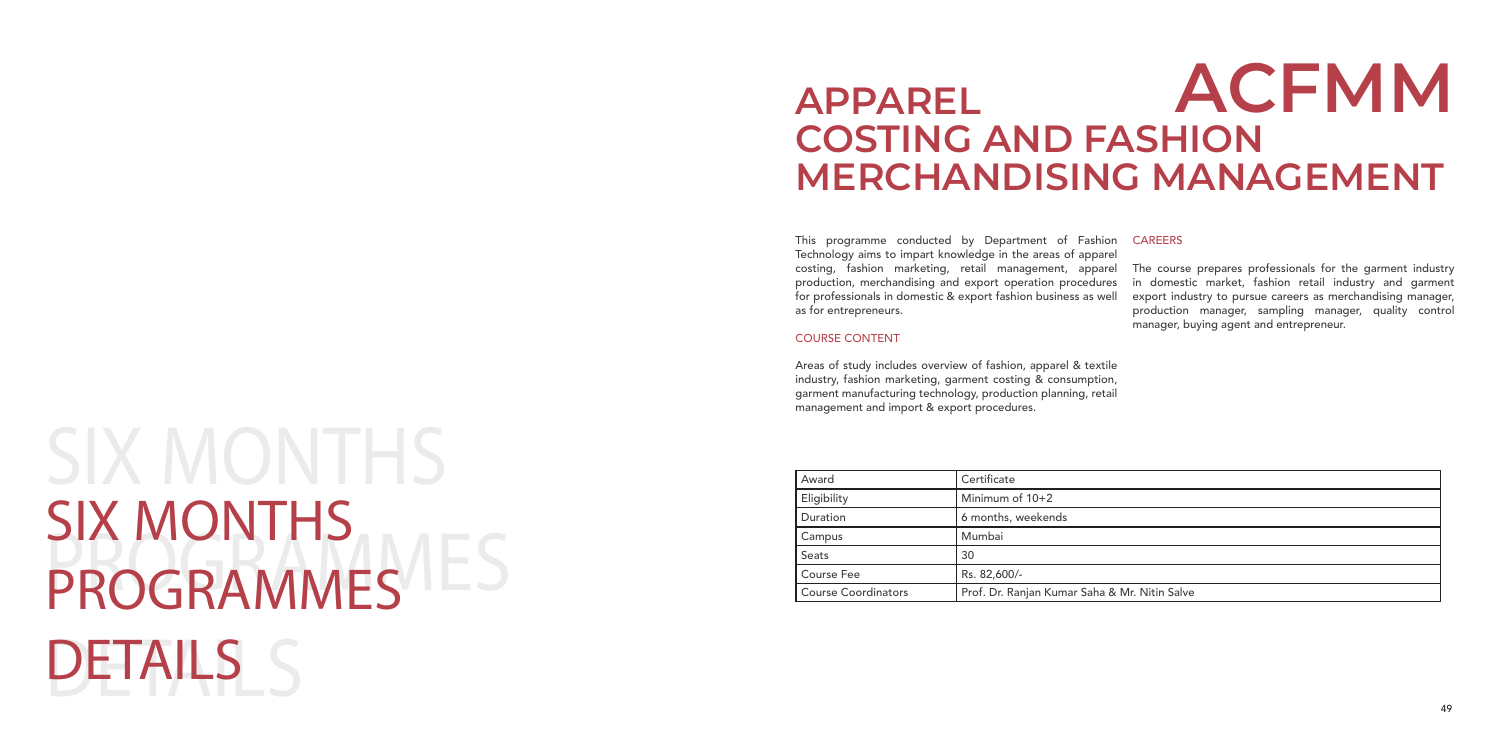# **APPAREL DESIGN AND DEVELOPMENT**

**ADD**

| Award                      | Certificate                 |
|----------------------------|-----------------------------|
| Eligibility                | Minimum of 10+2             |
| Duration                   | 6 months, 5 days/week       |
| Campus                     | Bengaluru                   |
| Seats                      | 30                          |
| <b>Course Fee</b>          | Rs. 71,390/-                |
| <b>Course Coordinators</b> | Ms. Renjini G. & Ms. Nanika |

# **APPAREL MERCHANDISING AND MANUFACTURING TECHNOLOGY AMMT**

This programme enables career oriented student with holistic and in depth knowledge of apparel merchandising and manufacturing technology.

## COURSE CONTENT

Area of study includes sewing, cutting and finishing, knowledge of apparel production, knowledge of pattern making, garment construction and textile science, merchandising, production planning quality management, costing and lean manufacturing, costing and modern practices in Manufacturing Technology.

## CAREERS

This programme prepares professionals for the profile of production management, merchandisers, quality auditors/ technicians.

| Award                      | Certificate                      |
|----------------------------|----------------------------------|
| Eligibility                | Minimum of $10+2$                |
| Duration                   | 6 months, 5 days/week            |
| Campus                     | Bengaluru                        |
| <b>Seats</b>               | 30                               |
| <b>Course Fee</b>          | Rs. 71.390/-                     |
| <b>Course Coordinators</b> | Mr. Arivoli N. & Mr. Joseph Regy |

The aim of the programme is to develop manpower with design and manufacturing skills and give inputs in apparel design and development process using both manual and state of the art IT tools.

## COURSE CONTENT

Area of study includes apparel manufacturing, body shape analysis, standard measurement techniques, flat pattern making, garment construction and its methods of construction and attachment, computerized pattern making, grading and lay planning, elements of design, digital design techniques.

## **CAREERS**

The programme prepare professional to work in apparel industry with an ability to integrate the latest information technology. The candidates completing this course can work as assistant to mid-level managers and supervisors and also work as CAD operators to manage the production and cutting room.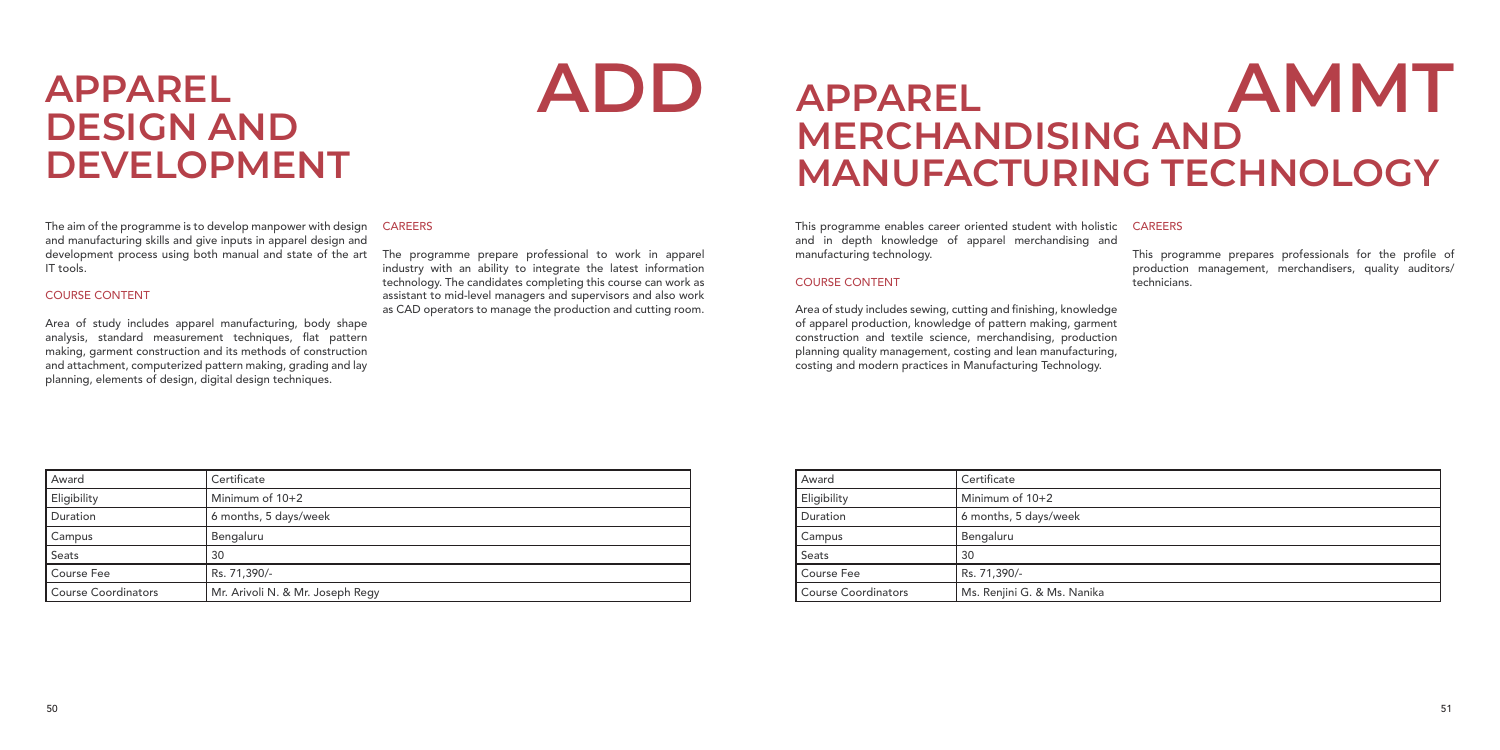| Award                     | Certificate                                  |
|---------------------------|----------------------------------------------|
| Eligibility               | Minimum of 10+2 or 10 + Diploma/ Certificate |
| Duration                  | 6 months, 5 days /week                       |
| Campus                    | Chennai                                      |
| <b>Seats</b>              | 30                                           |
| <b>Course Fee</b>         | Rs. 59,000/- / 2,000 (USD)                   |
| <b>Course Coordinator</b> | Prof. Dr. M. Aravendan                       |

# **CAD FOR FOOTWEAR**

# **CAD-FW**

This programme aims to prepare professionals in the areas of CAREERS Computer Aided Designing, Pattern engineering in both 2D &3D footwear design.

## COURSE CONTENT

Areas of study includes basic principles of footwear making, sketching & modal drawing, introduction to computers, Footwear design & pattern making, footwear CAD 2D pattern engineering & grading and footwear CAD-3D.

The programme prepares participants to pursue professional careers s footwear CAD designers, footwear CAD stylists and CAD pattern engineers.

| Award                      | Certificate                            |
|----------------------------|----------------------------------------|
| Eligibility                | Minimum of $10+2$                      |
| Duration                   | 6 months, 5 days /week                 |
| Campus                     | Chennai                                |
| Seats                      | 20                                     |
| Course Fee                 | Rs. 59,000/- / 2,000 (USD)             |
| <b>Course Coordinators</b> | Dr. G. Krishnaraj & Mr. B. Karthikeyan |

# **CAD FOR FASHION & TEXTILES**



| yan |  |  |
|-----|--|--|
|     |  |  |

## COURSE CONTENT

The programme conducted by Department of Textile Design imparts digital knowledge in woven and print design along with basic of textile software and design development for fashion and textiles. CAREERS On the completion of the course, candidates / participants can work as graphic resource person in manufacturing unit or export houses.

Areas of study includes digital designing for fabric development, CAD for woven & print design, product mapping for home textiles and fashion industry. There is special emphasis on design software and its application.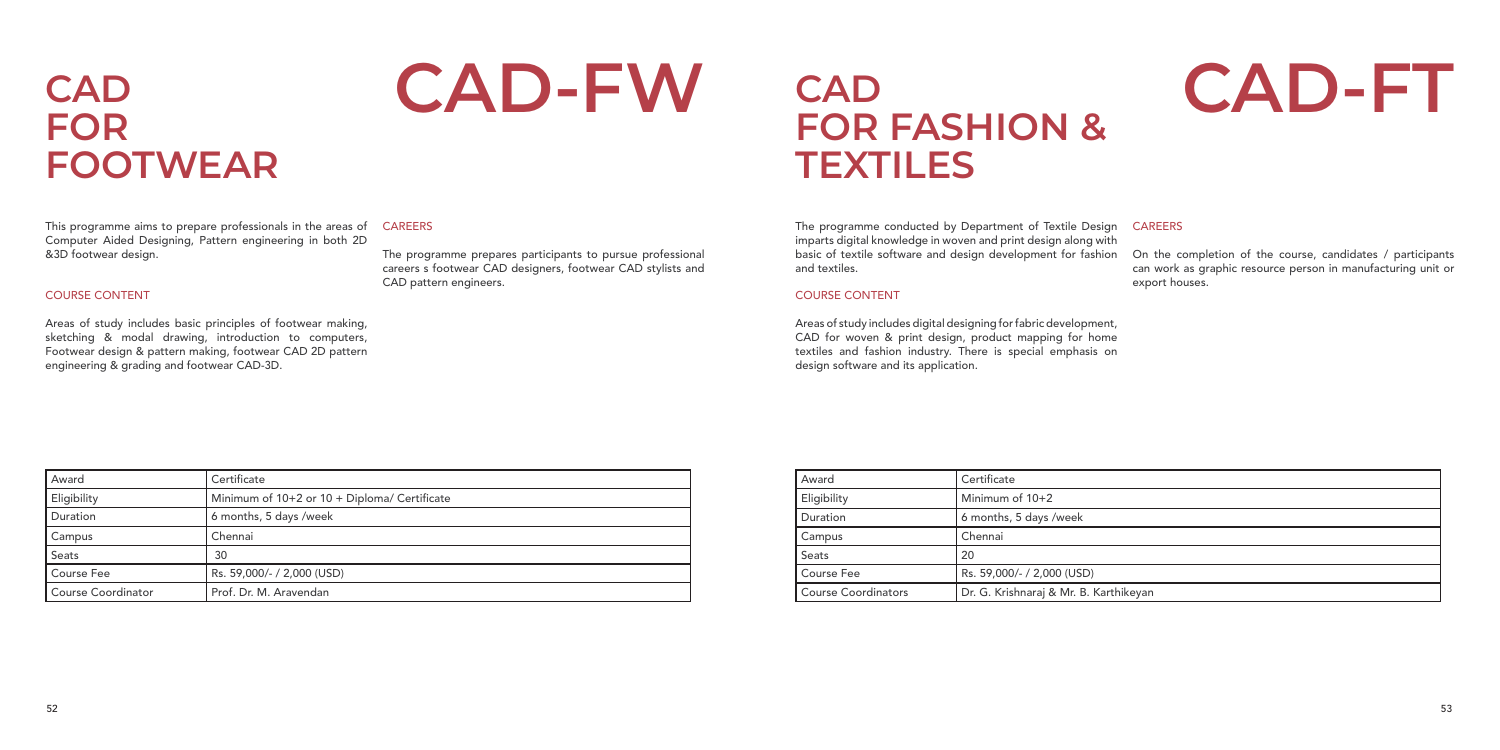| Award                     | Certificate             |
|---------------------------|-------------------------|
| Eligibility               | Minimum 10+2            |
| Duration                  | 6 months, 3 days / week |
| Campus                    | Mumbai                  |
| <b>Seats</b>              | 20                      |
| <b>Course Fee</b>         | Rs. 70,800/-            |
| <b>Course Coordinator</b> | Ms. Shweta Rangnekar    |

**CAREERS** 

# **CONTEMPORARY BRIDAL TROUSSEAU DESIGN**

# **CBTD**

The Programme conducted by Department of Fashion Design is tailor-made for the design professionals from the areas of apparel design, construction & technology. The curriculum of the course has been structured to meet the requirements of the bridal wear industry & has been especially designed with a view to help aspirants who would like to create a niche in the fashion industry as ethnic wear and bridal wear designers as boutiques and as an entrepreneur. well as for those who are already working in the industry.

## COURSE CONTENT

The curriculum is structured in an endeavor to instill practical problems solving ability within the students. Area of study includes advanced pattern making, garment construction, finishing techniques and unique surface design techniques for exclusivity and value addition to clothing.

The programme targets to upgrade the skills of design professionals. The course prepares candidates to setup their own signature labels, bridal and couture design studios as well as assist designers and also to start on with their own design

| Award                      | Certificate                                                          |
|----------------------------|----------------------------------------------------------------------|
| Eligibility                | Mumbai - Minimum 10+2<br>New Delhi - 10+2/10+2 with 1-2 ye           |
| Duration                   | 6 months, 3 days/week                                                |
| Campuses                   | Mumbai & New Delhi                                                   |
| Seats                      | Mumbai - 25, New Delhi - 30                                          |
| <b>Course Fee</b>          | Mumbai - Rs. 82,600/-, New Delhi -                                   |
| <b>Course Coordinators</b> | Mumbai - Ms. Tulika Tandon & Mr.<br>New Delhi - Ms. Upinder Kaur & M |

# **CREATIVE FASHION STYLING**



## **CAREERS**

The Programme conducted by Knitwear Design Department is aimed to prepare candidates aspiring to enter in the field of fashion & styling or who are already working in the fashion & apparel industry.

## COURSE CONTENT

Areas of Study includes fashion appreciation, elements & principles of design, overview of history of costumes, fashion forecasting, clothing trends, concepts of fashion styling, hair & make-up workshop, and also inputs on styling for Visual merchandising, fashion blogging & photography basics.

The programme enables the participants to pursue a career in fashion styling and image consultancy as well as with fashion designers, design studios, fashion magazines and fashion photographers.

ears experience/ 10+2 with diploma.

 $Rs. 94,400$  /-

Dhanraj Survase ls. Amrita Roy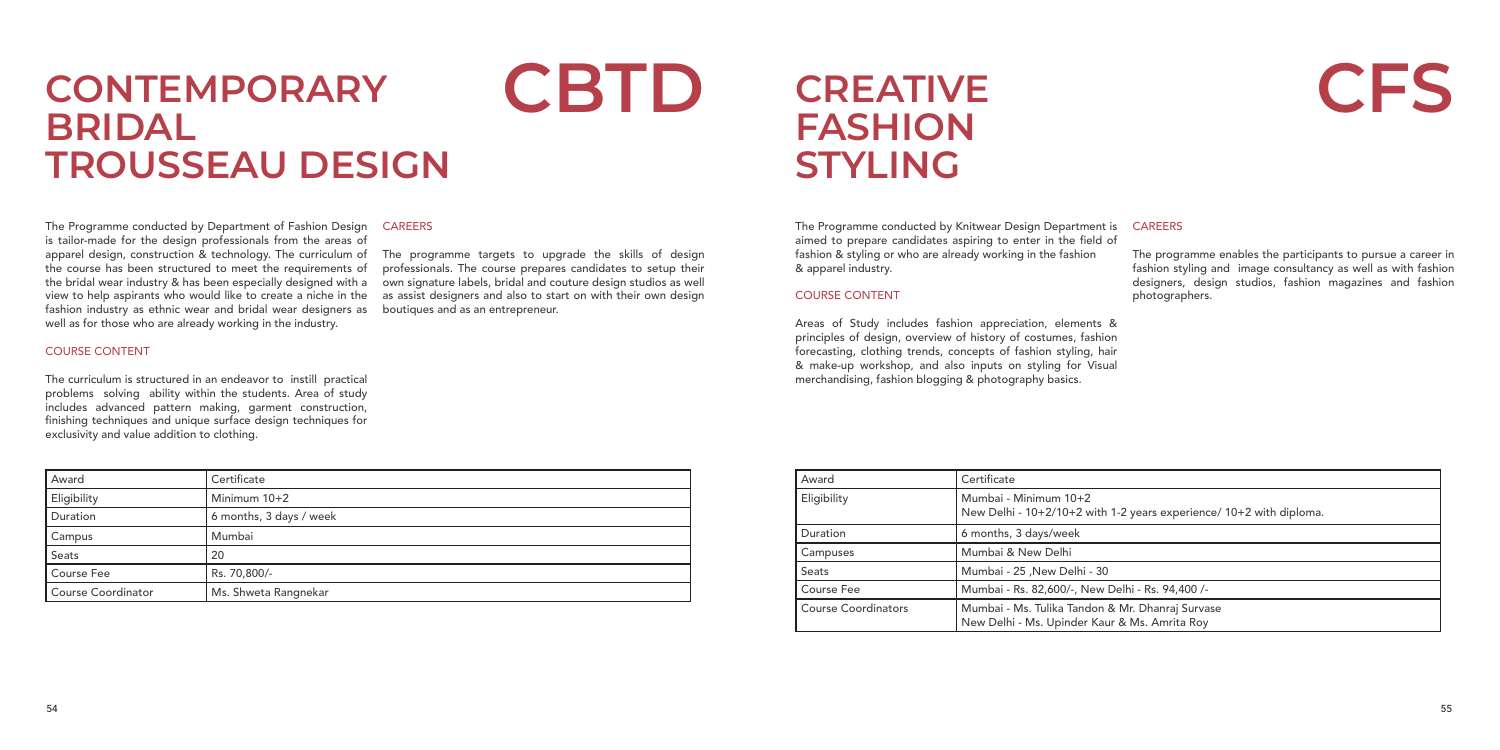| Award               | Certificate                              |
|---------------------|------------------------------------------|
| Eligibility         | Minimum of $10+2$                        |
| Duration            | 6 months, 2 days / week                  |
| Campus              | Mumbai                                   |
| <b>Seats</b>        | 20                                       |
| Course Fee          | Rs. 70,800/-                             |
| Course Coordinators | Mr. Dhanraj Survase & Mr. Abhishek Bajaj |

# **CREATIVE PATTERN MAKING**

**CPM**

The programme conducted by Department of Knitwear Design is designed to enhance the pattern making skills of professionals

working in the garment manufacturing industry.

COURSE CONTENT

Areas of study include pattern making for garments from

# basic to advanced level. Garments like corsets, gowns, etc.

and knitwear garments like bodysuit, swimsuit, T-shirt, and top, with their variations, will be taught. Other allied Subjects include textile science, illustration, Garment alteration, Draping & Deconstruction, manual grading.

CAREERS

The programme aims to upgrade skills of pattern makers

working in the fashion industry.

| Certificate                                |
|--------------------------------------------|
| Minimum of 10+2/10+2 with or without 1-2   |
| 6 months, 3 days a week                    |
| Bengaluru                                  |
| 30                                         |
| Rs. 77,800/-                               |
| Prof. Dr. Vibhavari Kumar & Ms. Dinaz Banu |
|                                            |

# **DIGITAL MEDIA & VISUAL COMMUNICATION**



thout 1-2 years of experience

The programme conducted by the Department of Fashion Communication is designed to fulfill the specified training needs of retail establishment. The curriculum is planned as a series of inter- related modules that gradually upgrade knowledge of Graphic, Stylish and Visual Merchandising capabilities of the students. CAREERS Career profile would include web designer, visual merchandiser and stylist.

## COURSE CONTENT

Area of study includes fundamentals of art and design, fashion styling and costume, fundamentals of graphics, user experience, web and digital design, retail and display design with styling.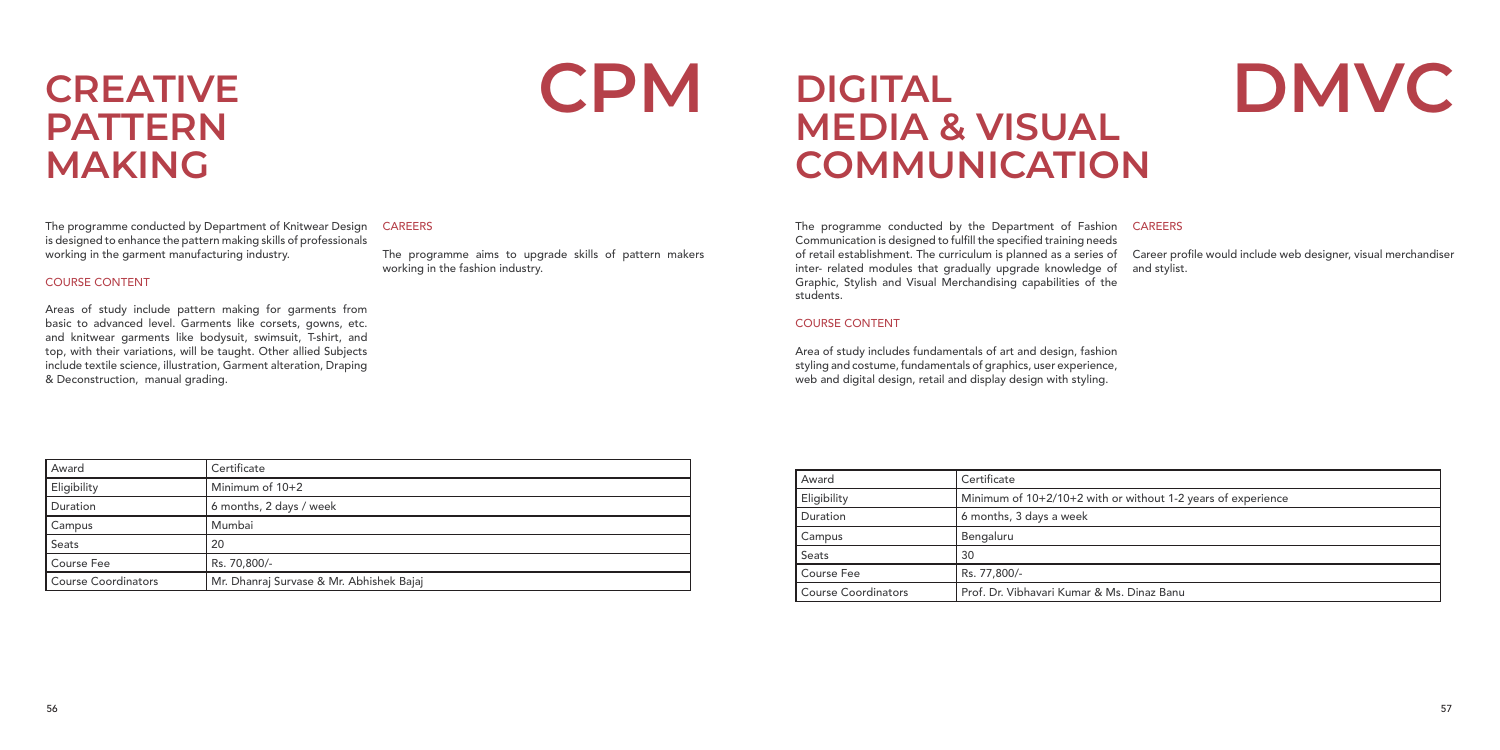| Award               | Certificate                                |
|---------------------|--------------------------------------------|
| Eligibility         | Minimum $10+2$                             |
| Duration            | 6 months, 5 days / week                    |
| <b>Campus</b>       | Bengaluru                                  |
| Seats               | 30                                         |
| Course Fee          | Rs. 71,390/-                               |
| Course Coordinators | Ms. T. Rajalakshmi Rao & Mr. Suresh Babu V |

# **DESIGN, PATTERN MAKING & DESIGN STUDIO MANAGEMENT FOR ETHNIC APPAREL DPDS**

The programme conducted by Department of Fashion Design aims to prepare professionals in the area of apparel designing, pattern engineering, garment on constructions, emphasizing value addition by different surface techniques and setting of a design studio.

## COURSE CONTENT

Area of study includes in-depth understanding of the skills and techniques of manual pattern making for women's wear and exploring different Indian silhouettes and contains garment construction, how to establish a Design Studio with innovative space design. The curriculum includes practical study of different surface techniques / ornamentation, its design process and fabric understanding.

## CAREERS

The programme aims to prepare professionals for garment industry as well as young designers / entrepreneur catering to domestic and international market.

| Award               | Certificate                      |
|---------------------|----------------------------------|
| Eligibility         | Minimum of $10+2$                |
| Duration            | 6 months, 3 days /week           |
| Campus              | New Delhi                        |
| Seats               | 30                               |
| <b>Course Fee</b>   | Rs. 70.800/-                     |
| Course Coordinators | Ms. Smita Som & Mr. Ashok Prasad |

# **ILLUSTRATION FOR FASHION INDUSTRY**



The course develops awareness and skills required for illustration for the Fashion Industry. The students are given input on fashion illustration and technical drawing with hand Apparel Illustrator, Technical illustratordrawing techniques and digital techniques. CAREERS

## COURSE CONTENT

Area of Study: Fashion Drawing and Illustration, Computer Application, Digital Drawing, Technical Illustration, Presentation Techniques. The programme culminates in a portfolio project.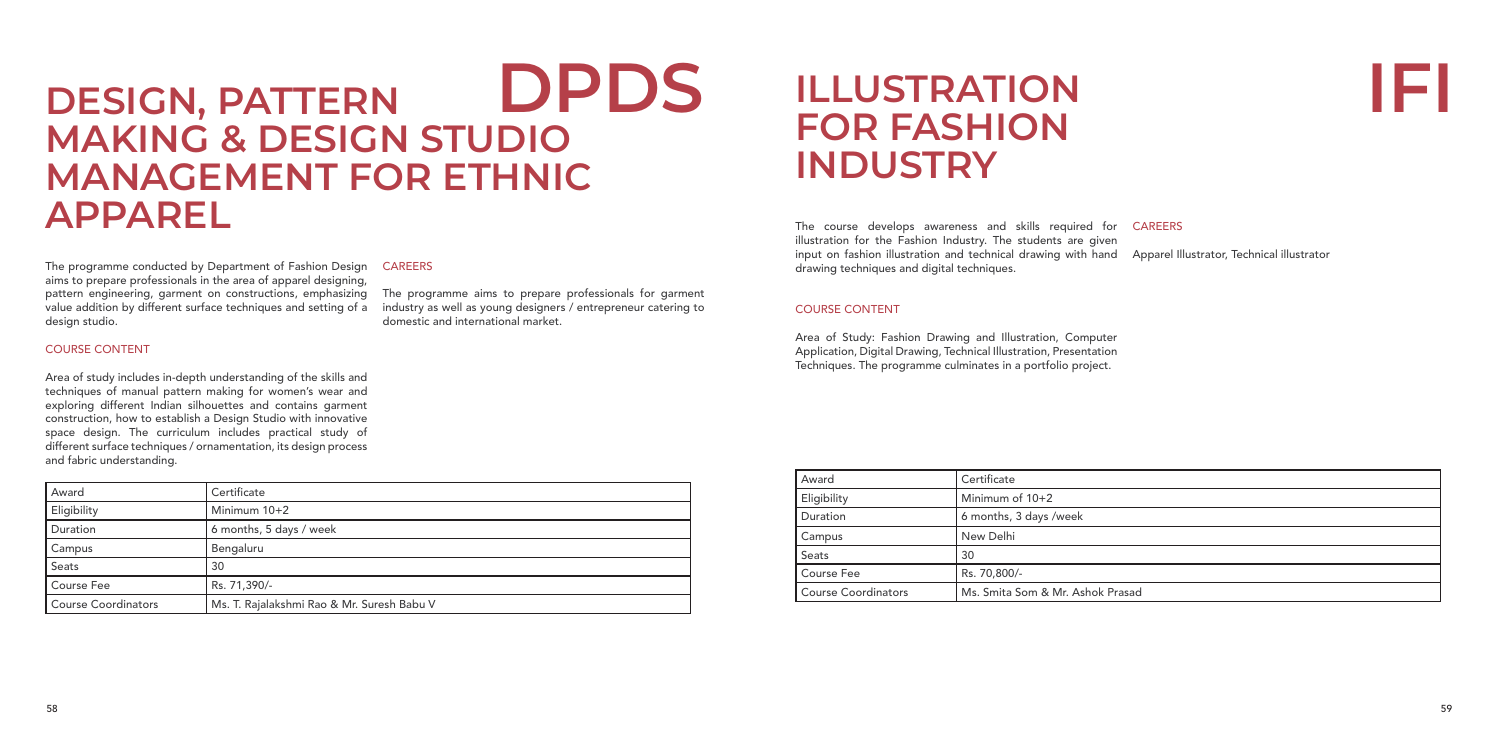| Award                      | Certificate                                        |
|----------------------------|----------------------------------------------------|
| Eligibility                | Minimum of 10+2 or 10+Diploma/ Certificate         |
| Duration                   | 6 months, 5 days/ week                             |
| Campus                     | Chennai                                            |
| <b>Seats</b>               | 30                                                 |
| Course Fee                 | Rs. 59,000/- / 2,000 (USD)                         |
| <b>Course Coordinators</b> | Mr. P. Senthilnathan & Mr. T. R. Shankaranarayanan |

**CAREERS** 

# **FASHION BAGS AND WALLETS DESIGN**

**FBWD**

The course is aimed at entrepreneurs, professionals, candidates who are looking for entry in leather industry in goods sector. The candidates will be able to apply the knowledge learnt

during the programme to bag and wallet industry.

COURSE CONTENT

a/ Certificate

**Course Conthilinathan** 

## Area of study includes material studies, design elements and process, fashion illustration, pattern making, fabrication and merchandising.

The trained candidates of this program can promote themselves as entrepreneurs, stylists, merchandisers, management trainees, pattern makers, supervisors in bags and wallets

manufacturing and retail sector.

| Award                      | Certificate                       |
|----------------------------|-----------------------------------|
| Eligibility                | Minimum of 10+2 or 10 + Diploma   |
| Duration                   | 6 months, 5 days /week            |
| Campus                     | Chennai                           |
| Seats                      | 30                                |
| <b>Course Fee</b>          | Rs 70,800/- / 2,500 (USD)         |
| <b>Course Coordinators</b> | Mr. T.R. Shankarnarayanan & Mr. F |

# **FASHION BOUTIQUE MANAGEMENT & MERCHANDISING FBMM**

## COURSE CONTENT

The programme aims to prepare the student in setting up a boutique through the understanding of Market, Design & development and Operational Merchandising, start up financing and legal requirements. CAREERS The programme aims to create entrepreneurs in the field of Fashion.

Area of study includes fashion forecasting for markets, design process & product development and retail management & visual management of the merchandise. With this understanding, the business financing and the legal aspect pertaining to setting up a boutique too would be shared.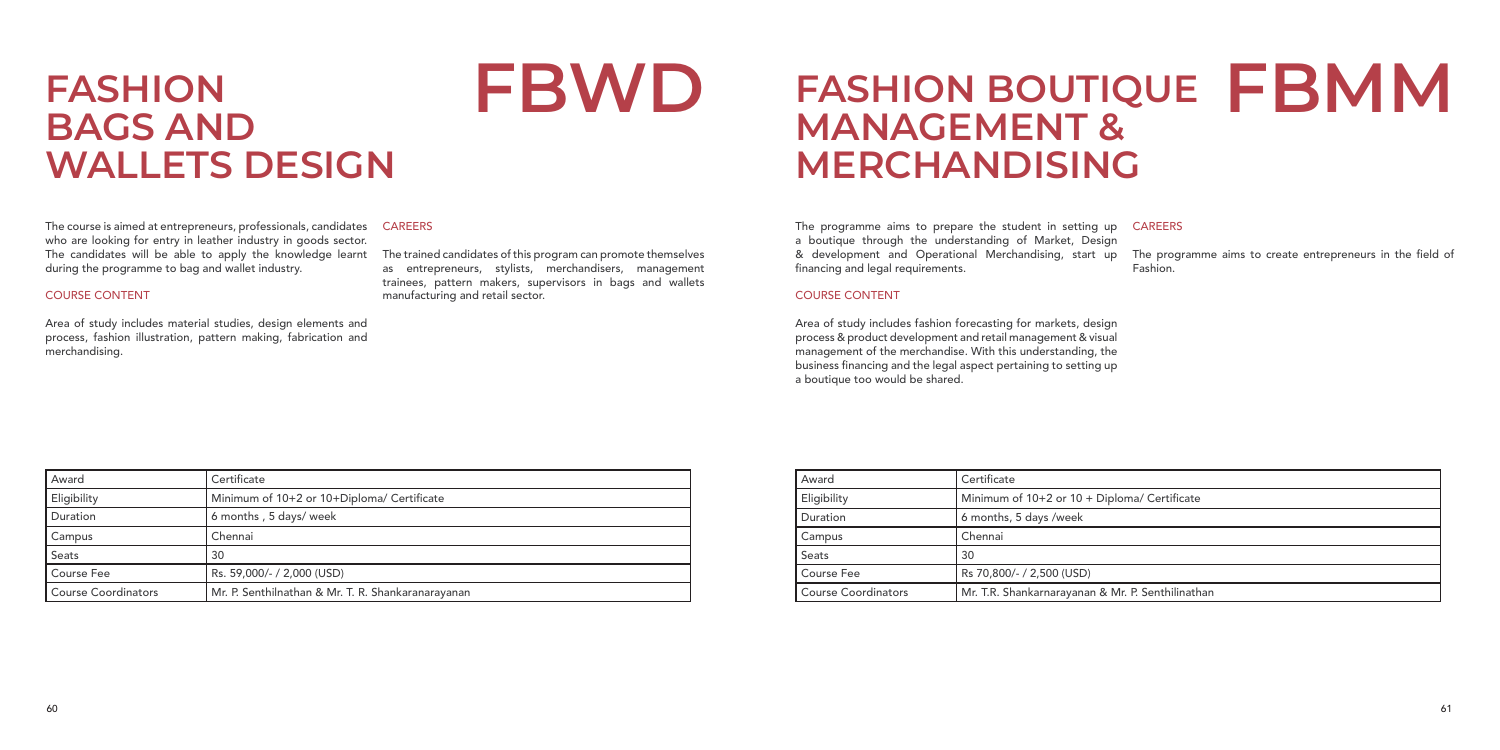| Award                      | Certificate                                |
|----------------------------|--------------------------------------------|
| Eligibility                | Minimum of 10+2 + Diploma Certificate 1    |
| Duration                   | 6 months, 5 days / week                    |
| Campus                     | Bengaluru                                  |
| Seats                      | 30                                         |
| Course Fee                 | Rs. 1,18,000/-                             |
| <b>Course Coordinators</b> | Prof. Dr. Gulnaz Banu & Dr. Krithika G. K. |

# **MANAGEMENT OF FAMILY RUN FASHION BUSINESS**



To assist family owned fashion business in understanding the changing dynamics of competition.

## COURSE CONTENT

The programme includes Modern marketing, Merchandising, Retail tools and techniques and inculcates entrepreneurial competitiveness. The Course sensitizes the participants to different leadership styles which would help them captain their enterprises.

# CAREERS

The course prepares candidates for Running family business.

 $i$ ficate 10+2+3

| Award                      | Certificate                              |
|----------------------------|------------------------------------------|
| Eligibility                | Minimum of 10+2                          |
| Duration                   | 6 months, 5 days/ week                   |
| Campus                     | Hyderabad                                |
| <b>Seats</b>               | 35                                       |
| <b>Course Fee</b>          | Rs. 59,000/-                             |
| <b>Course Coordinators</b> | Prof. Chiranjeevi Reddy & Mr. K. K. Babu |

# **HOME DÉCOR & STYLING**

# **HDS**

The programme conducted by Department of Fashion & Lifestyle Accessories focuses on home styling and its emerging trends. The emphasis is on conceptualization and design process skills with the objective of strengthening competency. Programme would be for entrepreneurs/ professionals/ students/ housewife desiring to start his/ her own home styling business.

## COURSE CONTENT

Training inputs will include Elements of Design, principles of Design, different material properties understanding, craft studying, trends and forecasting and CAD.

| . . | ≀⊐ ∖∩ |  |  |
|-----|-------|--|--|
|     |       |  |  |

The programme prepares students to pursue career in the Home decorator, Consultant as Interior decoration, hobbyist and Home Stylist.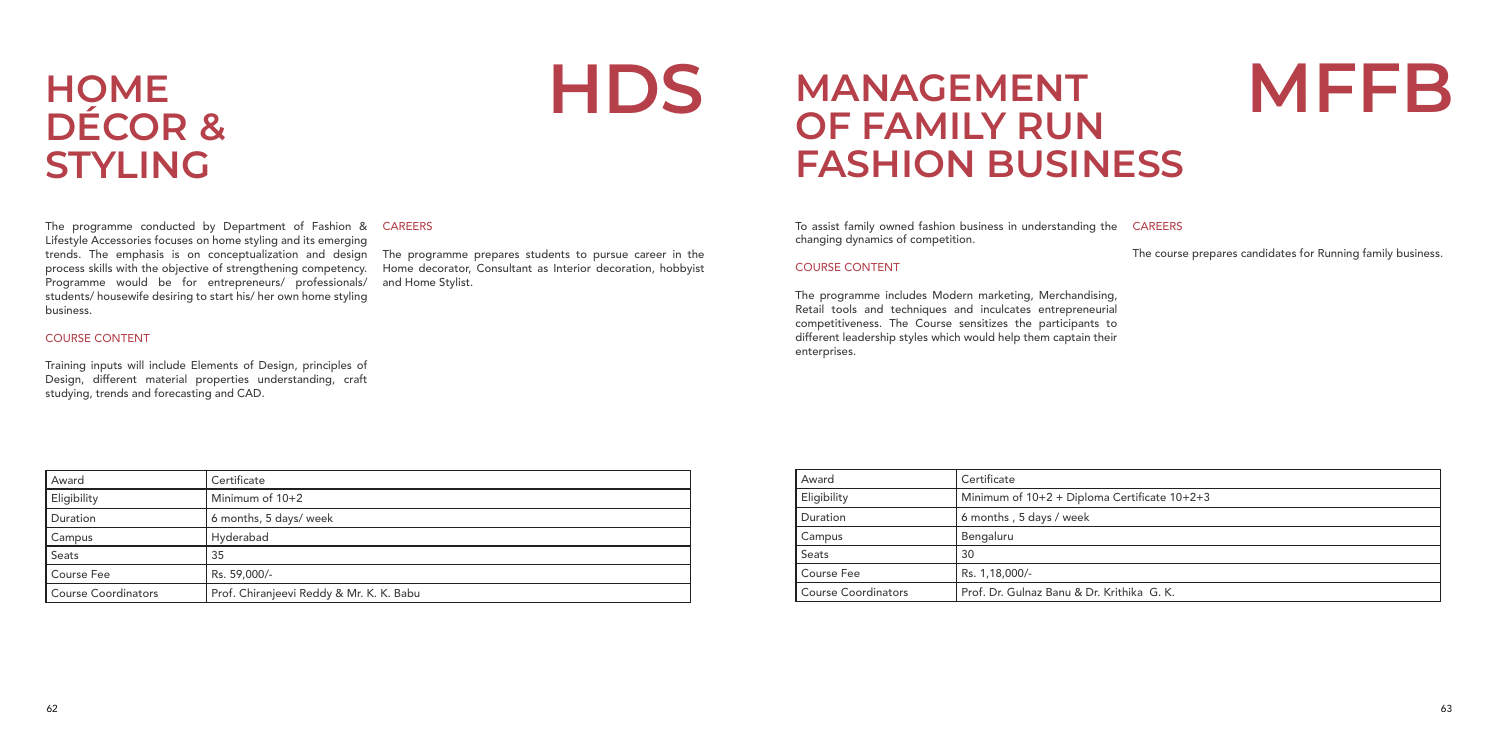| Award                      | Certificate                           |
|----------------------------|---------------------------------------|
| Eligibility                | Minimum of $10+2$                     |
| Duration                   | 6 months, 3 days /week                |
| Campus                     | New Delhi                             |
| <b>Seats</b>               | 30                                    |
| <b>Course Fee</b>          | Rs. 82,600/-                          |
| <b>Course Coordinators</b> | Prof. V.P. Singh & Dr. Priyanka Gupta |
|                            |                                       |

# **PATTERN MAKING FOR FASHION INDUSTRY**





## **CAREERS**

The programme conducted by Department of Knitwear Design is designed to enhance the pattern making skills of professionals working in the garment manufacturing industry. It is also helpful to other industry professionals for better understanding and work flow in garment sampling and manufacturing.

### COURSE CONTENT

Areas of study include industrial pattern making and grading, construction techniques, draping and computerized Pattern making.

The programme is designed to train the budding professionals to equip them with the knowledge of Pattern making and draping for the fashion industry. It prepares the candidates to get absorbed in the industry in the areas of sampling manager, designer, merchandiser, production assistant.

| ta |  |  |
|----|--|--|
|    |  |  |

| Award                      | Certificate                                                                 |
|----------------------------|-----------------------------------------------------------------------------|
| Eligibility                | 10+2 with 1-2 years of experience or 10+2 with Diploma or 10+2+3 (Graduate) |
| Duration                   | 6 months, Weekends or 3 days/ week                                          |
| Campus                     | Hyderabad                                                                   |
| <b>Seats</b>               | 30                                                                          |
| <b>Course Fee</b>          | Rs. 53,100/-                                                                |
| <b>Course Coordinators</b> | Prof. Dr. Rajani Jain & Ms. Srivani                                         |

# **PROCESS IMPROVEMENTS IN GARMENT INDUSTRY**

**PIGI**

The programme is conducted by Department of Fashion Technology and is tailor made for the garment industry professionals in the areas manufacturing and operations. The The programme targets at upgrading the skills of the people course provides great exposure to variety of productivity and process improvement techniques relevant to Indian readymade garment industry.

## COURSE CONTENT

The course covers in depth understanding of the productivity and process improvement techniques in mass manufacturing garment industries. The course is structured to provide inputs on application of Work Study, ergonomics, Quality Control and lean Manufacturing tools and techniques in mass manufacturing of garments.

### CAREERS

working at supervisor and operator levels as well as the candidates aspiring to join the garment manufacturing industry.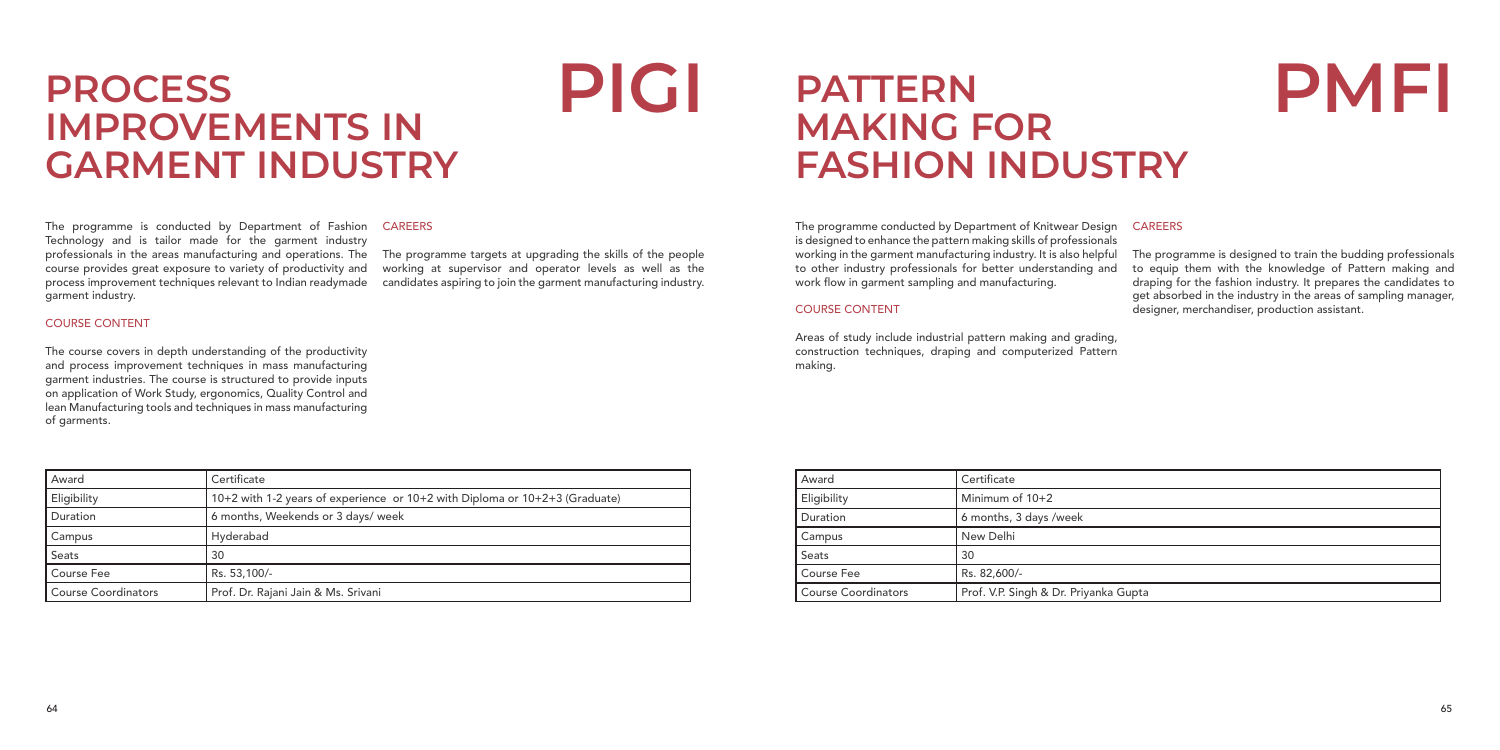| Award                      | Certificate                                  |
|----------------------------|----------------------------------------------|
| Eligibility                | Minimum of $10+2$                            |
| Duration                   | 6 months, 3 days/week                        |
| <b>Campus</b>              | New Delhi                                    |
| Seats                      | 30                                           |
| Course Fee                 | Rs. 70,800/-                                 |
| <b>Course Coordinators</b> | Mr. Vishesh Azad & Prof. Dr. Vijay Kumar Dua |

# **THE ART AESTHETICS OF FASHION PHOTOGRAPHY TAAFP**

The Fashion Photography programme aims at offering an aesthetical learning into the fashion portrait with technical and practical inputs on styling, production and lighting.

### COURSE CONTENT

The programme explores the creative possibilities into visual design and the artistic approach towards effective story telling through Fashion Photography and its sub- genres. The course will impart a hands-on approach to professional concept development camera and external flash operation with in-depth knowledge of fashion styling and production for photography.

## CAREERS

The aspirants will be able to pursue competent independent careers as photographers across the genres of Fashion and portrait photography.

| <b>Award</b>       | Certificate                        |
|--------------------|------------------------------------|
| Eligibility        | Minimum of 10th                    |
| Duration           | 6 months, 3 days / week            |
| Campus             | Varanasi (Sub Centre)              |
| Seats              | 30                                 |
| Course Fee         | Rs. 47,200/- (50% subsidy is being |
| Course Coordinator | Mr. Amitava Chowdhury              |

# **TEXTILES FOR HOME & INTERIOR**



provided to half the class strength)

## COURSE CONTENT

The programme conducted by the Department of Textile Design aims to train professionals and young enthusiasts to pursue careers in interiors and the apparel industry. It mainly targets aspiring entrepreneurs as well as coordinators and managers working in the textile and fashion industry. CAREERS The programme mainly targets aspiring entrepreneurs as well as coordinators and managers working in the textile and fashion industry.

Area of study includes basics of fabric and its value addition and design development for textiles and apparel in the fashion industry. The course is structured to enable participants to understand and enhance their knowledge of textile usage for the home furnishing and garment sector.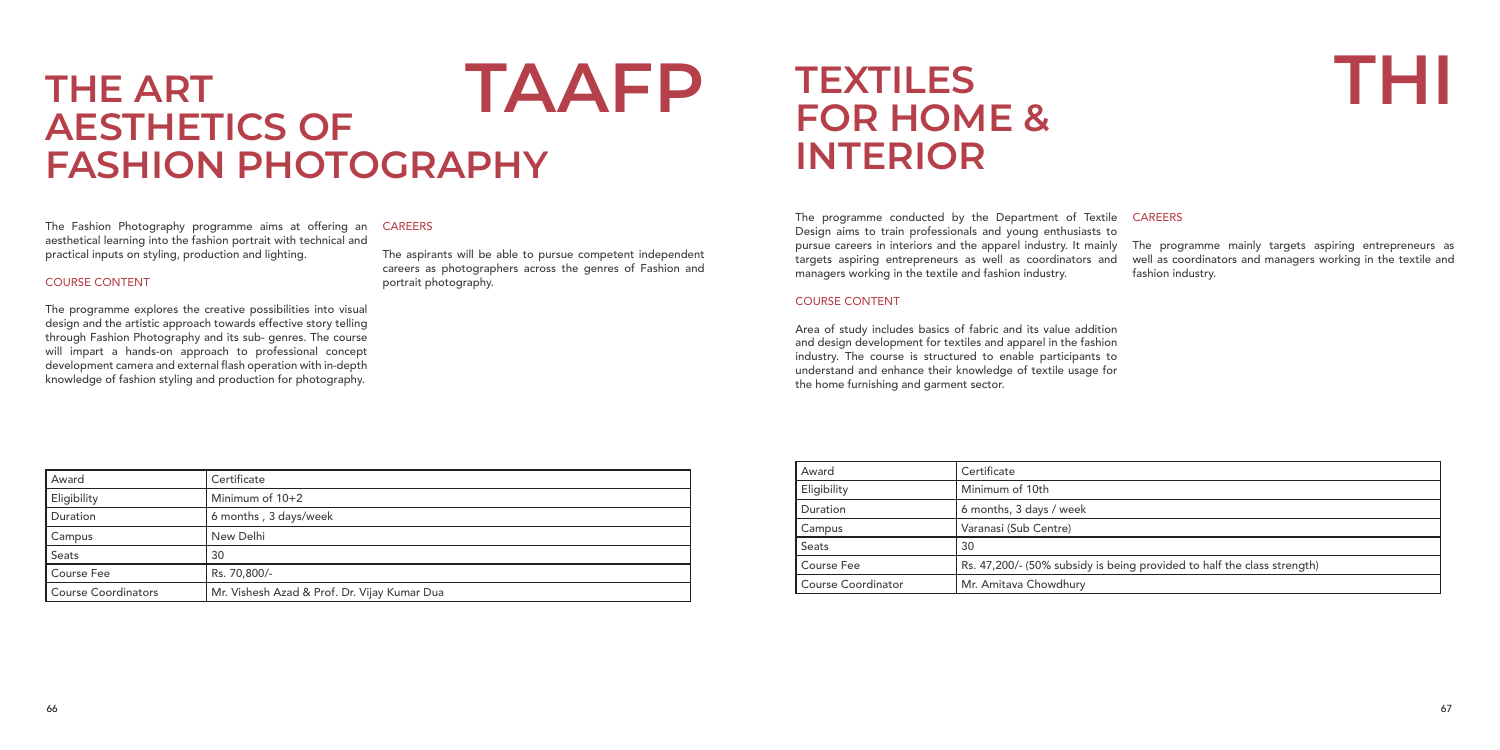| Award               | Certificate                               |
|---------------------|-------------------------------------------|
| Eligibility         | Minimum of $10+2$                         |
| Duration            | 6 months, 2 days / week                   |
| Campus              | Mumbai                                    |
| <b>Seats</b>        | 30                                        |
| <b>Course Fee</b>   | Rs. 59,000/-                              |
| Course Coordinators | Ms. Sushma Saitwal & Ms. Vandana Wekhande |

# **VISUAL MERCHANDISING**



The program conducted by Department of Fashion CAREERS Communication caters to the special requirement of retail design department of small to large corporate set ups. It aims After completion of the course, student can work in various to develop design professionals in fashion lifestyle industries to specialize in the areas of windows display, store layout, signage and lighting, consumer behaviour, branding and styling.

areas like visual merchandising, window styling, store planning, programing, merchandising presentation and point of purchase designing.

## COURSE CONTENT

Area of study includes visual merchandising with implication in retail display. Area of study includes consumer behaviour, organization management, computer application, interior / exterior of the store, draping and styling, portfolio development.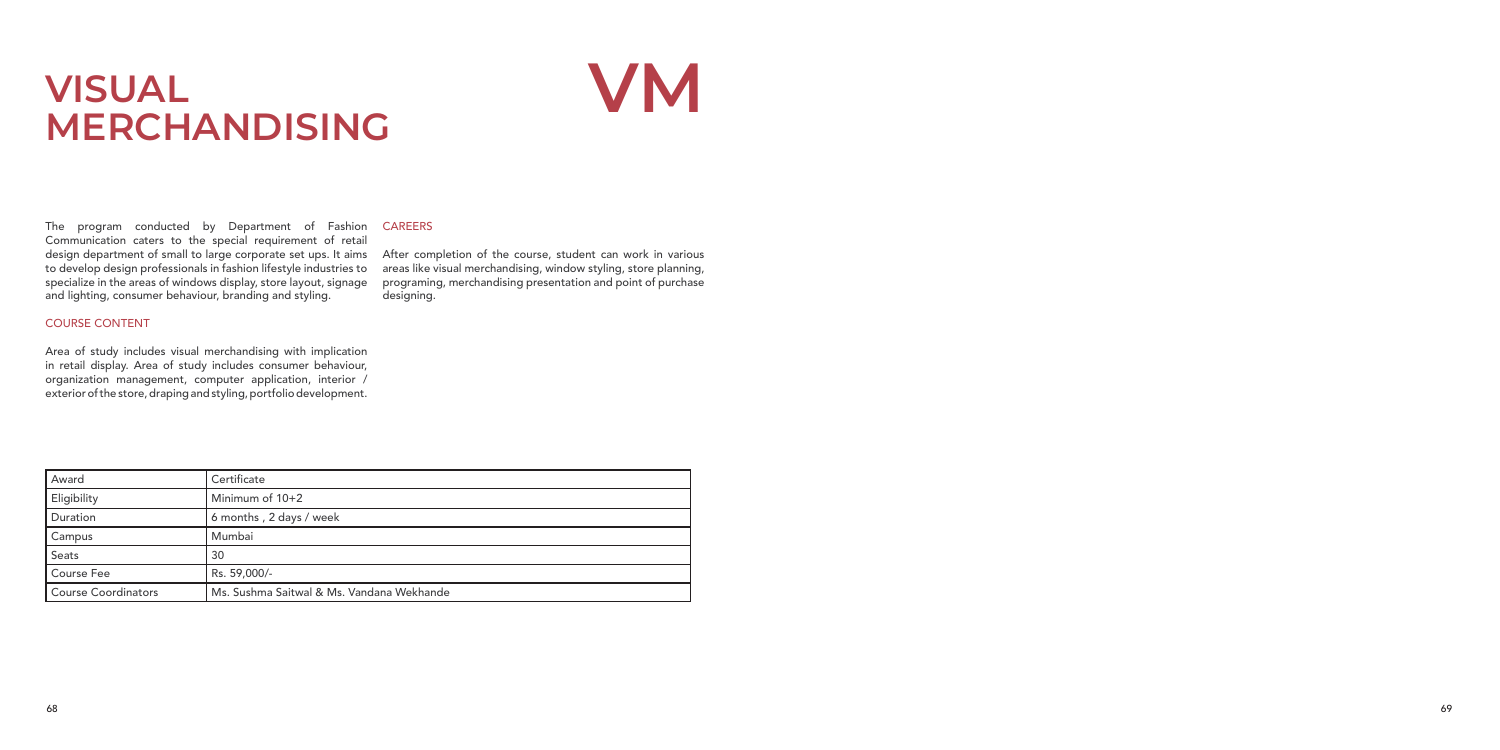# BELOW SIX MONTHS PROGRAMMES DETAILS DETAILS BELOW SIX MONTHS PROGRAMMES

| l Award             | Certificate                         |
|---------------------|-------------------------------------|
| Eligibility         | Minimum of 10+2                     |
| Duration            | 3 months, 5 days / week             |
| Campus              | Hyderabad                           |
| Seats               | 30                                  |
| Course Fee          | Rs. 35,400/-                        |
| Course Coordinators | Prof. Annaji Sharma & Prof. Dr. G I |
|                     |                                     |

# **APPAREL RETAILING AND VISUAL MERCHANDISING**



H S Prasad

## COURSE CONTENT

This programme trains the candidates in the field of retail presentation for both e-commerce and brick and mortar format. The program would also impart soft skill training for customer and client interface. CAREERS Visual merchandiser for brick & mortar format, visual merchandiser for e-commerce, graphic designing, content developer, customer relationship or front-end executives.

Area of study includes visual merchandising, personality development (for retail front end), graphic designing, fashion vocabulary.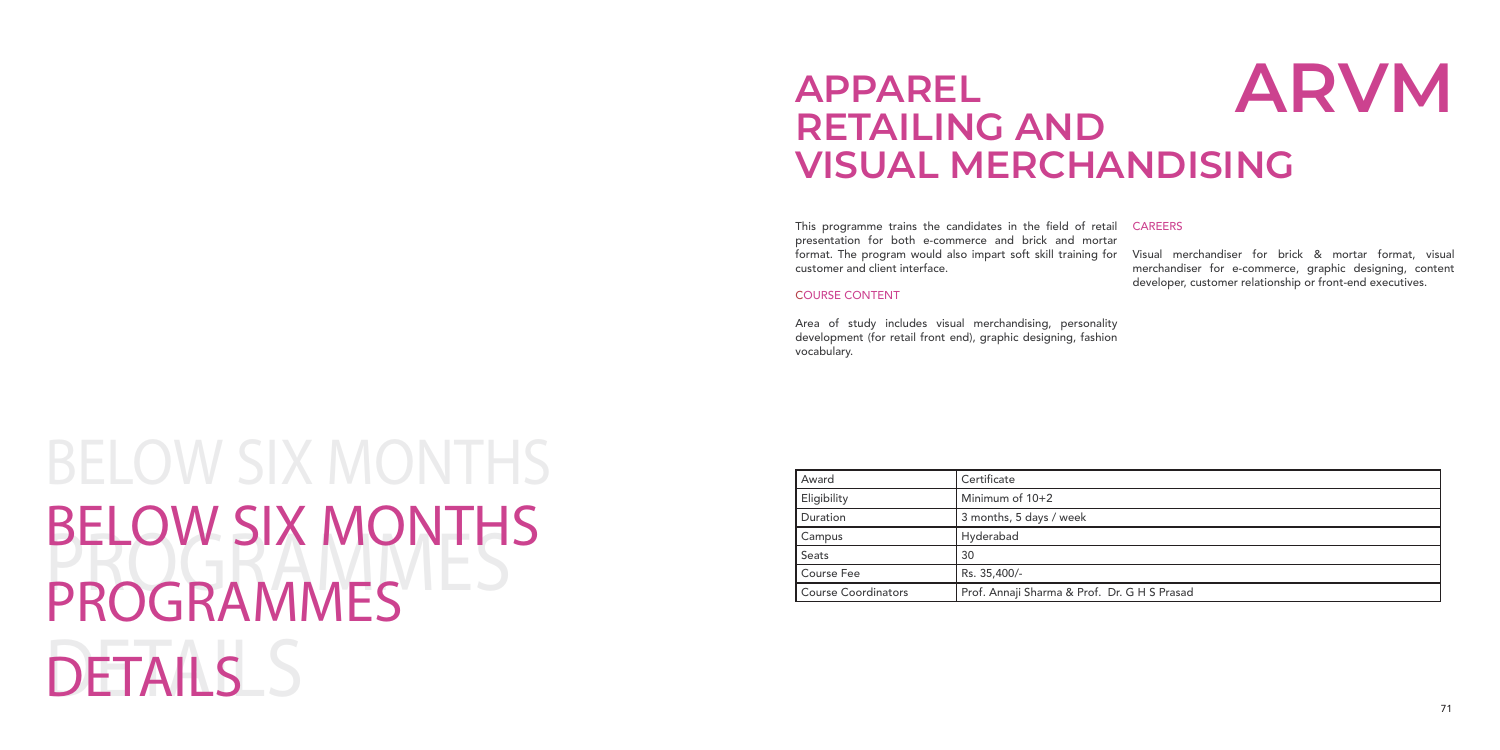| Award              | Certificate                             |
|--------------------|-----------------------------------------|
| Eligibility        | Anyone who is interested in photography |
| <b>Duration</b>    | 6 weeks, 2 days/ week                   |
| <b>Campus</b>      | Chennai                                 |
| Seats              | 30                                      |
| Course Fee         | Rs. 14,160/- / 500 (USD)                |
| Course Coordinator | Mr. P. Senthilnathan                    |

# **BASIC PHOTOGRAPHY**

| To impart knowledge and skill sets on basic photography. To |  |
|-------------------------------------------------------------|--|
| provide a foundation and environment upon which they can    |  |
| explore and progress further on their own.                  |  |

## COURSE CONTENT

Introduction to photography, Brief history of photography, difference between analog and digital camera, functions of camera, lenses, elements and rules of photography, basic inputs on lights, landscape photography, basic inputs on lights, landscape photography, portrait photography, etc.

## **CAREERS**

# **BP CAD FOR TEXTILES**

The trained candidates of this program can improve their skill sets on photography and become matured hobbyists, may join as trainee, will enjoy photographing nature, portrait, architecture, personal and family functions and occasions.

| <b>Award</b>       | Certificate                      |
|--------------------|----------------------------------|
| Eligibility        | 10th Pass with knowledge of comp |
| Duration           | 4 months, 3 days / week          |
| <b>Campus</b>      | Varanasi (Sub Centre)            |
| l Seats            | 30                               |
| Course Fee         | Rs. 35,400/-                     |
| Course Coordinator | Mr. Amitava Chowdhury            |



The objective of this programme is to provide quality inputs to the students in and around Varanasi in computer aided design.

### COURSE CONTENT

Area of study includes introduction to digital design principles, textile science, design process for development of fashion & textiles, Color & trend forecasting. Digital resource presentation, woven design, fabric designing for apparel & home furnishing product, print design, virtual merchandising and digital ink jet printing on textiles.

## CAREERS

On the completion of the course, participants can work as graphic resource person in manufacturing units or export house.

buter application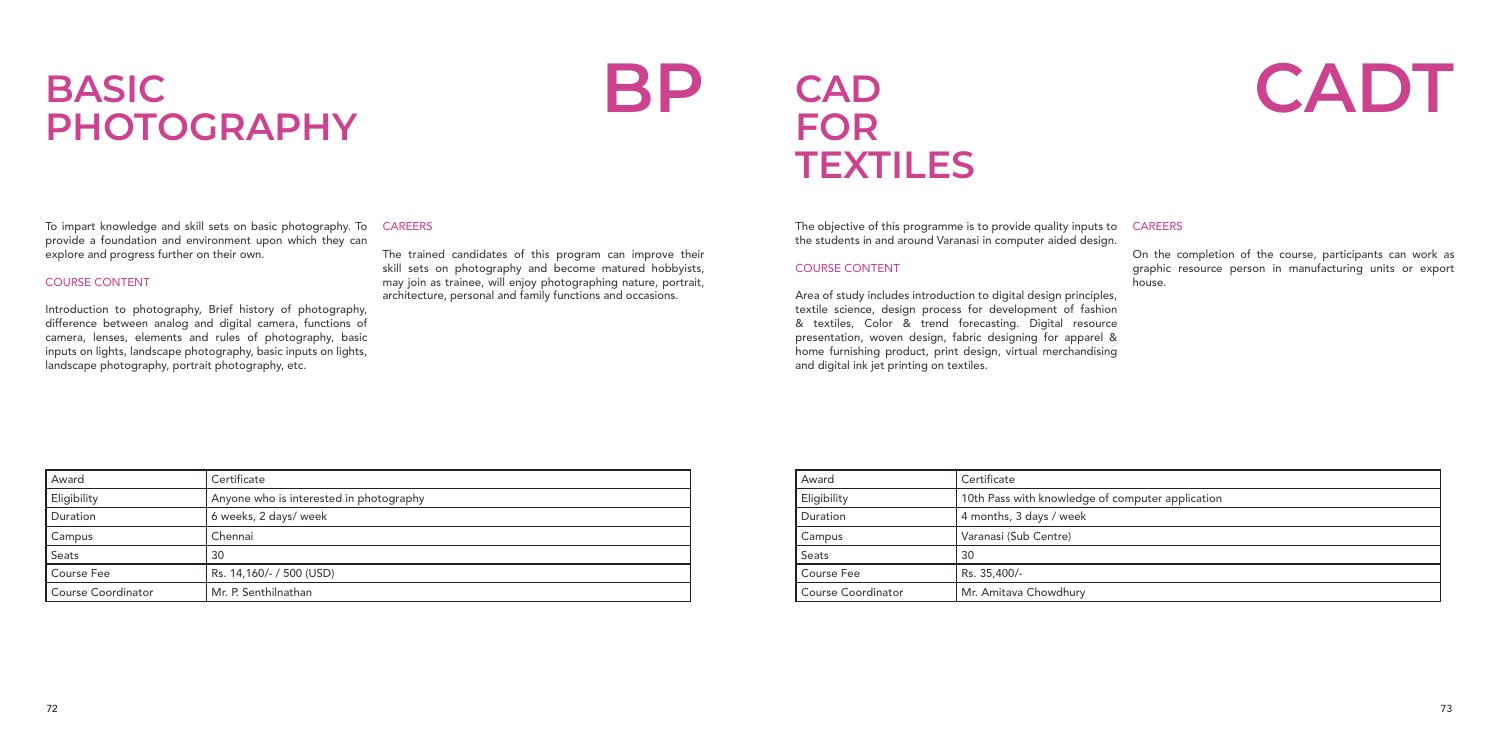| Award               | Certificate                                      |
|---------------------|--------------------------------------------------|
| Eligibility         | Minimum 10+2                                     |
| Duration            | 3 Months, 5 days/ week                           |
| <b>Campus</b>       | New Delhi                                        |
| Seats               | 30                                               |
| Course Fee          | Rs. 70,800/-                                     |
| Course Coordinators | Prof. Dr. Sanjeev Kumar & Mr. Shakti Sagar Katre |

# **CERAMIC AND STUDIO POTTERY**

**CSP**

This introductory session is designed to familiarize students with the foundational techniques and skills involved in pottery, building), trimming and surface decoration. Brief sessions to acquaint the students with glaze theory and sessions of firing CAREERS will also be held. The course will culminate with the students designing their own pottery collections. No prior experience Practice studio pottery for artistic expression and commercial with pottery is required for enrollment. To give the students a more holistic understanding of pottery, presentations on various, international as well as indigenous, artists and pottery schools will be conducted. The focus would be to showcase the diversity and innovation that can be achieved through the media. Screenings of ceramic-related films about master potters at work can also be held for this purpose.

# **SSORIES BUSINESS CJFADB**

including wheel throwing, hand-building (coiling. pinching, slab To learn throwing, Glazing and slip casting and other techniques.

## COURSE CONTENT

purpose.

| Award               | Certificate                       |
|---------------------|-----------------------------------|
| Eligibility         | Minimum of 10+2                   |
| Duration            | 3 months, 2 days / week           |
| Campus              | Hyderabad                         |
| Seats               | 30                                |
| <b>Course Fee</b>   | Rs. 23,600/-                      |
| Course Coordinators | Mr. Satya Prakash & Mr. K.K. Babu |

| <b>COSTUME</b>            |
|---------------------------|
| <b>JEWELLERY</b>          |
| <b>&amp; FASHION ACCE</b> |
| <b>DESIGNING FOR E</b>    |

### COURSE CONTENT

The programme conducted by Department of Fashion & Lifestyle Accessories focuses on handcrafted Jewellery and its emerging trends. The emphasis is on conceptualization and design process skills with the objective of strengthening competency. Programme for would be entrepreneurs/ professionals/ students/ Housewife desiring to start his/ her own fashion studio or boutiques. Areas of study include understanding of drawing, elements of design, product design and development, technical drawing and related software. Hands-on experience. CAREERS The programme prepares students to pursue careers in the

Training inputs will includes understanding of raw materials, Natural Materials; Artificial trims creating your own trims, Surface ornamentation techniques on various materials. Major focus is on creating Fashion Accessories matching with dress and personality.

Fashion accessories, Design houses, Fashion Jewellery industry as well as entrepreneurs catering to both domestic and international markets.

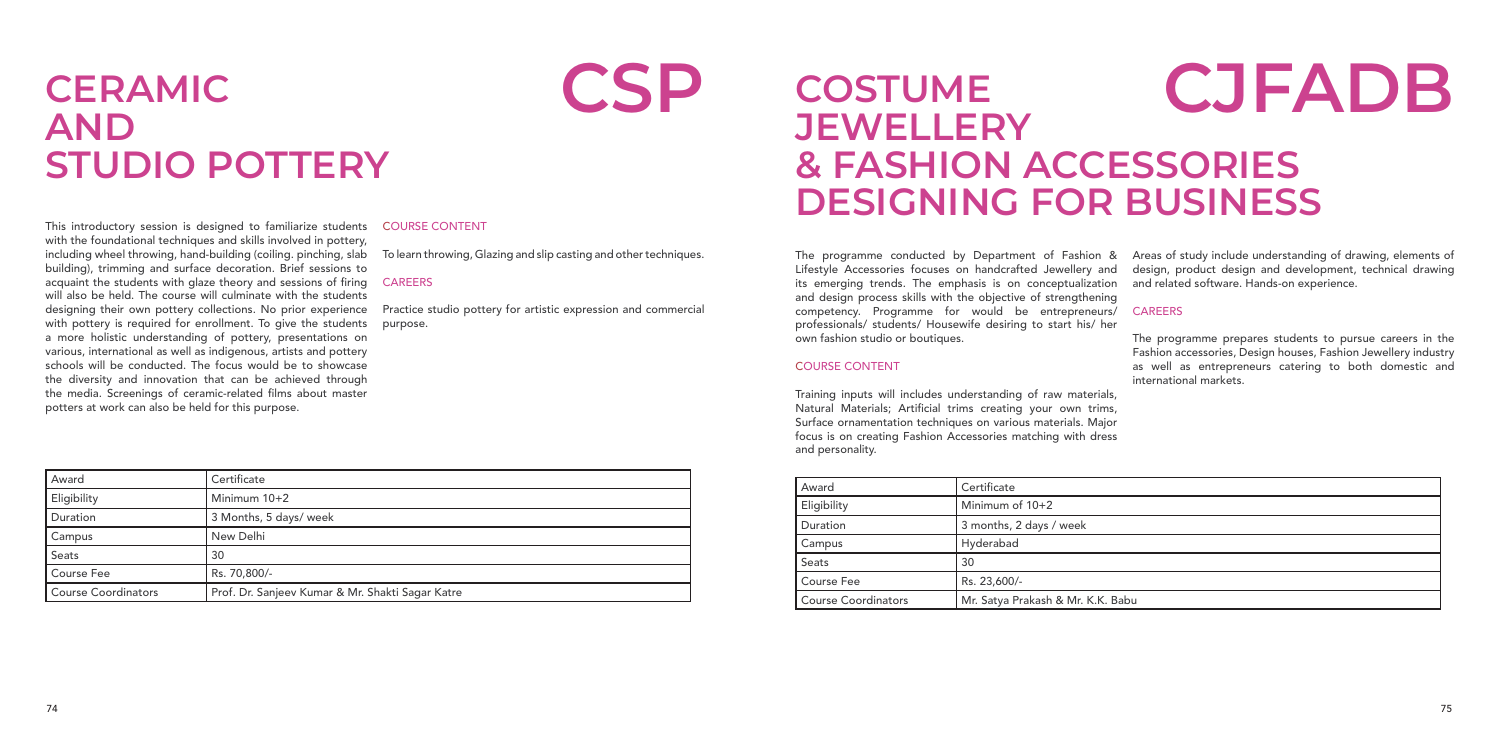| Award                      | Certificate                                                                                                                                                     |
|----------------------------|-----------------------------------------------------------------------------------------------------------------------------------------------------------------|
| Eligibility                | 10+2+Degree or equivalent/10+Diploma with 1-2 year of industry experience/10+2 with<br>3-4 years of industry experience/ Entrepreneurs and Marketing executives |
| Duration                   | 3 Months, 3 days/ week                                                                                                                                          |
| Campus                     | Bengaluru                                                                                                                                                       |
| <b>Seats</b>               | 30                                                                                                                                                              |
| Course Fee                 | Rs. 47.200/-                                                                                                                                                    |
| <b>Course Coordinators</b> | Dr. R. Rashmi Munshi & Ms. Biniya A.J.                                                                                                                          |

# **DIGITAL BUSINESS BRANDING & PROMOTION DBBP**

### CAREERS

The course is useful for current entrepreneurs or start-ups looking at promoting their business through Digital marketing. The course is also useful for candidates who wish to work in digital marketing field with end to end knowledge.

The program conducted by Department of Master of Design caters to familiarizing and understanding of the design process of creative collaterals for branding strategy. To understand and implement the digital modes of branding and promotion. The course will help in understanding the registration, logistic procedures and other related rules and documentation.

## COURSE CONTENT

**CAREERS** The programmme prepares professionals for surat's textile, home furnishing and interior designing industry to pursue careers as young entrepreneurs, designers, sampling coordinators, and sourcing agents. The program is designed to fulfill the specific needs of Surat's Fabric (Saree, Suit and Fashion Fabric) manufacturers and Home Furnishing Market. The curriculum is planned in manner that the interrelation of subjects will upgrade the fabric ornamentation skills of the students.

The course includes inputs on branding- Logo, graphics, content writing, photography, product styling and other methods of creative collateral building. The material developed in class will be used for promotion and sales via digital means like websites, blogs, Social Media Marketing and listing of products for digital business.

| Award              | Certificate                       |
|--------------------|-----------------------------------|
| Eligibility        | 10th pass with Industry Experienc |
| Duration           | 4 months, 4 days /week            |
| Campus             | Surat (Sub Center)                |
| Seats              | 25                                |
| <b>Course Fee</b>  | Rs. 35,400/-                      |
| Course Coordinator | Ms. Kalpana Kabra                 |

# **DESIGNING FOR HOME FURNISHINGS**

# **DHF**

e / Diploma

### COURSE CONTENT

It includes subjects like basic designing, colour concept, textile technology, traditional Indian textiles, motif development and repeats, surface ornamentation, embroidery techniques, yarn craft, portfolio development.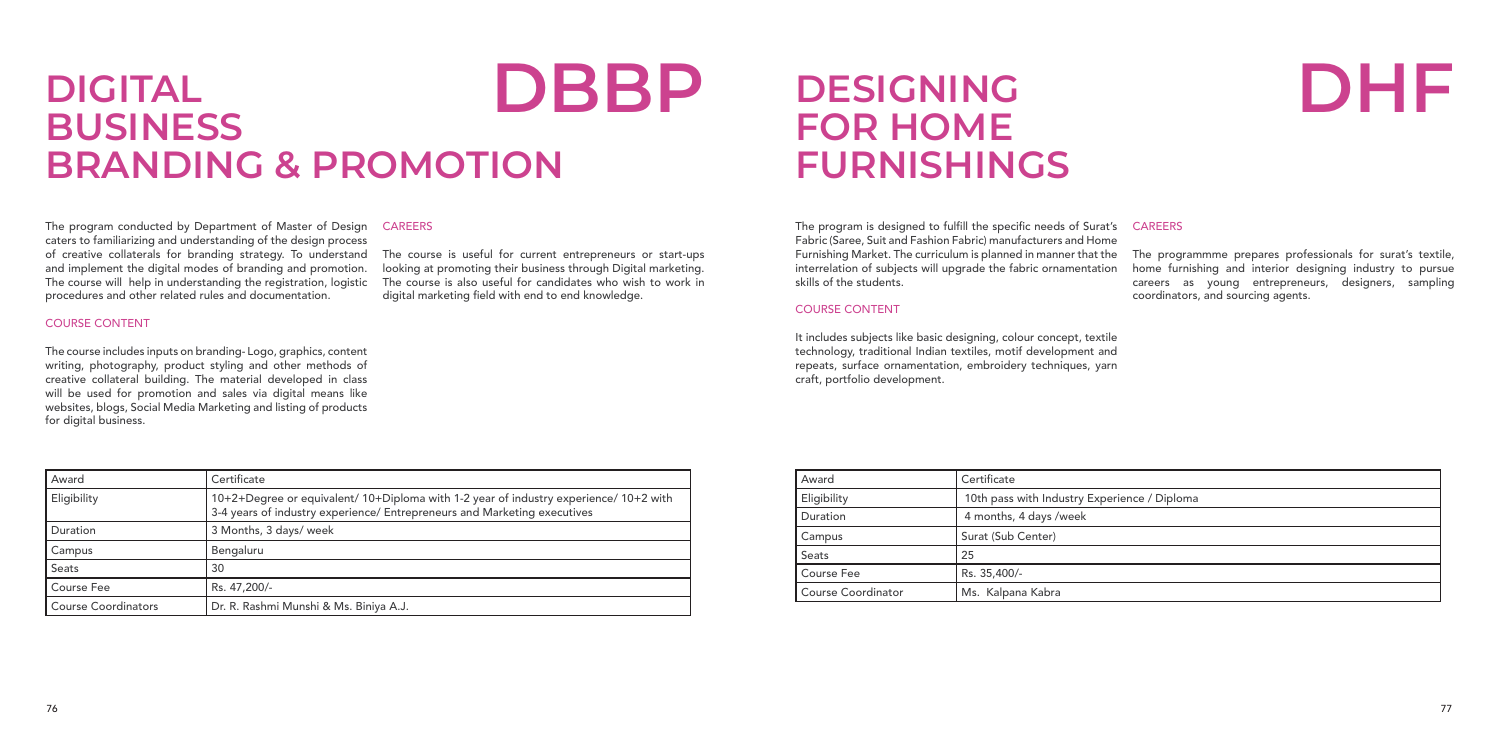| Award              | Certificate             |
|--------------------|-------------------------|
| Eligibility        | Minimum of 10th Pass    |
| <b>Duration</b>    | 5 months, 3 days / week |
| <b>Campus</b>      | Varanasi (Sub Centre)   |
| Seats              | 30                      |
| Course Fee         | Rs. 40,000/-            |
| Course Coordinator | Mr. Amitava Chowdhury   |

# **DESIGN & THINK BEYOND**

**DTB**

The programme conducted by Department of Textile Design focuses on providing exposure to participants from and other adjoining cities in the field of design. The design concepts learnt would be used for designing textile products and apparels. These design sensibilities can be used for designing textiles and other products in the fields of apparel or lifestyle.

## COURSE CONTENT

Area of studies includes introduction to design fundamentals, colours and exploration through various mediums, basic visual and representation technique, art appreciation, a glimpse of Indian and world textiles, fashion through ages, material study, introduction to motifs and repeats, market research and analysis, final design collection and development.

The participant can become a designer, freelancer, entrepreneur or consultant in various design studio, export house, mills or production house in the textile and apparel industry.

| Certificate         |
|---------------------|
| Minimum $10+2$      |
| 3 months, Weekends  |
| Mumbai              |
| 20                  |
| Rs. 41,300/-        |
| Mr. Yashwant Misale |
|                     |

# **E-COMMERCE FOR FASHION BUSINESS**

# **ECFB**

## COURSE CONTENT

The programme is aimed at fashion entrepreneurs, objective of the course is to understand the nature of e-commerce, recognize the business impact and potential of e-commerce The course will help participants to make a career in online for fashion business, explain the technologies required to make e-commerce viable, explain the economic consequences of e-commerce. **CAREERS** merchandising, online marketing and to make a career as fashion entrepreneur.

Area of study includes how to set up an online fashion business, how to choose an e-commerce platform for fashion business, how to scale up your e-commerce business, students will learn about current e-business models and the characteristics of business-to- business and retail e-commerce portals.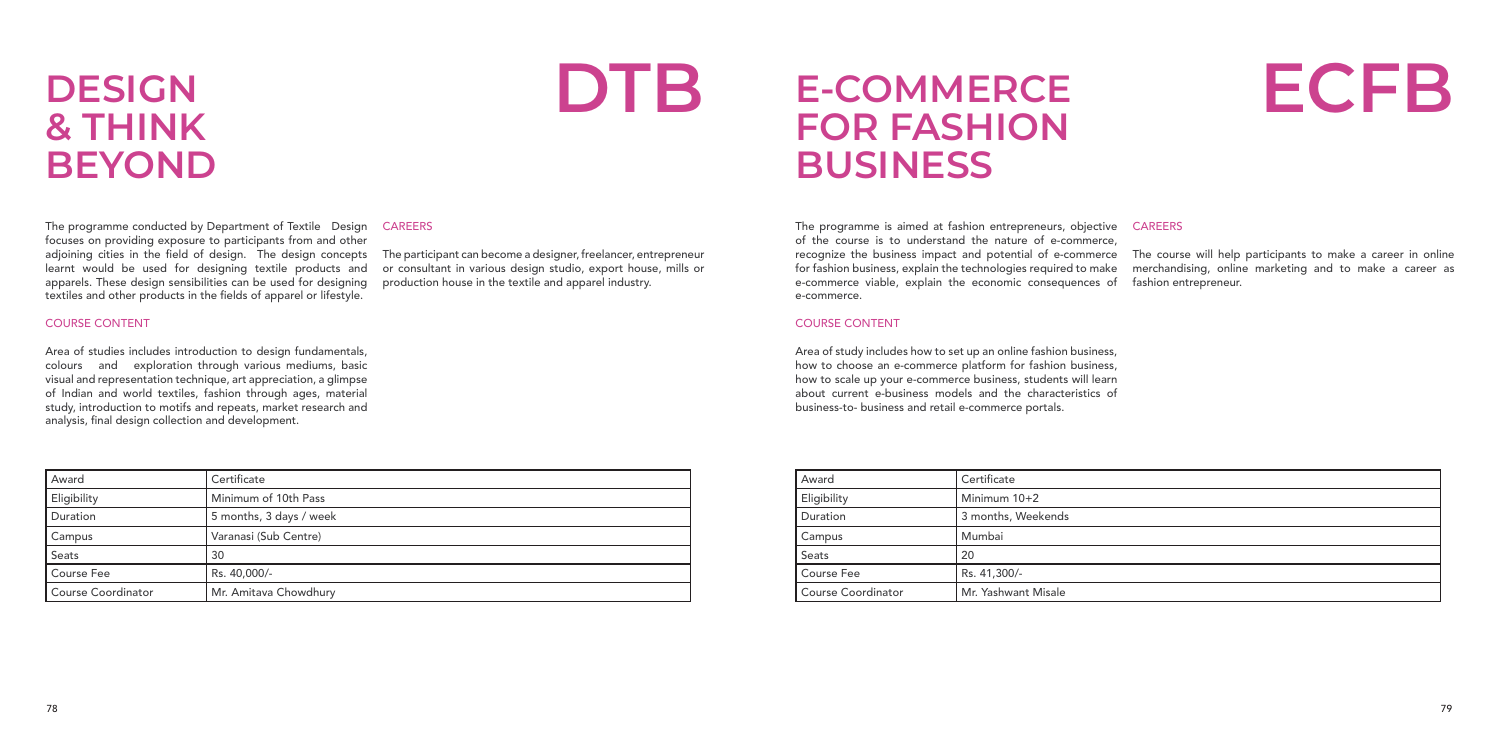| Award               | Certificate                                    |
|---------------------|------------------------------------------------|
| Eligibility         | Minimum 10+2                                   |
| <b>Duration</b>     | 3 months, 5 days/ week                         |
| <b>Campus</b>       | Hyderabad                                      |
| Seats               | 30                                             |
| Course Fee          | Rs. 35,400/-                                   |
| Course Coordinators | Prof. Dr. A. Srinivasa Rao & Mr. I. Chakrapani |

**CAREERS** 

Comprehensive introduction to main principles of fashion research, observation and development helping him/ her develop confidence in proposing strategic recommendations for brand management. Application based knowledge on brand positioning, brand identity management, brand architecture, etc. Supply chain operations, global branding and multi-branding strategies.

# **FASHION BRANDING & SUPPLY CHAIN**

**FBSC**

Areas of study include application-based knowledge on brand positioning, brand identity management, brand architecture, Supply chain operations, global branding and multi-branding strategies.

## COURSE CONTENT

Career opportunities in Fashion Retail Supply Chain Operations. Store presentation, brand ambassador; consultants; strategies;

| Award              | Certificate           |
|--------------------|-----------------------|
| Eligibility        | Minimum 10+2          |
| Duration           | 3 Months, Weekends    |
| Campus             | Varanasi (Sub Center) |
| Seats              | 30                    |
| Course Fee         | Rs. 20,000/-          |
| Course Coordinator | Mr. Amitava Chowdhury |

# **FASHION BOUTIQUE AND DRESS DESIGNING**

# **FBDD**

A programme for would be entrepreneurs desiring to start his/ her own fashion boutique. Inputs stress on working knowledge about the fabrics, body structures, cutting and sewing techniques, surface ornamentation techniques e.g. printing, embroidery etc. Thus, knowledge & skills under this programme prepares the student in understanding of the customers' needs analyse the requirements & fabricate the customized garments. NIFT, Raebareli also looks forward to socially intervene & reach out to latent talents in students, housewives etc especially around Varanasi in order to extend its horizon of activities in the social sector. & garments, Surface Ornamentation Techniques – Value Additions, Cutting & Sewing for Ladies dresses like Blouse, Petticoat , Churidar, Salwar etc, Costing and Actual Sample Development as per a simulated environment. The student with practical exposure to material references including fabric swatches, exposure through relevant books and fashion magazines in the Resource Center is also an important part of the programme. CAREERS

## COURSE CONTENT

Training Inputs will include, Understanding of Raw Material – Fabrics, Trims, Accessories, Understanding of Human Body, taking measurements, relationship of measurements

After completion, the student would be equipped with the required knowledge, appropriate skills and the right attitudes for starting their own Boutiques and hence be self confident entrepreneurs.

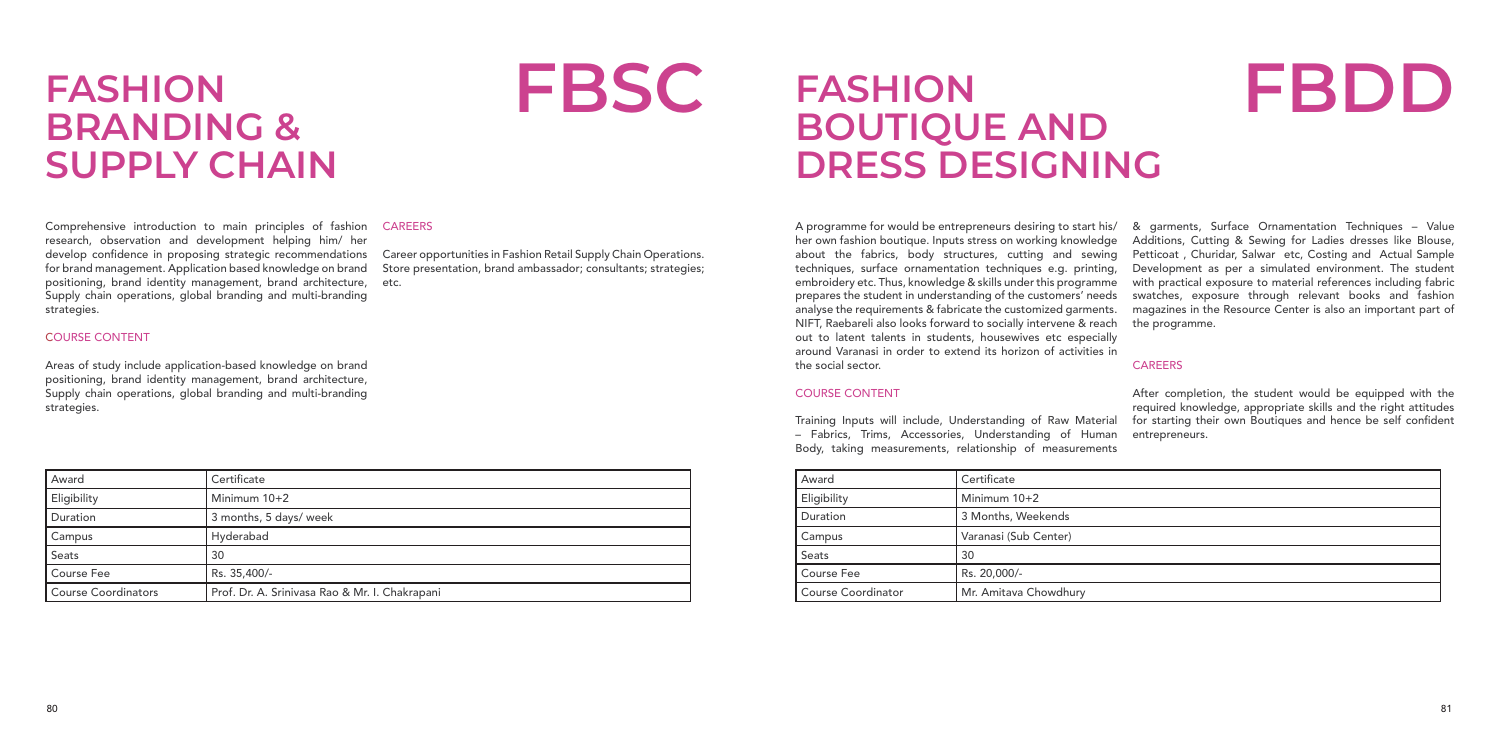| Award               | Certificate                            |
|---------------------|----------------------------------------|
| Eligibility         | Minimum 10+2                           |
| Duration            | 3 Months, 2 days/ week                 |
| Campus              | Mumbai                                 |
| <b>Seats</b>        | 30                                     |
| <b>Course Fee</b>   | Rs. 41,300/-                           |
| Course Coordinators | Ms. Susmita Das & Ms. Vandana Wekhande |

# **UI/UX**

# **DESIGN UI/UXD**

The program conducted by Department of Fashion CAREERS Communication caters to the special requirement of Mobile app and website design Industry. It aims to develop design professionals in fashion lifestyle industries to specialize in the areas of mobile application and website development.

## COURSE CONTENT

The UI/UX Design Specialization brings a design-centric approach to user interface and user experience design, and offers practical, skill-based instruction centered around a visual communication perspective. This course will help in understanding and improving the overall experience of the users when they interact with the application or website.

After completion of the course, student can work in various areas like Strategist, Analyst, Solution Planning, Arti ficial Intelligence, Visual Interface Design etc. With the changing phase of the design world, the demand of UI/UX designers are increasing in leaps and hounds.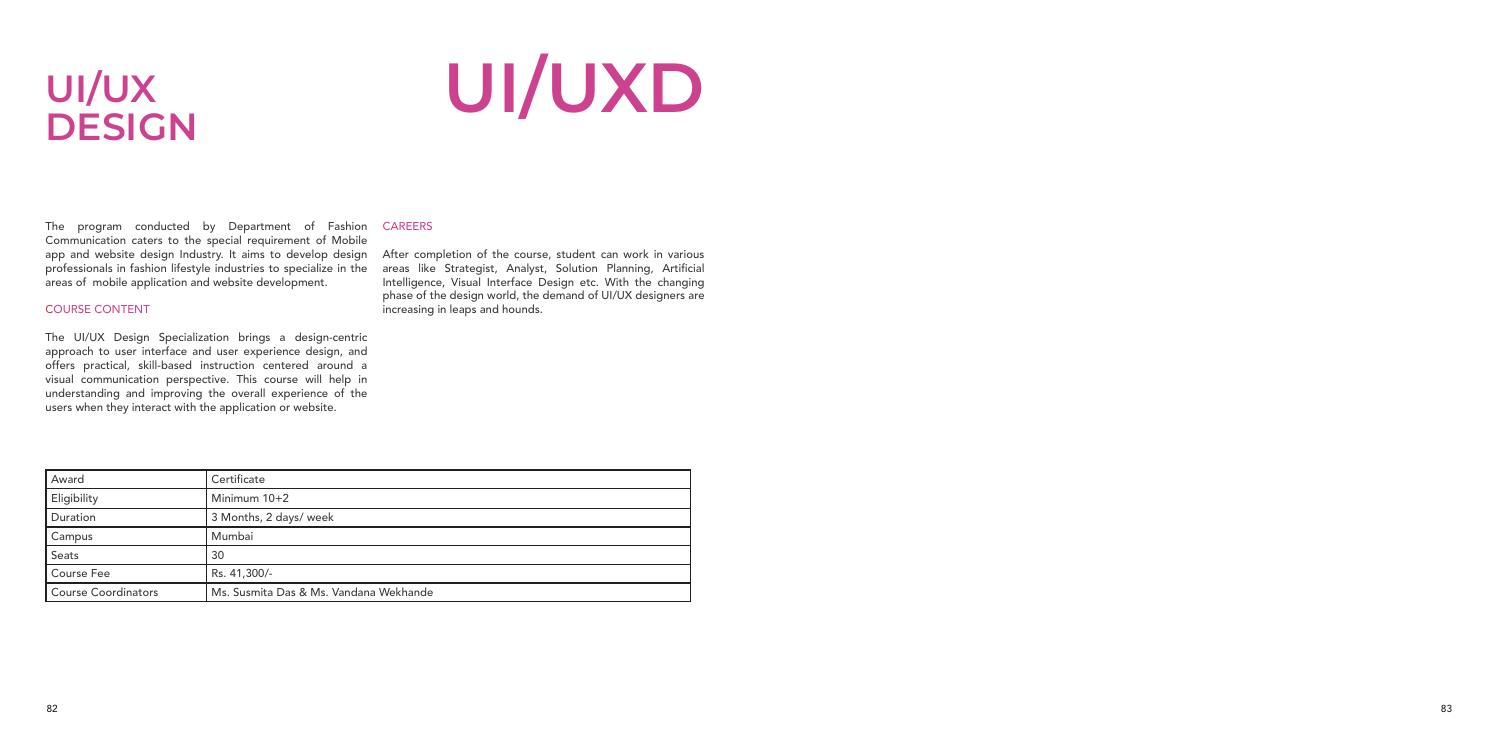# PROGRAMMES DETAILS DETAILS DIPLOMA PROGRAMMES

| Award                      | PG Diploma                         |
|----------------------------|------------------------------------|
| Eligibility                | 10+2 with any Degree               |
| Duration                   | 1 year, 5 days/week                |
| Campus                     | Chennai                            |
| Seats                      | 30                                 |
| Course Fee                 | Rs. 2,06,500/- / 5833 (USD)        |
| <b>Course Coordinators</b> | Prof. Dr. D. Samuel Wesley & Mr. T |

# **APPAREL PRODUCTION & MERCHANDISING**





## COURSE CONTENT

A Post Graduate Diploma programme aimed towards providing the requisite skill sets, in theory and practice, in apparel manufacturing and merchandising areas. choice where they will be expected to integrate their classroom learning with the practical observations in all the functions of the firm so that they can apply it in their work later.

This programme prepares seamlessly integrating the two vital aspects of an apparel business, the course provides inputs from basic raw materials consumed in the industry to the machines used as well as the understanding all nuances of garments on one side while on the other, it provides a balanced view of the merchandising process with inputs in design understanding as well as hands on training on making patterns and garments to have a holistic view of the process. The programme prepares professionals for the garment industry in domestic market, fashion retail industry and garment export industry to pursue careers as merchandiser, production manager, sampling, quality manager, buying agent, fashion entrepreneur.

As an additional learning, students will be required to undertake an eight-week internship in any apparel firm of their

## CAREERS

Course Course Contained St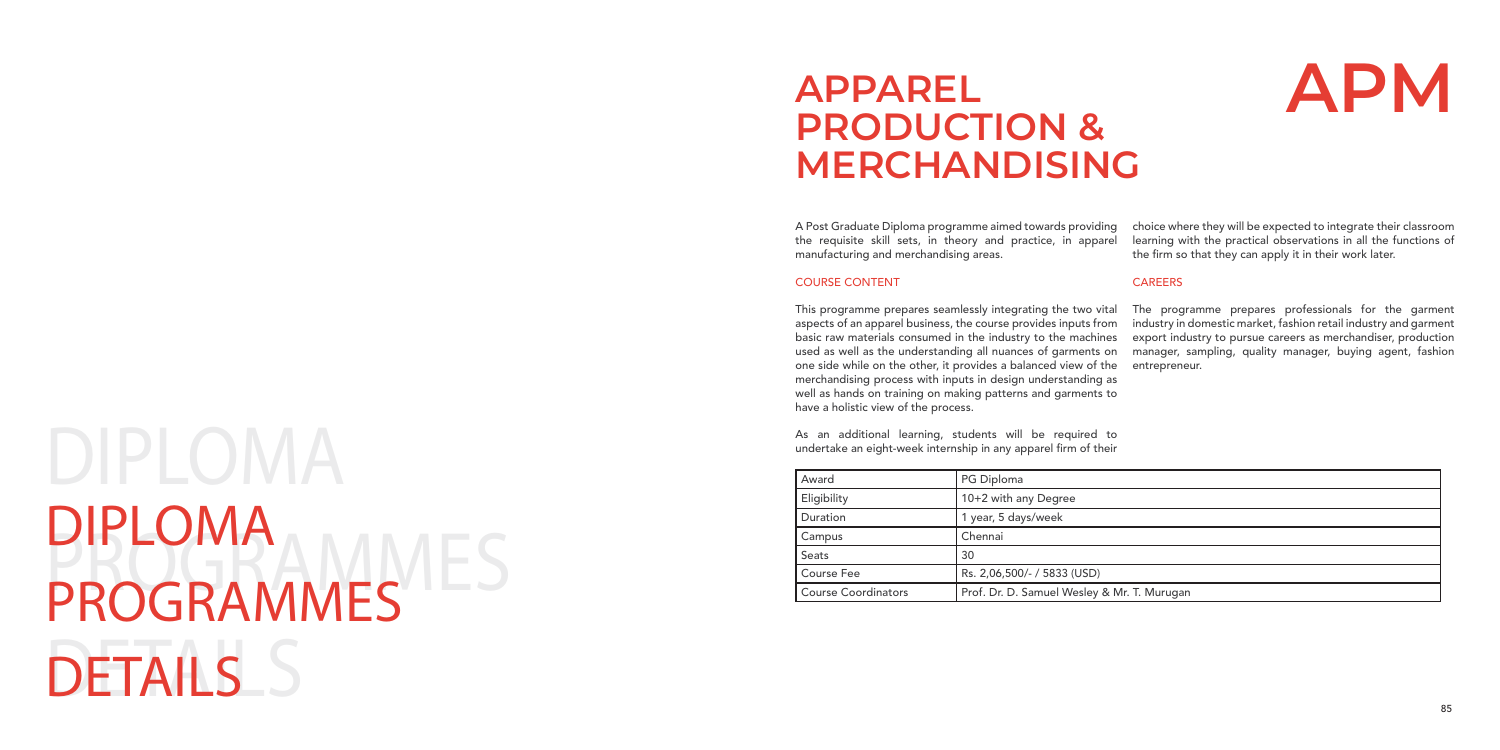| Award                      | <b>UG Diploma</b>                  |
|----------------------------|------------------------------------|
| Eligibility                | Minimum 10+2                       |
| Duration                   | 2 year, 5 days/week                |
| Campus                     | Chennai                            |
| Seats                      | 30                                 |
| <b>Course Fee</b>          | Rs. 2,06,500/- / 5833 (USD)        |
| <b>Course Coordinators</b> | Ms. C. Seetha & Ms. Geetha Ranjini |

# **FASHION FIT & STYLE**

# **FFS**

This two years Diploma Programme provides a training program CAREERS in the field of technical design and artistic skills that integrates theory and practice.

## COURSE CONTENT

This programme is carefully structured to spur professional growth that is relevant to individuals at different stages of their careers. The flexible schedule enables the participants to pursue the programme without interrupting their professional activities. The programme covers fashion studies, pattern making, draping, illustration, garment construction, fashion styling and costume study.

This programme prepares the candidates to get absorbed in the area of fashion and styling, aspirants for entrepreneurial ventures in apparel fashion market.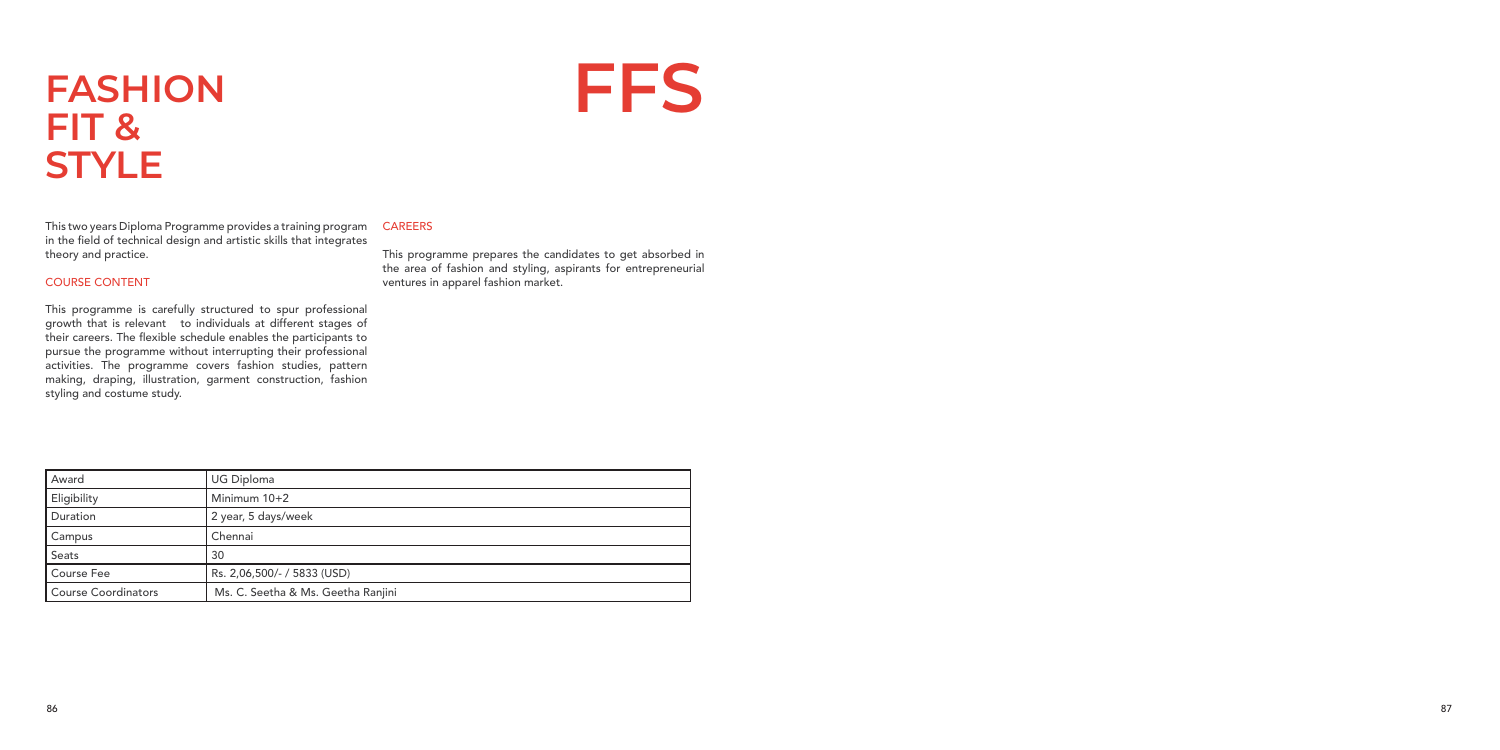# **ADMISSION** GUIDELINES GUIDELINES ADMISSION

The Continuing Education Prospectus and Admission Form for one year and short term Continuing Education Programmes can be obtained from NIFT website www.nift.ac.in/cep.

Diploma Programme admission form and other information can be obtained from concerned NIFT Campus.

# Online Registration

Registration can be done online as well as manually by downloading the registration form available online. The downloaded registration form duly filled in OR a printout of the filled in online registration form, complete in all respects should be submitted only at the NIFT Study Centre opted by the candidate on or before 30th September, 2020, by hand or by post under registered cover, super scribed "CE Registration Form" along with a Demand Draft of Rs. 2150/- + 18% GST = Rs. 2537/- for one year programmes and Rs.1200/-+ 18% GST = Rs. 1416/- for programmes of six months duration and less, drawn in favour of National Institute of Fashion Technology, payable at the respective NIFT Campuses. The applicant may choose one of the following modes for registration:

• The online registration form may be filled in. A printout of the filled in form needs to be taken, and a hard copy has to be submitted after signing the form.

• A printout of the blank form, downloaded from the website, may be taken and filled in manually.

• Applicant may approach the nearest NIFT Campus for guidance regarding online registration/ manual registration/ registration form.

Instructions for Candidates

The candidates should read the instructions carefully before filling up the Admission Form.

3. Candidates are advised in their own interest to submit their Admission Form complete in all respects. Incomplete forms are liable to be rejected.

4. Each candidate is required to submit the following documents along with his/her Admission Form:

• Attested copies of certificates proving his/ her eligibility for the programme applied for.

• Attested copies of documents giving details of his/her work experience.

• A working professional applying for any programme is required to submit a certificate from his/her respective employer stating his/ her job profile/position in the company.

5. The candidates are requested to fill in the Programme code in the prescribed Admission Form (Refer Annexure).

1. Each candidate should fill in the Admission Form in blue/ black ballpoint in his/her own handwriting if the forms being filled manually OR a printout of the filled in online form can be used. 2. Candidates are requested to fill in all the details within the boxes/spaces provided in the Admission Form. Admission Form complete in all respects should be submitted only at the NIFT Study Centre opted by the candidate on or before 30th September, 2020 by post under Registered cover superscribed "CE Admission Form" or by hand along with a Demand Draft of Rs.2150/- + 18% GST =Rs 2537/ for programmes of more than six months duration (one year programmes) and Rs.1200/- + 18% GST = Rs. 1416 /- for programmes of six months duration and less, drawn in favour

6. The candidates should indicate the NIFT study centre in the Admission Form based on the Programmes opted by them. Candidates should fill in their NIFT Study Centre codes in the pre- scribed Admission Form (Refer Annexure).

7. The candidates are requested to submit the Admission Form in an

A4 size envelope. Kindly indicate the title and code of the programme on the envelope.

8. The candidates are requested to enclose a self addressed stamped envelope (4" X 8") alongwith the Admission Form.

9. The candidates are advised to retain a photocopy of their Admission Form and Demand Draft to produce at the time of Interview.

# Submission of CE Admission Form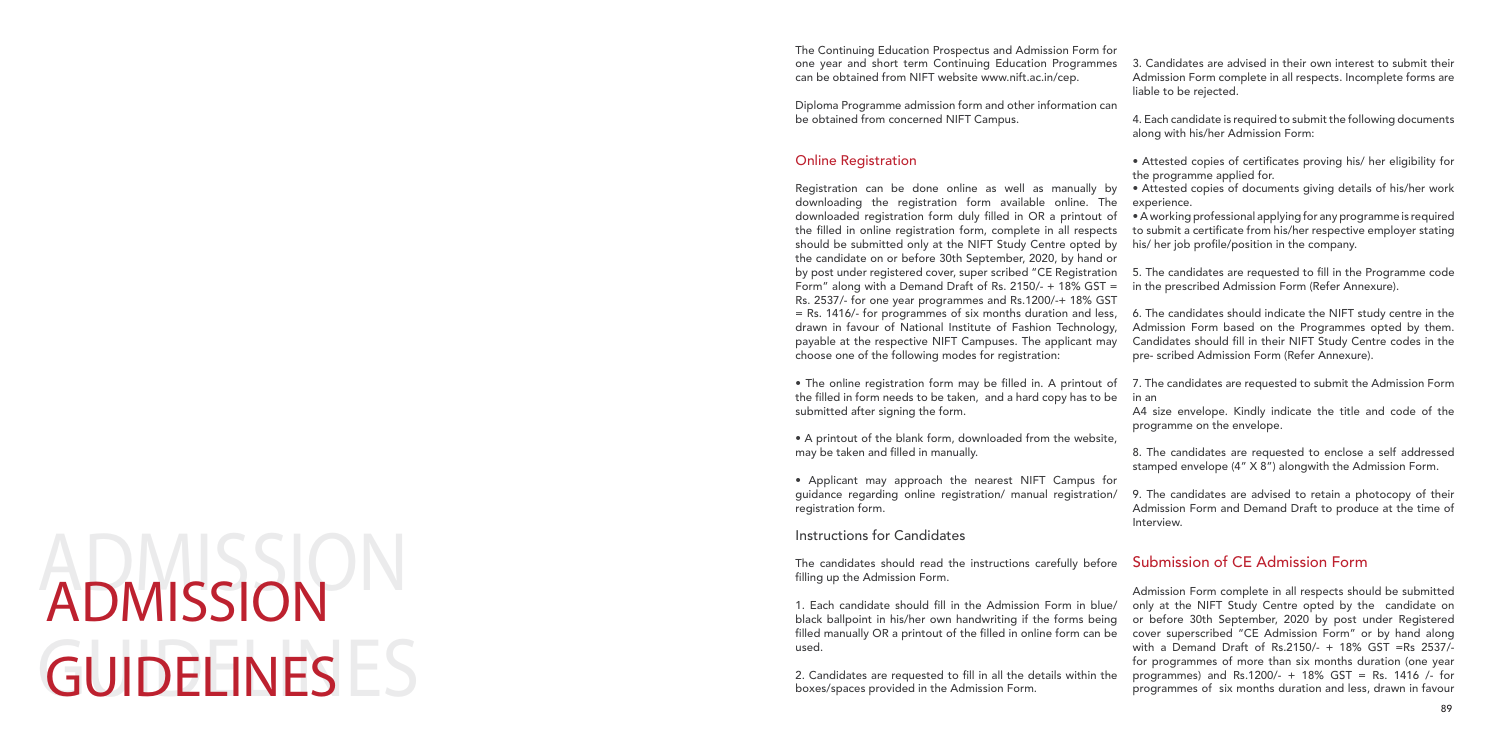of National Institute of Fashion Technology, payable at the respective NIFT Centre. Forms received after this date will not be accepted.

The Institute does not take any responsibility for delay or loss of forms or correspondence in postal transit or by courier.

## Criteria

All applicants will have to appear for an Interview at the NIFT Campus opted by them. The interview for each CE Programme is designed to test the knowledge, skill and aptitude of the candidates for the programme opted by them.

The date of Interview for the candidates for CE programmes will be intimated by the respective NIFT Campuses.

The list of selected candidates will be displayed at the respective NIFT Campus and on the NIFT website within a week.

# Payment of Fee

The selected candidates will be required to submit the full Course Fee along with the Resource Centre Membership Fee and Security Deposit (as mentioned below) at the time of admission and before the commencement of the Programme

| Programme                               | 1 Year                       | 6 Months and less |
|-----------------------------------------|------------------------------|-------------------|
| Course Fee                              | As indicated in the Brochure |                   |
| Resource Centre<br>Membership Fee       | $4000/-$                     | $2500/-$          |
| <b>Security Deposit</b><br>(Refundable) | $5000/-$                     | $4000/-$          |
| Fee to be paid at admission             |                              |                   |

Please note that the selected candidates will be allowed to join the Programme only after he/she has deposited the full Course Fee.

Membership to the Resource Centre is limited to the duration of the programme opted by the candidate. The Membership Form can be collected from the respective Resource Centre.

# Please Note

1. Any attempt to influence the admission process by way of recommendation will invite dis- qualification of the candidates.

• NIFT reserves the right to selection and admission of candidates to CE Programmes.

2. The selection will be strictly made on the basis of the candidate fulfilling the requisite qualifications and his/her performance in the Interview. Preference will be given to those with relevant industry experience.

3. The final eligibility of the candidate will be checked at the time of admission. If the candidate is found to be ineligible for the Programme, his/her admission to the programme will be cancelled.

4. Preference of programme/NIFT Campus once exercised in the Admission Form will be treated as final and no request for change will be enter- trained.

5. Transfer of selected candidate from one CE Programme to another is not permitted under normal circumstances. However such transfers could be considered under exceptional circumstances with the approval of competent authority, subject to the following:

• Availability of seats in the desired Programme and NIFT Campus.

• Candidate fulfilling the requisite eligibility for the Programme. • Candidate's performance in the Interview.

Any such transfer would entail payment of prescribed administrative charges.

6. NIFT reserves the right to discontinue any programme at any Campus.

7. The medium of instruction in NIFT is English.

8. NIFT reserves the right to revise the fee structure.

9. Refund of fees will be as per NIFT CEP Policy 2020.

10. NIFT does not offer placement services to the students of Continuing Education Programmes.

11. NIFT does not assure hostel facilities to the students of

## Continuing Education Programmes.

12. Smoking, consumption of alcohol and drug abuse is prohibited within the NIFT campus. An undertaking to this effect along with an undertaking for good conduct is to be given by each student at the time of admission.

## Continuing Education Academic Calendar 2020-21

| CE Admission Form Available                                    | 01st July, 2020 |
|----------------------------------------------------------------|-----------------|
| Last Date of Submission of Admission   30th September,<br>Form | 2020            |

Note:

1. The date of interview for all Continuing Education Programmes and declaration of final result along with the details pertaining to payment of fees / orientation of Continuing Education programme will be intimated separately by the respective NIFT centres.

2. NIFT reserves the right to change the date of commencement of the programmes.

3. The list of selected candidates will be displayed at the respective NIFT Campuses and on the NIFT website.

4. The List of programmes that will be offered through online/ On Campus will be announced separately by the respective campuses.

5. Candidates appearing in the qualifying examination such as 12th class/final year/final semester (as the case may be) are also eligible to apply to CEP provisionally, subject to the following conditions:

o Those candidates who are seeking provisional admission due to non-declaration of their qualifying examination will provide proof of having passed all papers in all the previous years / semesters (whichever relevant).

o The candidate will submit the final result of qualifying degree/certificate providing his/her eligibility as and when the results are declared to their CEP Programme coordinators /CE Programme advisors at Campus, where the admission has been granted on or before 31st Dec 2020 or before issuing the CEP certificate.

o In case student attends a programme but fails to qualify the qualifying examination no certificate will be issued.

6. The application fee can also be paid through DD / online net banking /NEFT/ RTGS/IMPS in respective NIFT's bank account. The Online payment Link will be provided by the respective NIFT Campuses.

# **CONTINUING EDUCATION**

| <b>ONE YEAR PROGRAMMES</b>                       |              |  |
|--------------------------------------------------|--------------|--|
| <b>Clothing Production Technology</b>            | <b>CPT</b>   |  |
| Creative Thinking & Design Development           | <b>CTDD</b>  |  |
| Creative Textile Design                          | <b>CTD</b>   |  |
| Design Development for Indian Ethnic Wear        | <b>DDIEW</b> |  |
| Design In Boutique Apparel & Accessory           | <b>DBAA</b>  |  |
| Design Innovation in Fashion and Textiles        | <b>DIFT</b>  |  |
| Designing & Styling for Indian Fashion           | <b>DSIF</b>  |  |
| Fashion & Clothing Technology                    | FCT          |  |
| Footwear Design & Production Technology          | <b>FDPT</b>  |  |
| Fashion Designing & Apparel Technology           | <b>FDAT</b>  |  |
| Fashion E- Business Management                   | <b>FEBM</b>  |  |
| Fashion Graphics & Product Modeling              | <b>FGPM</b>  |  |
| Fashion Integration for Apparel Industry         | <b>FIAI</b>  |  |
| <b>Fashion Integration for Textiles</b>          | <b>FIT</b>   |  |
| Fashion Knitwear Production & Technology         | <b>FKPT</b>  |  |
| Fashion & Media Communication                    | <b>FMC</b>   |  |
| <b>Fashion Retail Management</b>                 | <b>FRM</b>   |  |
| Graphic Design and Communication                 | GDC          |  |
| Garment Export Merchandising And<br>Management   | <b>GEMM</b>  |  |
| Garment Manufacturing & Fashion<br>Merchandising | <b>GMFM</b>  |  |
| Handicraft Design & Entrepreneurship             | <b>HDE</b>   |  |
| Interior Design & Exhibition                     | <b>IDE</b>   |  |
| Luxury Product Design                            | <b>LPD</b>   |  |
| Management of Fashion Business                   | <b>MFB</b>   |  |
| Product Styling & Set Design                     | <b>PSSD</b>  |  |
| Visual Merchandising & Product Styling           | <b>VMPS</b>  |  |
| Textile for Interiors & Fashion                  | TIF          |  |